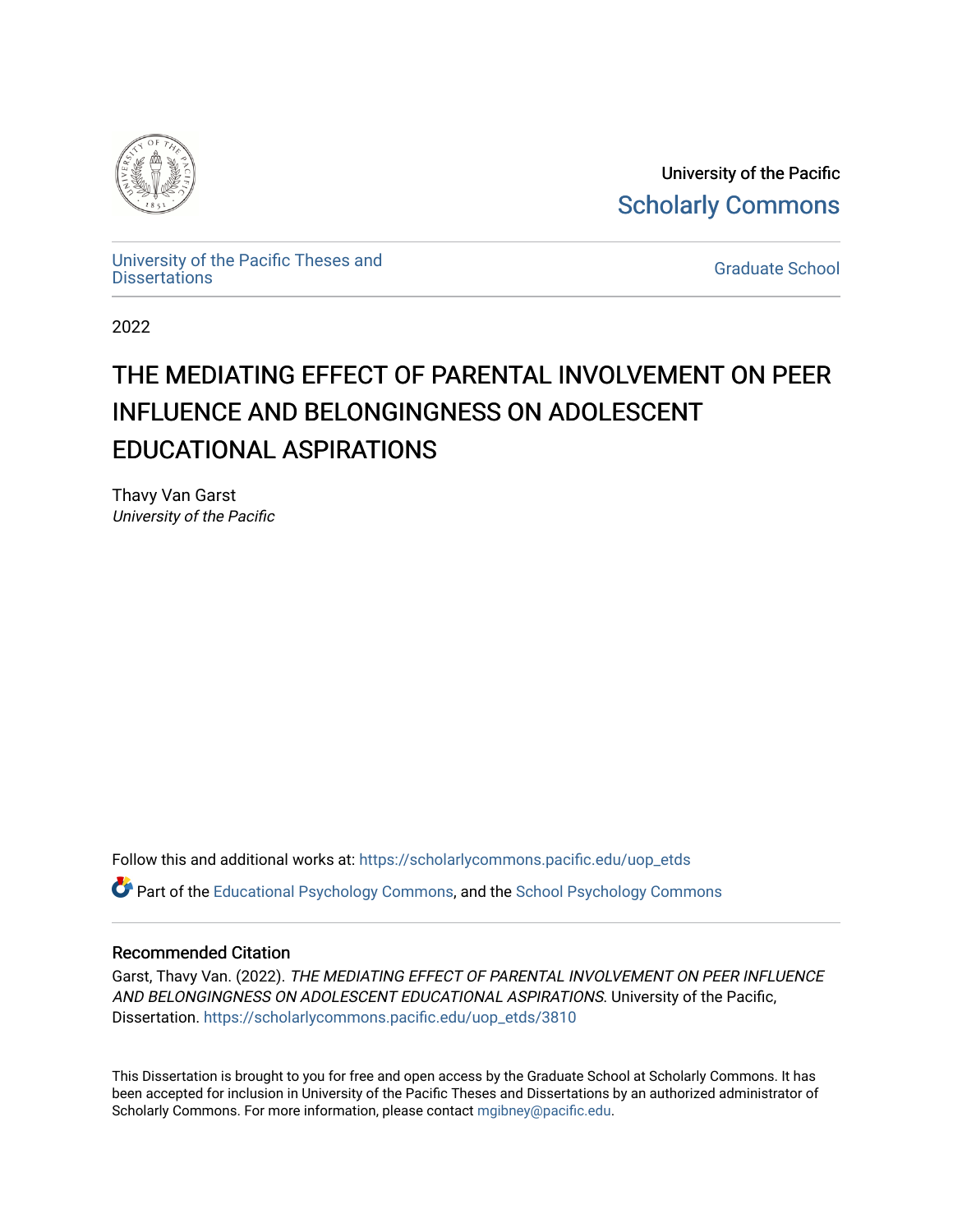# THE MEDIATING EFFECT OF PARENTAL INVOLVEMENT ON PEER INFLUENCE AND BELONGINGNESS ON ADOLESCENT EDUCATIONAL ASPIRATIONS

By

Thavy Van Garst

A Dissertation Submitted to the

Graduate School

In Partial Fulfillment of the

Requirements for the Degree of

DOCTOR OF EDUCATION

Benerd College Educational and School Psychology

> University of the Pacific Stockton, CA

1

2022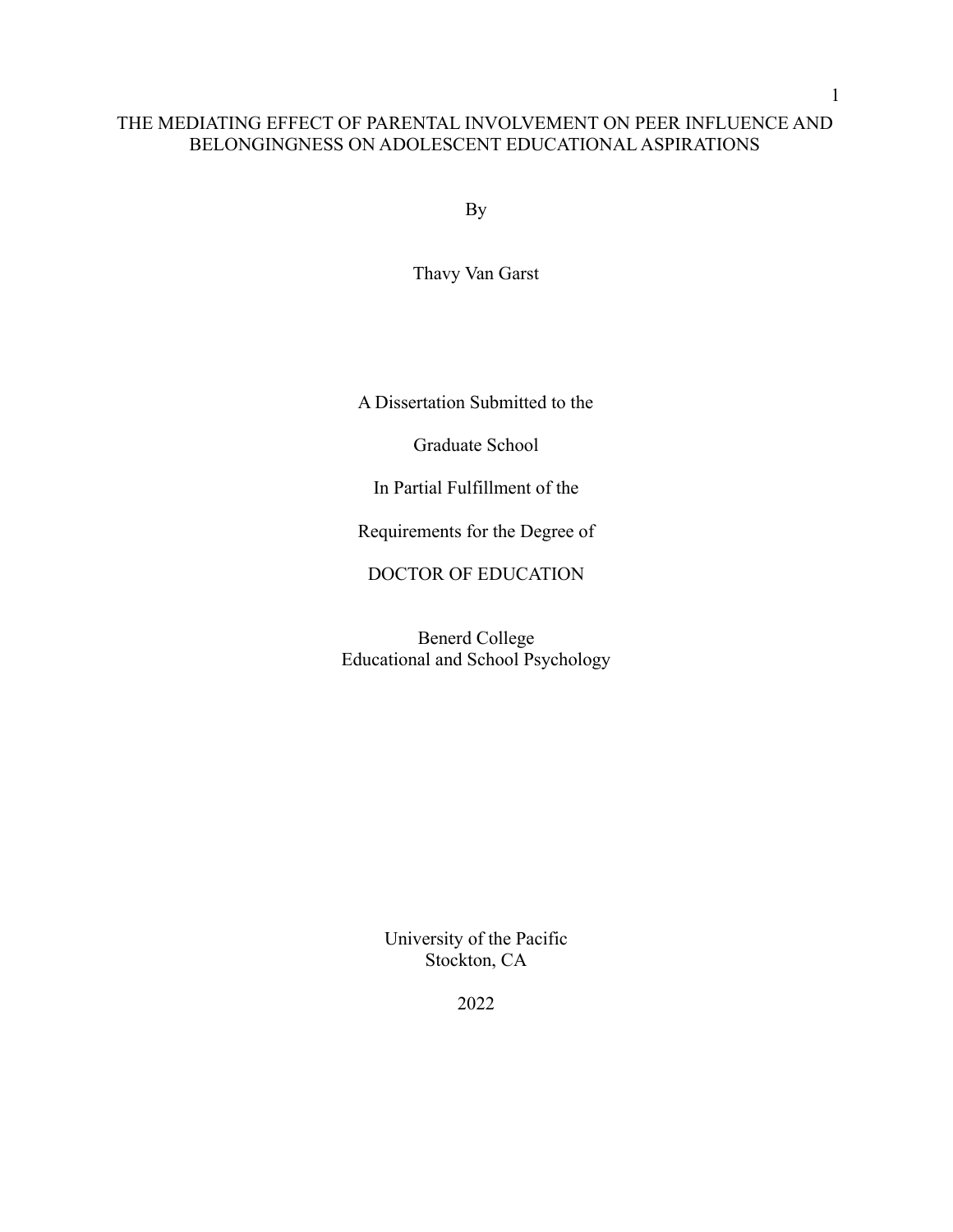# THE MEDIATING EFFECT OF PARENTAL INVOLVEMENT ON PEER INFLUENCE AND BELONGINGNESS ON ADOLESCENT EDUCATIONAL ASPIRATION

By

# Thavy Van Garst

# APPROVED BY:

Dissertation Advisor: Linda Webster, Ph.D. Committee Member: Justin Low, Ph.D. Committee Member: Christina Siller, Ph.D. Department Chair: Linda Webster, Ph.D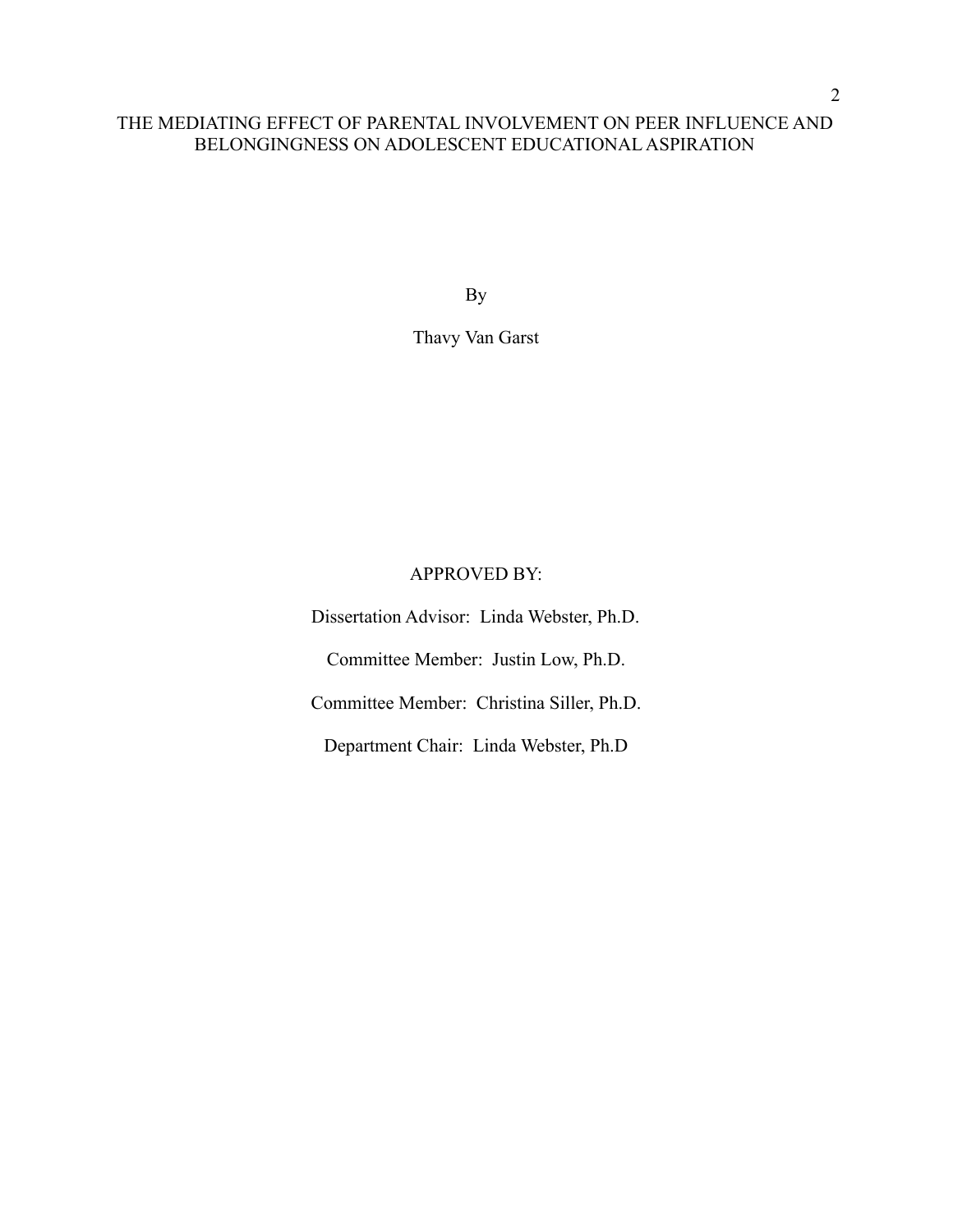#### DEDICATION

This dissertation is dedicated to my grandmother and parents, Tha Van and Pheap Ros, for traveling the path unknown by leaving their homeland of Cambodia to a new land unbeknownst to them. The long and arduous journey they traveled allowed my siblings and I to pursue the American dream, an opportunity to pursue higher education. I am forever grateful to my parents for their unwavering support and commitment to working tirelessly to provide us with a nurturing environment. Without my grandmother and parents, I would not have grown into the person I am today. Thank you for teaching me the value of resiliency and perseverance so that I may accomplish this dream of mine.

*With a grateful heart, thank you mom and dad for*

*your tireless spirits.*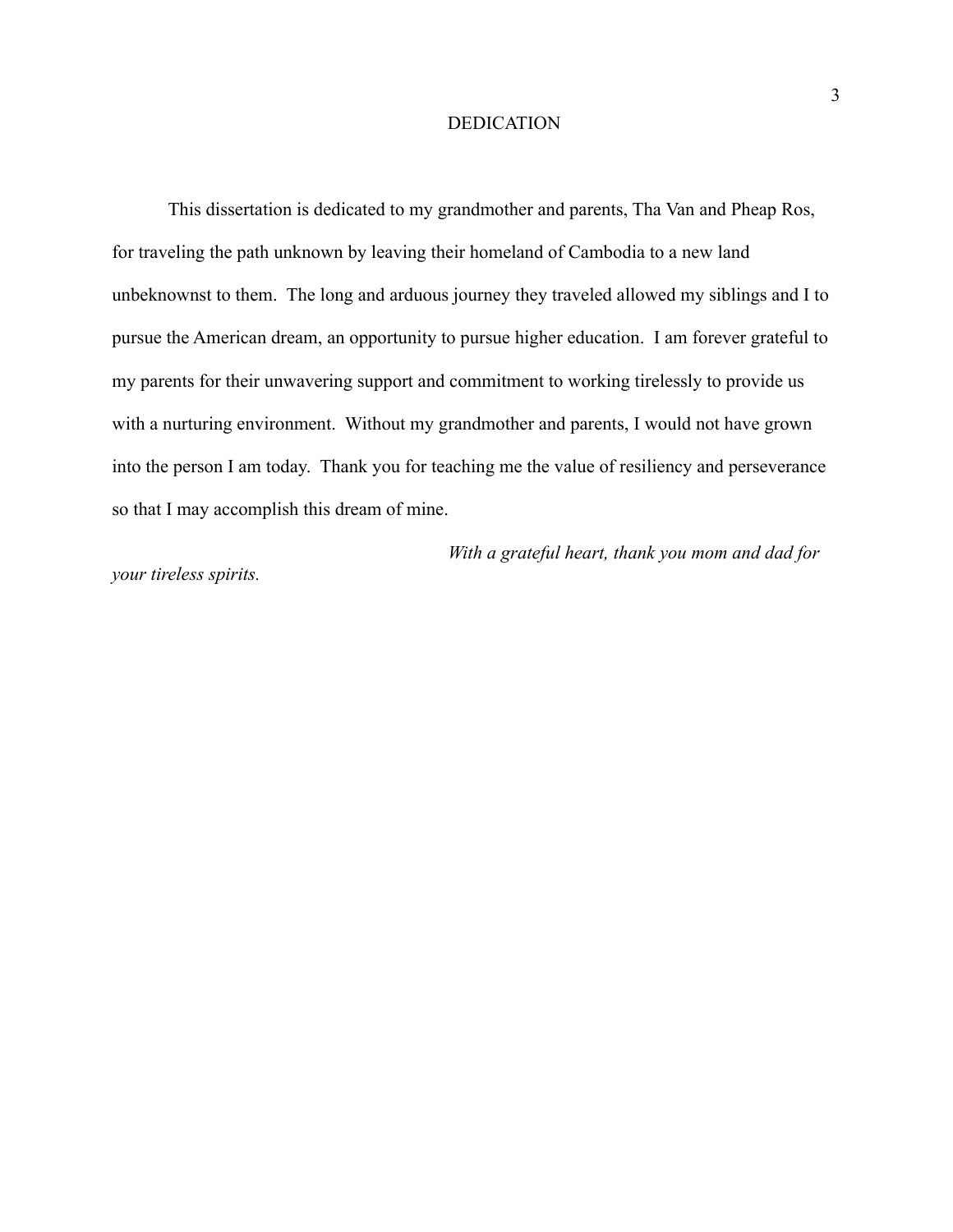#### ACKNOWLEDGMENTS

My sincerest gratitude is owed to many people who have guided and supported me on this long journey through my doctoral journey. First and foremost, thank you to Dr. Webster, my dissertation chair. From the beginning, when I applied for the program in School Psychology, you actively listened and believed in my ability to succeed in the program despite my lack of educational background. To Dr. Low, a man of very few words but when he speaks his words are impactful and meaningful. To Dr. Siller, your warm personality, quiet soul, and guidance helped me stay grounded. Having all three of you on my dissertation committee is truly appreciated. Thank you to my three younger siblings Thary, Rathmony, and Rathanak for allowing me to be your big sister and for believing in me when I did not believe in myself. Thank you to my parents-in-law, Kenneth and Beverly for your words of encouragement. Also, I would like to acknowledge Souria and Alyssa, for opening their hearts by welcoming me into their circle of friendship. You girls accepted me without reservation and literally kept me sane throughout the whole graduate program. I will forever cherish our friendship. Most importantly, this journey was not possible without the three most important people in my life. To my husband Theron, thank you for your relentless faith in me, and to our two beautiful daughters Serenity and Jolie, you two gave me purpose and clarity when I needed it most, the three of you were my guiding light throughout the whole process. Lastly, I thank God for blessing me with so many amazing and kindhearted people in my life. To each and every one of you, thank you for believing and helping me pursue my dreams of being the first immigrant in my family in completing a doctorate degree.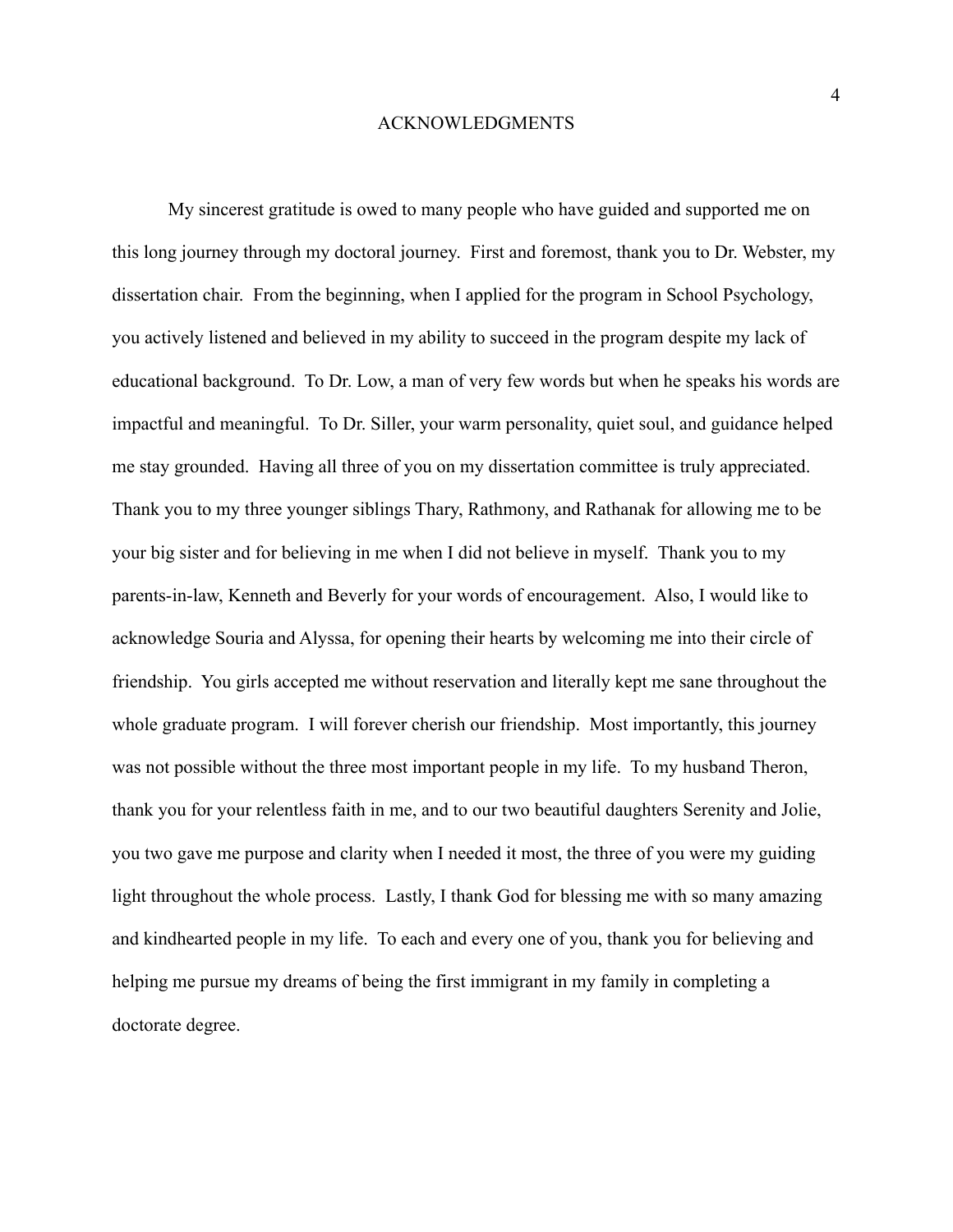## THE MEDIATING EFFECT OF PARENTAL INVOLVEMENT ON PEER INFLUENCE AND BELONGINGNESS ON ADOLESCENT EDUCATIONAL ASPIRATIONS

Abstract

By Thavy Van Garst University of the Pacific 2022

Parental involvement has been found to be a significant influence in determining whether adolescents are more likely to succeed academically (Georgiou & Tourva, 2007). Amongst other influences, parental involvement has been shown to impact the ability to resist negative peer influence. Additionally, having a sense of belongingness influences the probability that an adolescent will aspire to achieve higher educational aspirations (Bouchard & Berg, 2017). However, researchers have yet to examine the combination of the importance of belongingness and the impact of positive peer influence on adolescents' educational aspirations. The present study aimed to investigate whether parental involvement had a significant effect on peer influence and belongingness on adolescents' educational aspirations after controlling for gender and socioeconomic status. This study analyzed data collected as part of the NICHD-SECCYD comprehensive longitudinal study. Specifically, the effects of peer influence and belongingness on educational aspirations were analyzed in AMOS27, using a path analysis model with parental involvement as a predictor variable. Although the results did not support that sense of belongingness has a significant influence on educational aspirations for self-concept in English and math, it did have a significant influence on self-concept. Furthermore, positive peer influence did not have a significant influence on educational aspirations for self-concept in English, math and sports. Additionally, results did not support sense of belongingness and peer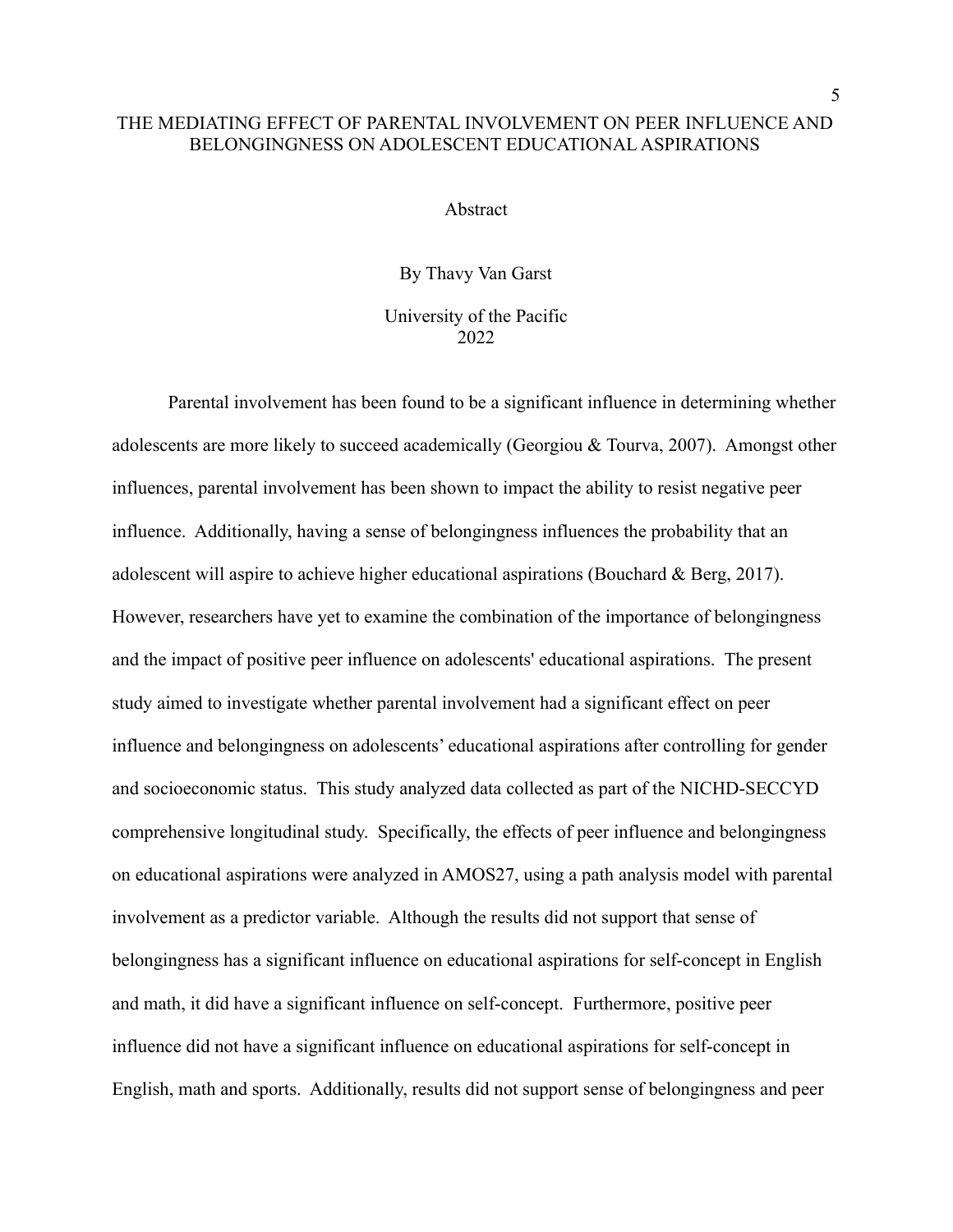influence as a mediator between parental involvement and educational aspiration. Nevertheless, findings supported that positive parental involvement does have a significant influence on educational aspirations.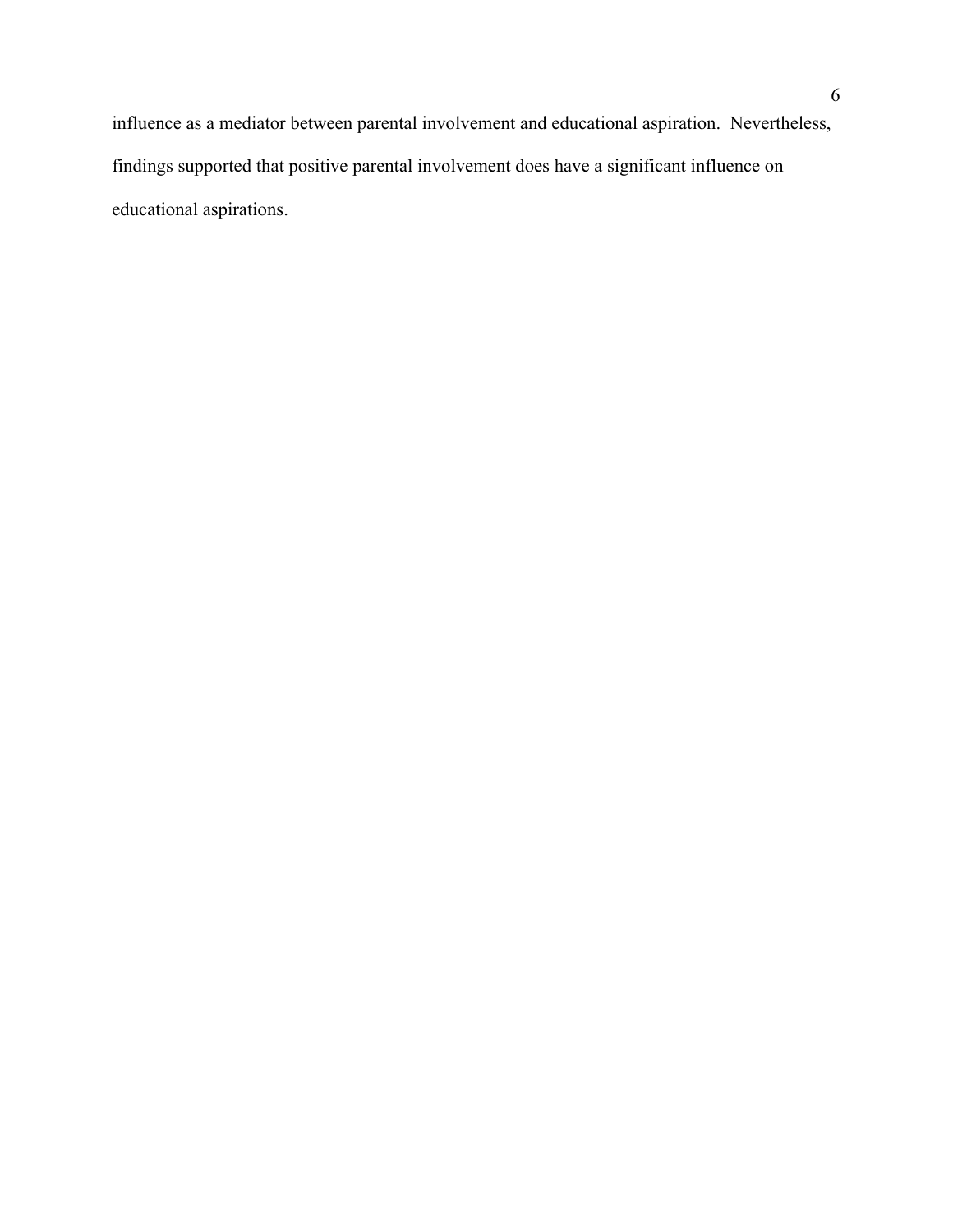# TABLE OF CONTENTS

| Parental Involvement on Peer Influence and Belongingness on Educational |     |
|-------------------------------------------------------------------------|-----|
|                                                                         |     |
|                                                                         |     |
|                                                                         | .29 |
|                                                                         |     |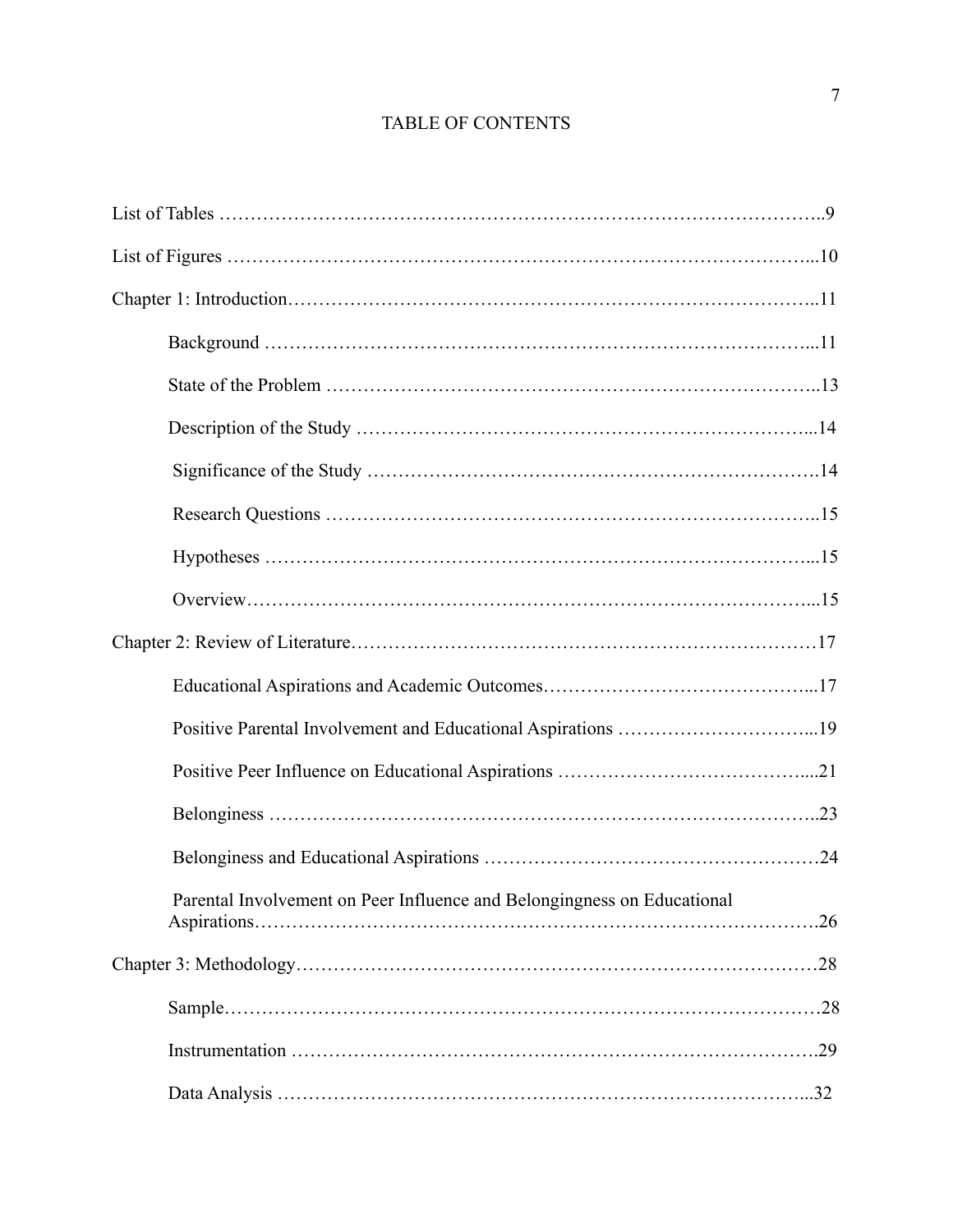| 8 |
|---|
|   |
|   |
|   |
|   |
|   |
|   |
|   |
|   |
|   |
|   |
|   |
|   |
|   |
|   |
|   |
|   |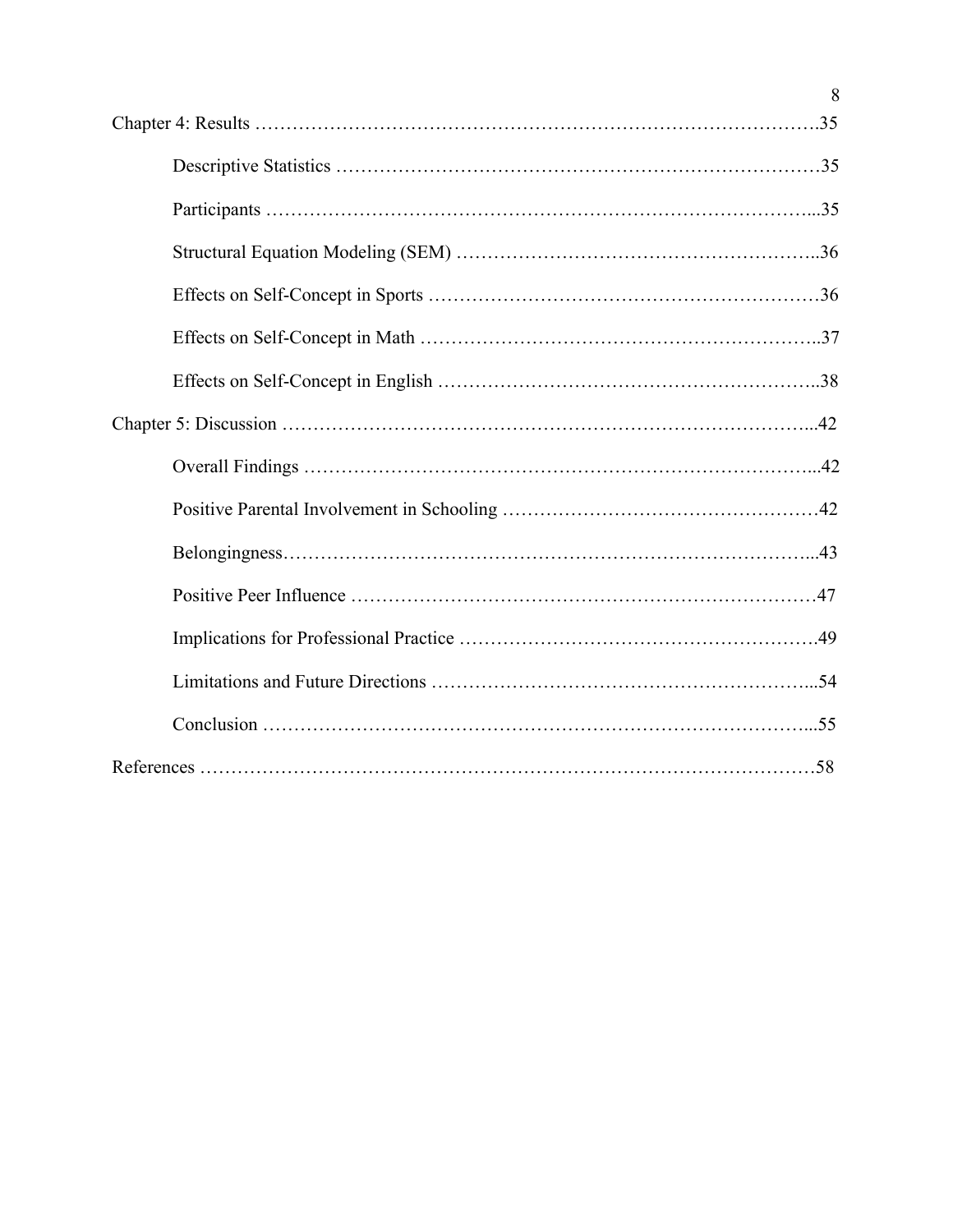# LIST OF TABLES

| <b>Tables</b> |    |                                                                            |  |
|---------------|----|----------------------------------------------------------------------------|--|
|               |    |                                                                            |  |
|               | 2. |                                                                            |  |
|               | 3. |                                                                            |  |
|               | 4. |                                                                            |  |
|               | 5. |                                                                            |  |
|               | 6. |                                                                            |  |
|               | 7. | Sobel's statistics and significance of magnitude of mediation for Parental |  |
|               | 8. | Sobel's statistics and significance of magnitude of mediation for Parental |  |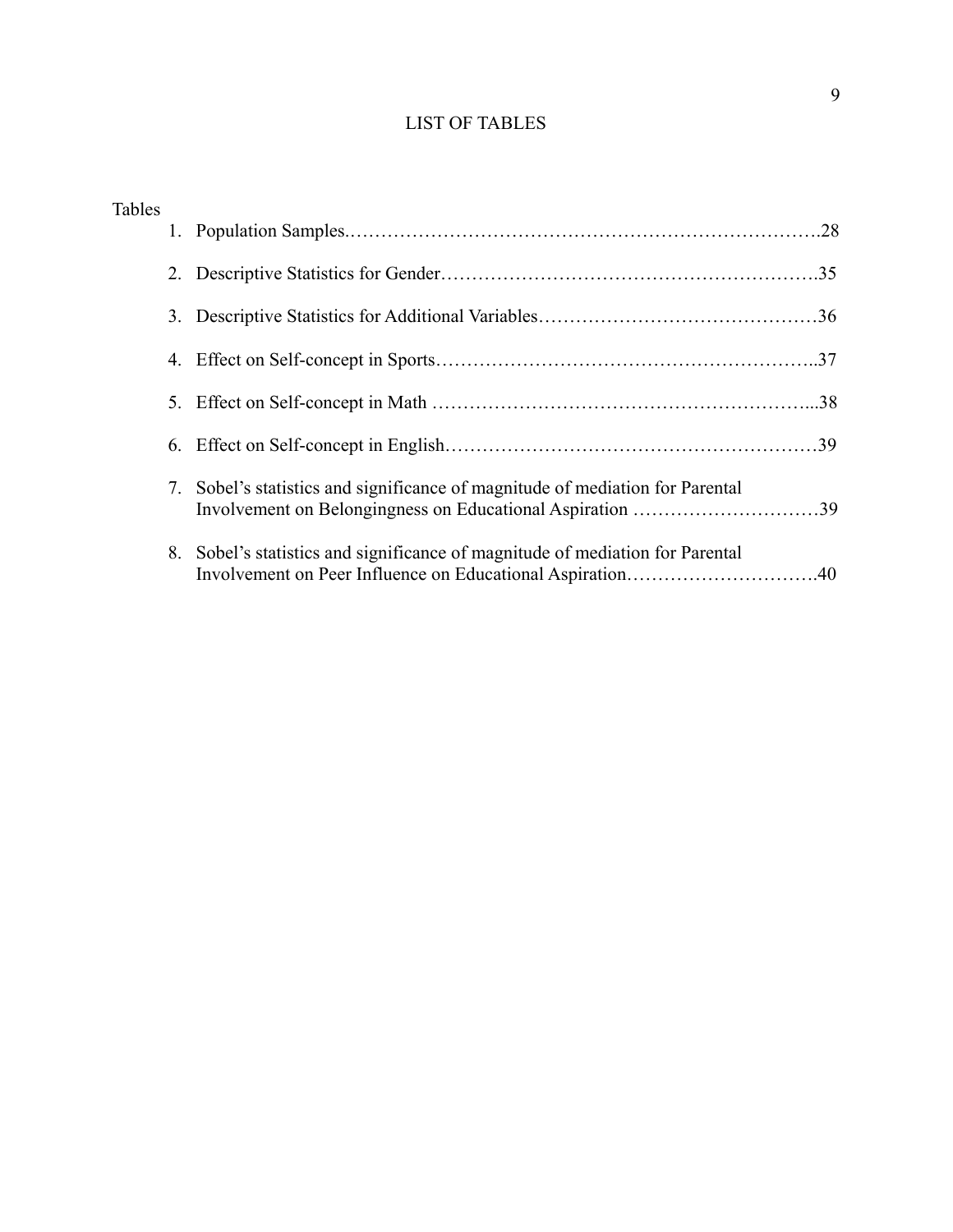# LIST OF FIGURES

# Figures

| 1. Hypothesized path model demonstrating the influence of parental involvement |  |
|--------------------------------------------------------------------------------|--|
| 2. Path Model demonstrating the influence of parental involvement on           |  |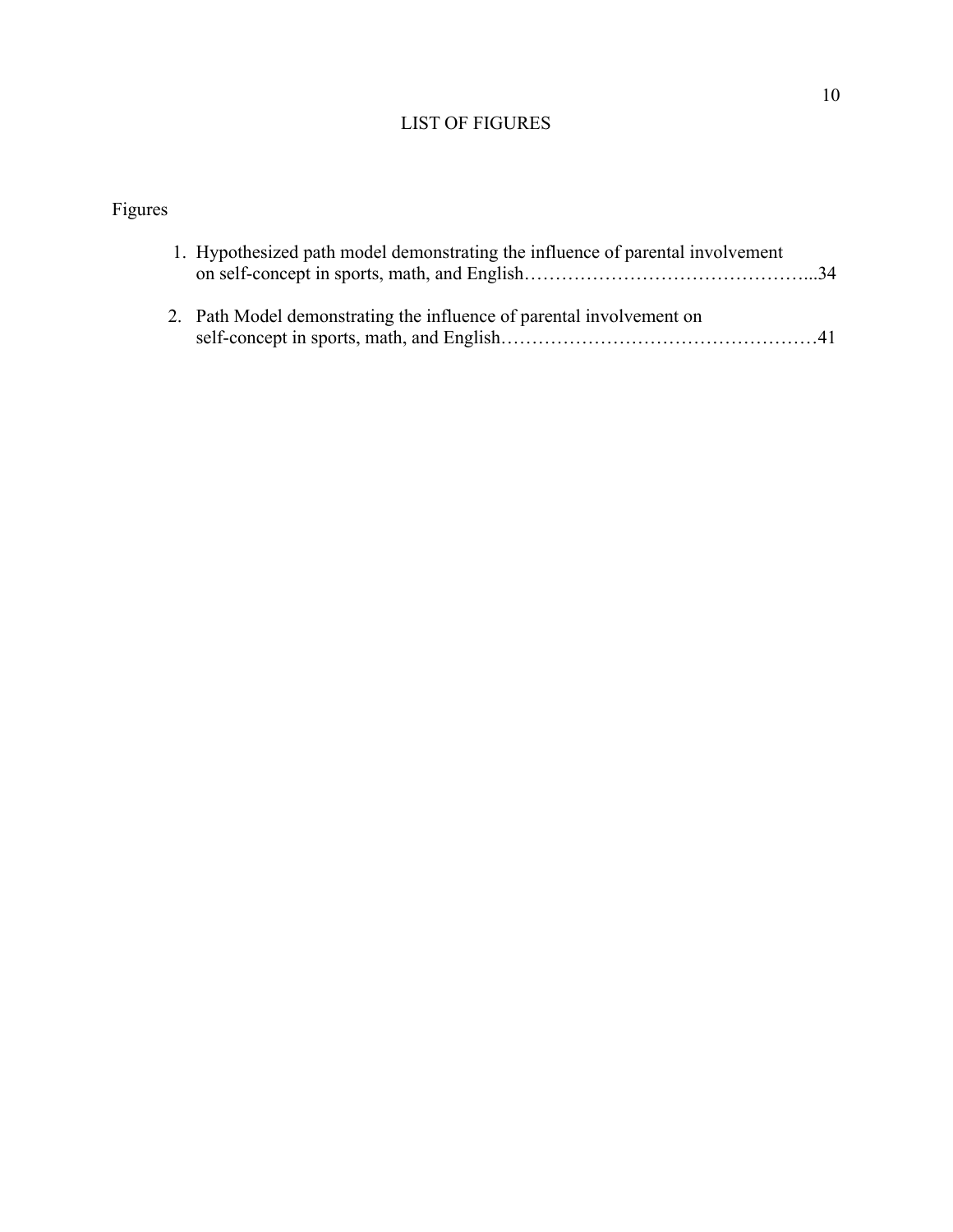#### CHAPTER 1: INTRODUCTION

#### **Background**

Various studies have researched the association between students' academic outcomes and whether parental involvement increased the likelihood of adolescents having higher educational aspirations. Researchers posited that adolescents who have parents involved in the educational process have better academic attainment than those adolescents who do not have parental involvement (Hansen & Gonzalez, 2014). Researchers such as Duncan, Featherman, and Duncan (1972), have identified the importance of educational and occupational attainment since the 1970s. Research studies conducted by Orfield and Paul (1994) and Schneider and Stevenson (1999) suggested that parental involvement heavily influences high school graduation rates for adolescents, particularly teenagers from all racial/ethnic and socioeconomic backgrounds. The graduation completion rates from 2000 to 2016 for Hispanic students 18-24 years old increased from 64 to 89 percent, while African American and Caucasian students' completion rates increased from 84 to 92 percent and 92 to 94 percent, respectively (National Center for Education Statistics, 2019).

Parental involvement has been shown to influence educational aspiration and help increase high school graduation rates, allowing adolescents to aspire to achieve higher education outcomes by applying to colleges and universities (Kao and Tienda, 1998). Although Kao and Tienda (1998) discovered that many adolescents aspired to achieve higher education, research indicated that in 2004 approximately 29 percent of young adults ages 25-29 received a Bachelor's degree or higher, which unfortunately signified that there is disproportionality when it comes to achieving higher education aspirations among all racial/ethnic group (Fox, Connolly &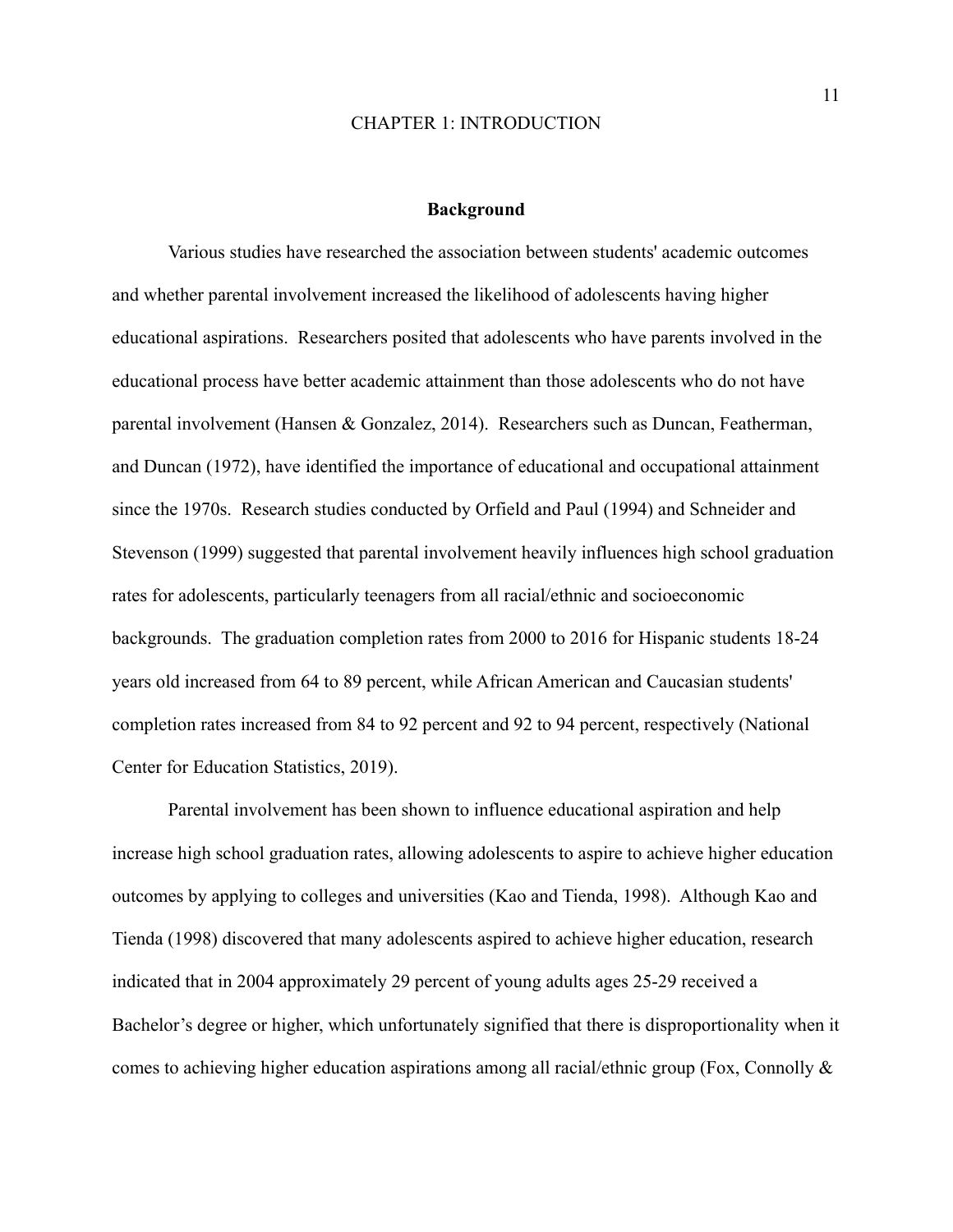Synder, 2005). The most recent data retrieved from the National Center for Education Statistics (NCES) indicated that about 62 percent of students who sought a bachelor's degree in a 4-year in 2012 completed the degree at the same institution within six years. Additionally, graduation rates were higher for females than the male population (65 vs. 59 percent). This suggested an increase in college attainment since 2004 (NCES, April 2020). Furthermore, researchers found that adolescents who had positive educational pathways increased occupational attainment, influencing local economic conditions such as unemployment rate, average annual salary, and productivity (Bureau of Labor Statistics (BLS).

Moreover, research suggested that adolescents who felt a sense of belongingness and had positive peer relationships were less likely to engage in risk-taking behavior, leading to higher educational aspirations (Bouchard & Berg, 2017). Igra and Irwin (1996) define "*risk-taking behavior*" as engaging in precocious or risky behavior, reckless, homicidal, suicidal behavior, and delinquency. According to the American Civil Liberties Union (2021), adolescents who participated in risky behaviors were more susceptible to being suspended or expelled. Adolescents exhibiting risky behaviors had a higher chance of being funneled out of the public school system and into the juvenile and criminal justice system, creating a disparity among adolescents (ACLU, 2021). An individual imprisoned for over 6.5 years in Missouri costs taxpayers approximately \$22,187 per year, amounting to \$144,215 for spending 6.5 years in prison (ACLU Missouri, 2018), creating a financial crisis within the community. Adolescents who are incarcerated are less likely to find employment, live in poverty, have poor mental health, and engage in substance abuse (Barnett et al., 2017). Therefore, it was essential to study variables that influence adolescents' educational aspirations during the pivotal stage of educational attainment.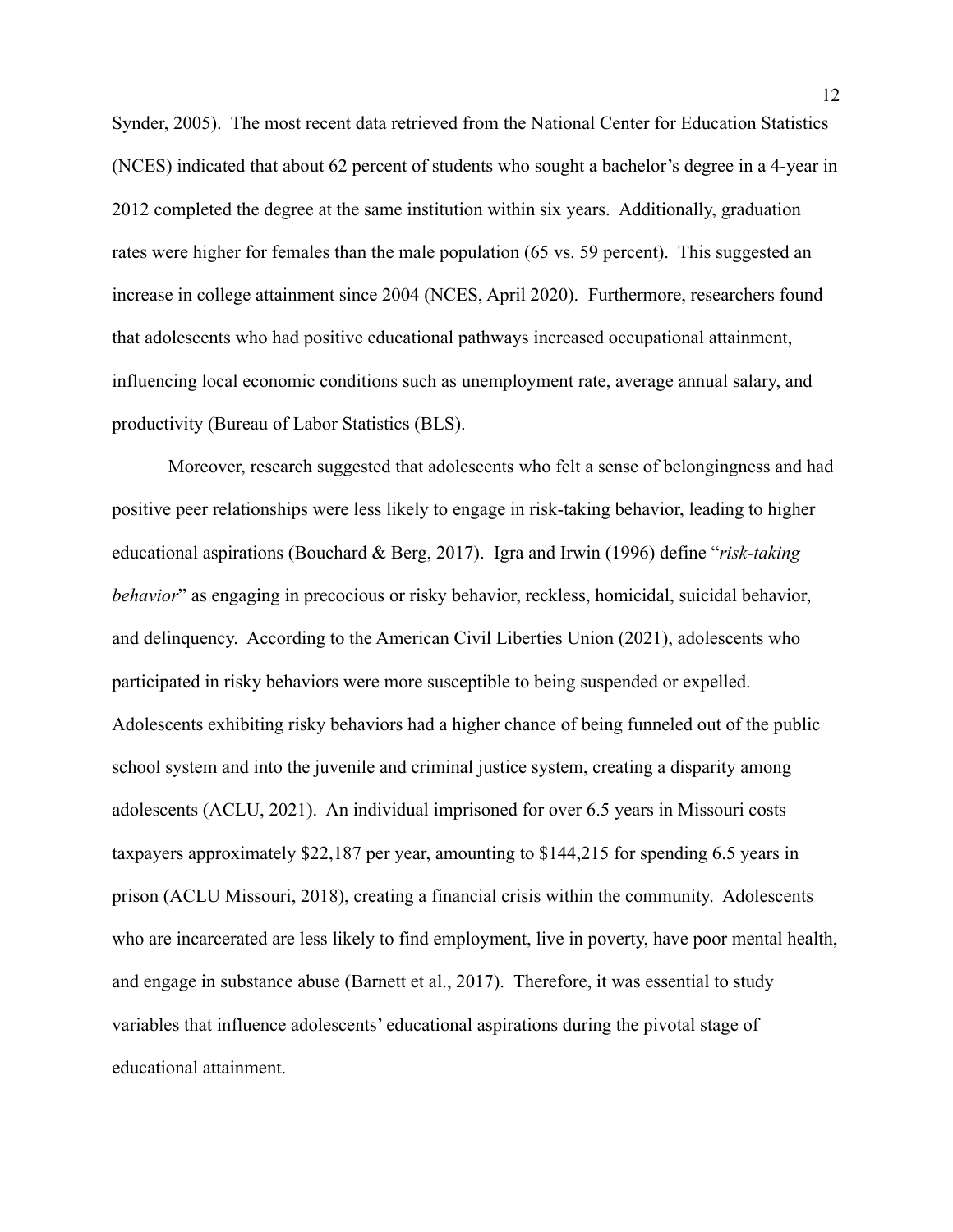#### **Statement of the Problem**

The development of identity is considered to be a primary task of adolescence as youths attempt to understand their role in society and culture (Grotevant & Cooper, 1985; Blatt & Blass, 1996; Cleveland & Reese, 2005; Deci & Ryan, 2000). Adolescents often question their values and beliefs when experiencing conformity or the urge to adjust in accordance with social circumstances (Grotevant & Cooper, 1985). During this phase, adolescents were more susceptible to peer influence, leading to irrational decision-making and participation in risky behaviors. An increase in irrational and risk-taking behaviors may negatively influence educational aspirations (Steinberg, 2007). Parental involvement was identified as an essential component in developing higher educational aspirations (Georgiou & Tourva, 2006). Fox, Connolly, and Snyder (2005) posit that higher education aspiration leads to adolescents aspiring to attain a college degree or higher level of education (i.e., graduate studies, professional programs, etc.).

Although there was research investigating the impact of parental involvement on educational aspiration, the research is mixed. Not all research provides a consistent picture of parental involvement in schooling or parental influence on adolescents' educational aspirations (Hill & Taylor, 2004). Additionally, while research suggested that negative peer influence had a deleterious effect on educational aspirations and attainment, there is limited research on whether positive peer relationships influence educational aspirations in a positive direction. For example, adolescents who associate with peers who engage in potentially harmful activities are prone to have higher levels of depression (Prienstein, 2007). Adolescents who may or have already engaged in potentially dangerous activities are more susceptible to exhibit antisocial behavior and substance abuse (Barry & Wentzel, 2006, Urberg, Luo, Pilgrim, & Degirmenciogul, 2003).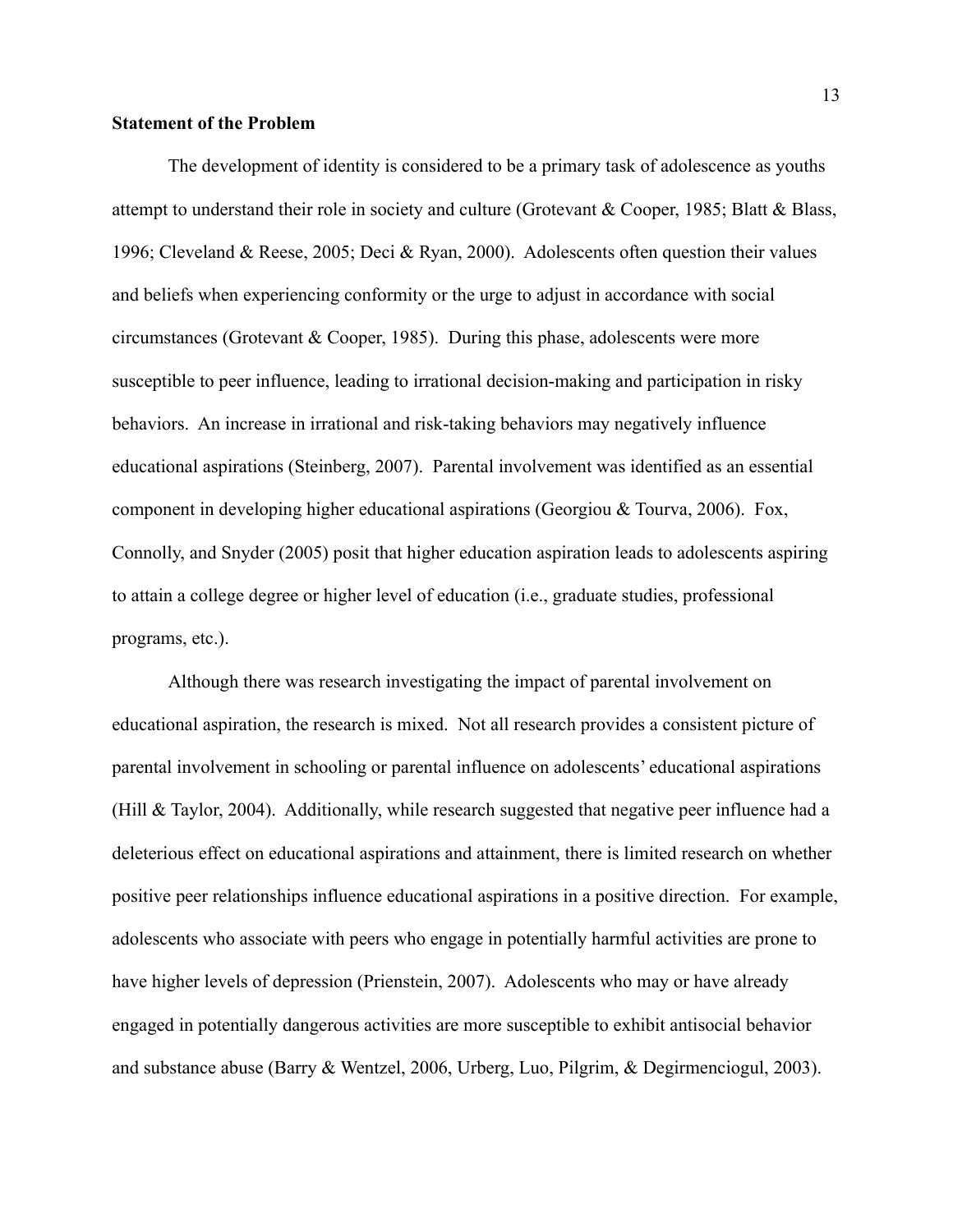Researchers have yet to investigate whether positive parental involvement mediates the effect of belongingness, which may lead to higher education aspirations during adolescence. The premise of belongingness theory posits that adolescents engage in supportive and meaningful relationships, which can either promote student engagement in the case of positive peers or promote engagement in risky behavior in the case of negative peers. Adolescents who are part of positive peer groups are more likely to achieve academic goals and have high educational aspirations; conversely, adolescents who identify as belonging to negative peer groups are less likely to have higher educational aspirations (Baumeister & Leary, 1995).

#### **Description of the Study**

A summary of the methodology used in this study is outlined in Chapter 3. Data were collected as part of the NICHD-SECCYD comprehensive longitudinal study. Specifically, the effects of peer influence and belongingness on educational aspirations were analyzed in AMOS27 using a path analysis model; the variables examined in the present SEM analyses included Socioeconomic Status (control), Gender (control), Parental Involvement (predictor), Resistance to Peer Influence (mediator), Belongingness (mediator), and Educational Aspirations (outcome). The three variables utilized to represent Educational Aspirations are Self-concepts in sports, math, and English.

#### **Significance of the Study**

The study results may help researchers discover the various variables that affect the educational aspirations of adolescents. The research brought attention to the needs of adolescents who lacked parental involvement in schooling, which allows educators and mental health professionals to enhance their knowledge in helping adolescents achieve higher levels of educational aspirations (Schneider and Stevenson, 1999). Subsequently, the research was helpful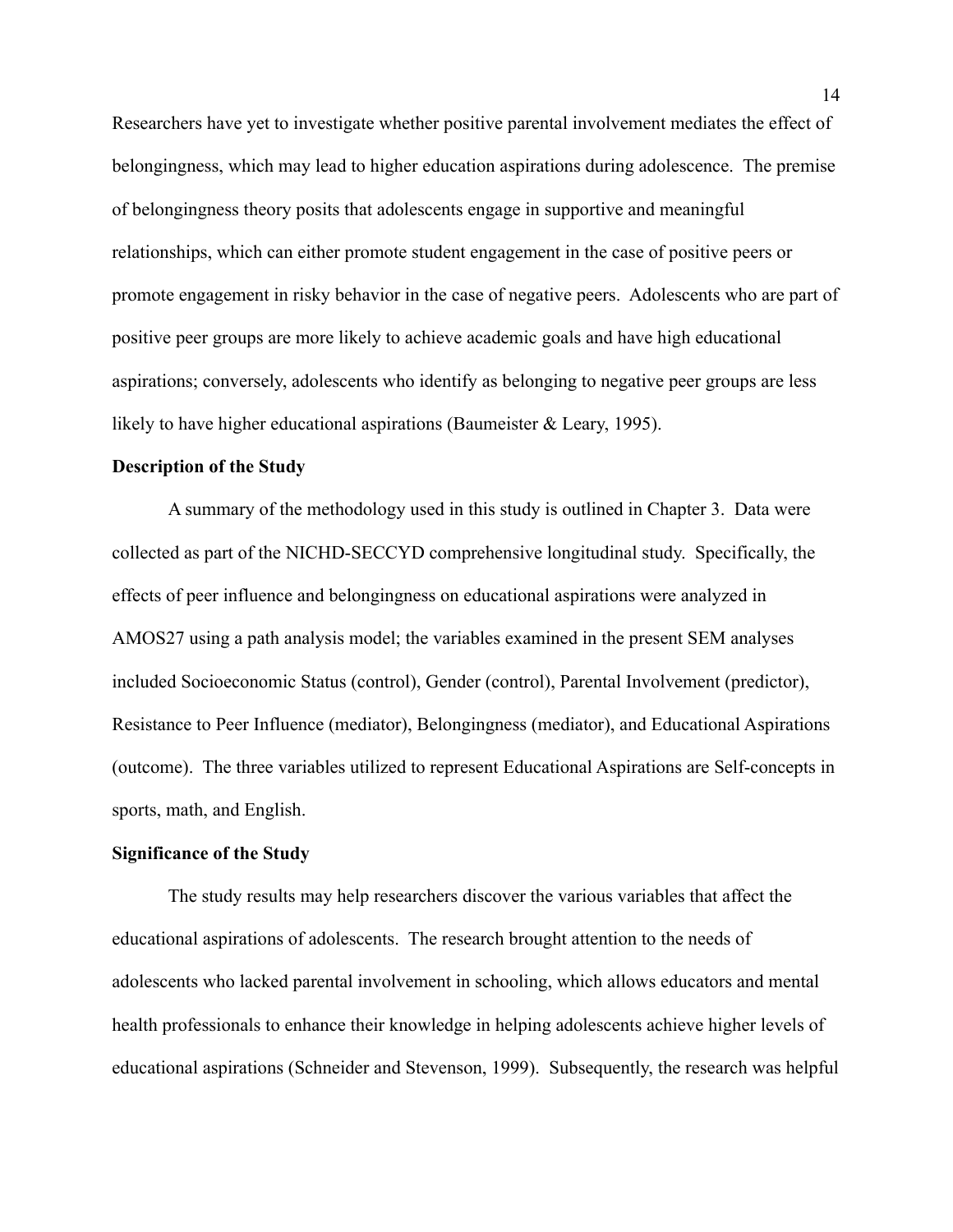for parents, adolescents, and educators (Sansgiry), acknowledging the importance of parental involvement, positive peer influence, and sense of belongingness and that many of the variables highly influence the trajectory of adolescents' future outlook after achieving higher educational aspiration.

#### **Research Questions**

The following research questions were addressed in the study:

- 1. Does positive peer influence lead to higher educational aspirations in adolescence after controlling for gender and socioeconomic status?
- 2. Do adolescents' who experience higher levels of belongingness have higher educational aspirations after controlling for gender and socioeconomic status?
- 3. Does parental involvement mediate the effect of peer influence and belongingness on adolescents' educational aspirations after controlling for gender and socioeconomic status?

# **Hypotheses**

It is hypothesized that students who report higher levels of positive peer influence will

have higher educational aspirations when controlling for socioeconomic status and gender.

It is hypothesized that adolescents who experience higher levels of belongingness will have higher educational aspirations as compared to peers that do not experience high levels of belongingness when controlling for SES and Gender.

It is hypothesized that parental involvement will mediate the effect of peer influence and

belongingness on educational aspirations when controlling for socioeconomic status and gender.

#### **Overview**

The remainder of this dissertation discussed the applicable literature and summarized the methodology of the study. The review of literature delineates positive parental involvement in schooling. Its relation to an adolescent's educational aspiration; positive peer influence; sense of belongingness, as well as theoretical frameworks that support the premise that positive parental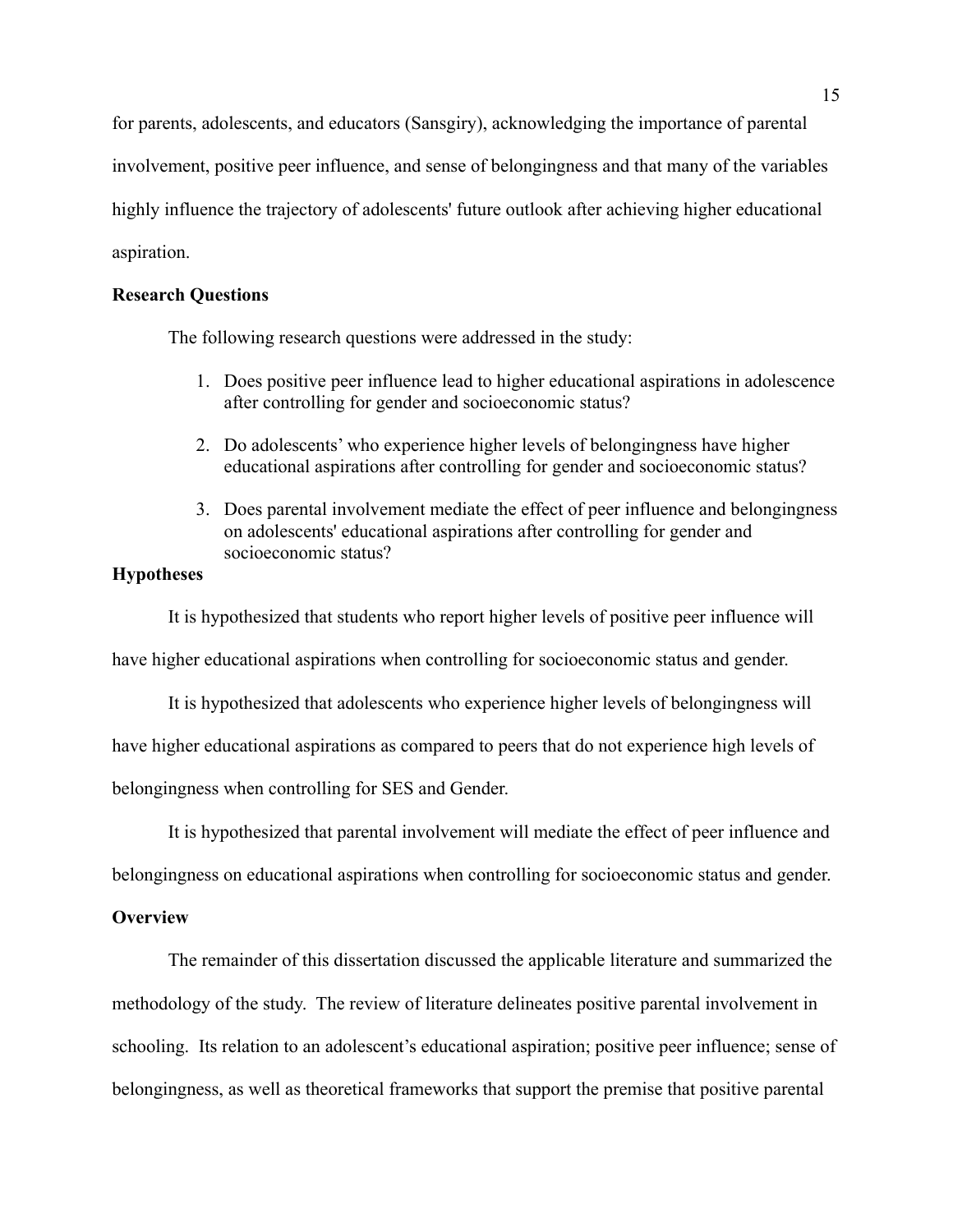involvement is associated with high educational aspirations. The methodology section outlined the study's hypothesis, research design, the instrumentation utilized from the NICHD-SECCYD database, a description of study variables, and statistical procedures. The results included statistical assumptions as well as Structural Equation Modeling path analysis. Lastly, the research paper discussed the findings and professional and educational implications for psychoeducational intervention.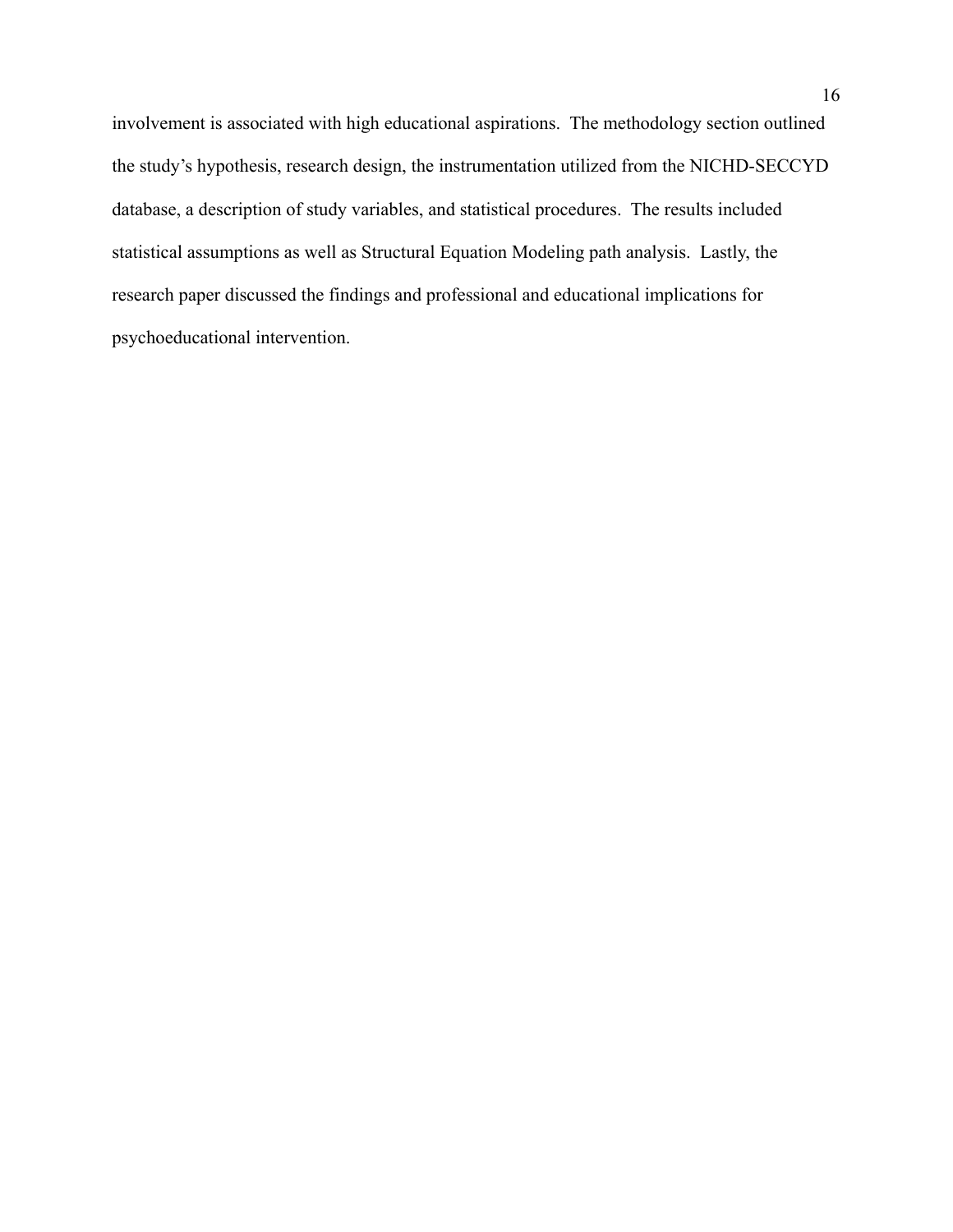#### CHAPTER 2: LITERATURE REVIEW

#### **Educational Aspirations and Academic Outcomes**

It is agreed among researchers that educational aspirations highly influence academic outcomes (Crede, Wirthwein, McElvany, & Steinmayr, 2015). The term 'aspiration' is defined as having a strong desire to achieve something high or great (Walberg, 1996). Researchers have posited that having high educational aspirations will help guide what students learn in school, how they prepare for adult life, and eventually, what career path is chosen (Walberg, 1996). Having high educational aspirations is pivotal to adolescents' future outlook, as the decisions made during the adolescent years determine future academic outcomes and job opportunities (Crede et al., 2015). Many researchers associate educational aspirations with adolescents' beliefs and goals (Crede et al., 2015). However, researchers such as Beal and Crockett (2014) are aware that many driving forces encourage adolescents to achieve higher educational aspirations, but it is contingent on other underlying factors.

Researchers like Beal and Crockett (2014) postulate that local norms and opportunities heavily influence educational goals as well. In their research, they discovered "that adolescents who reside in rural areas have lower educational aspirations as compared to those who live in urban areas" (p.4). This may be attributed to disparity in socioeconomic status and limited job opportunities requiring higher levels of education, which essentially affects adolescents' educational and occupational goals (Beal & Crockett, 2014). Furthermore, there is an implication that adolescents exposed to negative environments may have fewer opportunities for achieving educational attainment (Beal & Crocket, 2014). Overall, adolescents face many obstacles and challenges during this developmental phase. In fact, this is a time when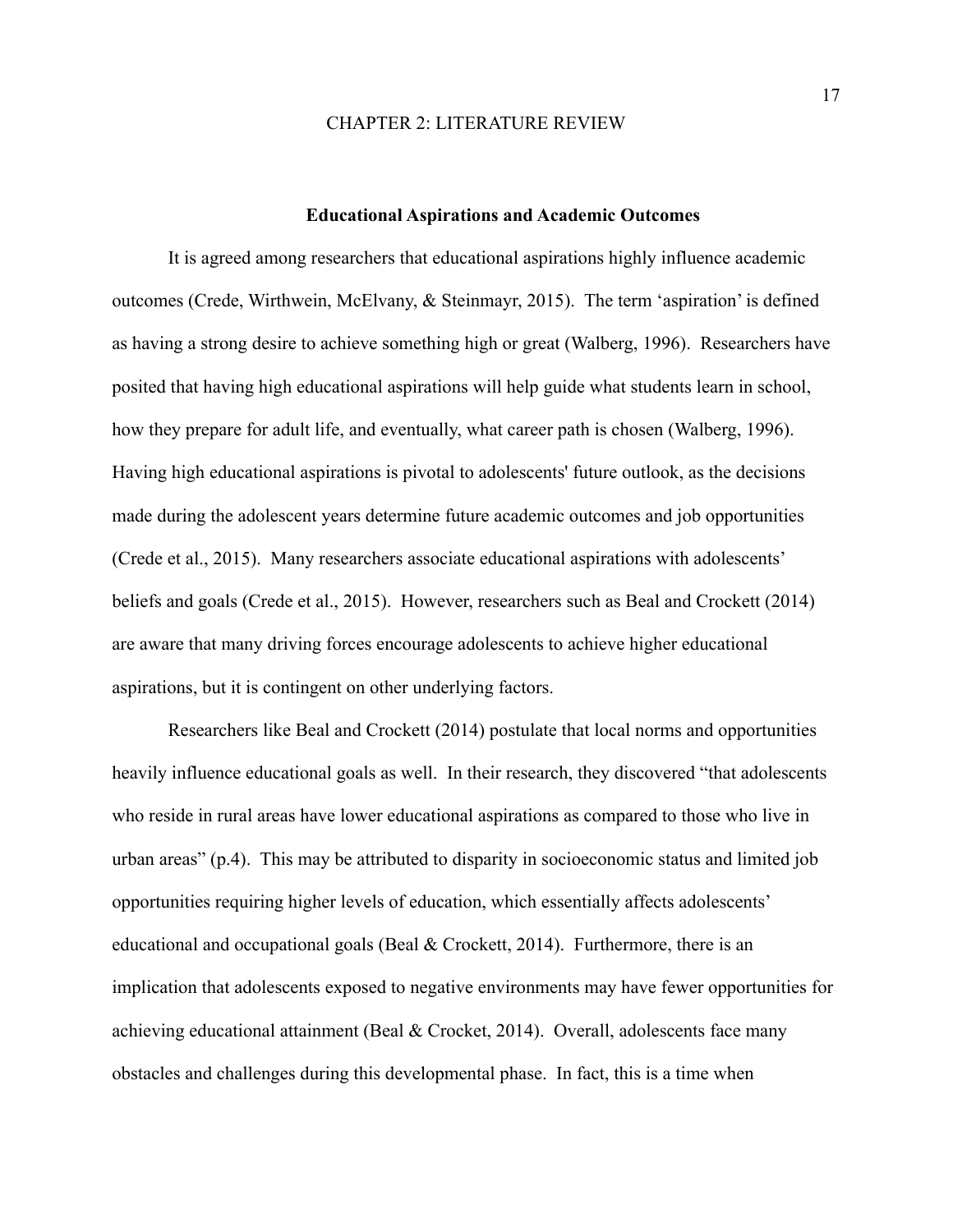adolescents begin to cultivate their identities within their social context (Grotevant & Cooper, 1985). When adolescents begin to formulate their identities and feel a sense of belonging within their social context, it helps them organize, establish, and develop educational goals early on during the educational process. This allows individuals to have higher academic outcomes leading to better career opportunities and higher educational aspirations (Beal & Crockett).

Comparatively, Khattab (2015) predicates that adolescents with high educational aspirations have higher academic outcomes than individuals who lack educational aspirations. Individuals who have a higher level of self-esteem (perception of importance, worth, skillfulness, etc.) are inclined to feel worthy, have a stronger belief in their abilities, and are able to set clear goals for themselves, thereby motivating them to have higher educational aspirations. Conversely, research has also shown that having high aspirations without being able to achieve them may negatively impact overall well-being by "causing disappointment, frustration, and arguable social withdrawal" (Kattab, 2015 p. 732). Kattab (2015) goes on to argue that an individual's aspiration is not the sole identifying factor that influences high educational aspirations. There are other contributing factors such as positive parental involvement, negative peer influence and sense of belongingness all contribute to positive academic outcomes (Kattab, 2015).

Geckova, Tavel, van Dijk, Abel, and Reijneveld (2010) agreed with Khattab (2015) that there are other factors associated with educational aspirations among adolescents. Their study aimed to address the effort to explore the association between socioeconomic status, family background, healthcare, school-related factors, social/emotional support, and how institutionalized cultural capital such as formal education affects adolescents' educational trajectory (Geckova et. al, 2010). Their findings suggest that adolescents that require more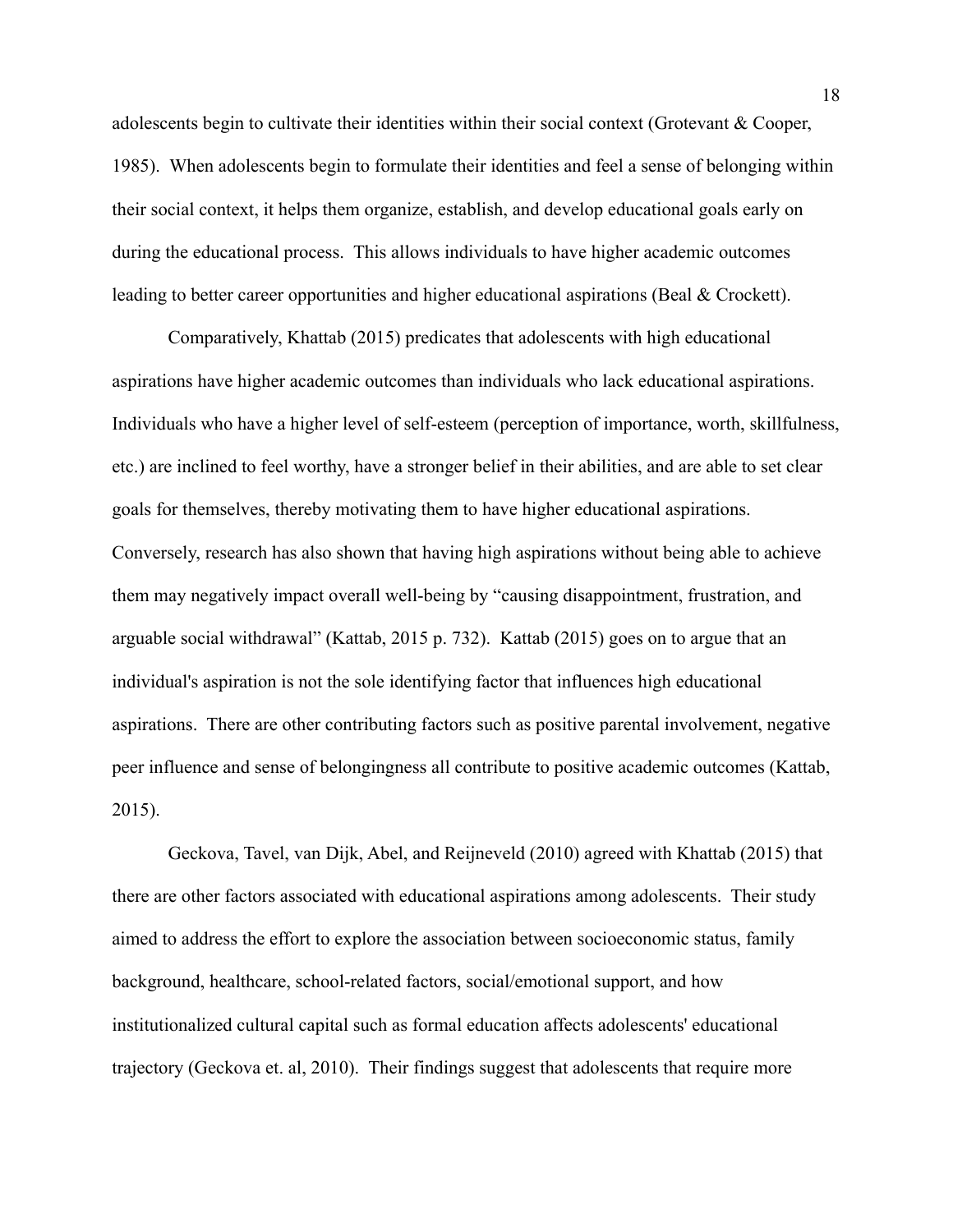exposure to the academic world are those that are not receiving appropriate instructional guidance to help them succeed academically (Geckova et. al, 2010). Nevertheless, if adolescents receive support from people within the school system and there is parental involvement, the experiences adolescents are exposed to in school will stimulate educational aspirations within the educational setting (Geckova et. al, 2010). Ultimately, adolescents who lack higher educational aspirations are more prone to drop out of school, face homelessness, engage in risky behaviors, and face financial hardship (Geckova et. al, 2010).

Adolescents who consistently value the importance of education and have a strong sense of identity (e.g., strongly committed to their goals, have high self-esteem, and believe in themselves) are assumed to have higher educational aspirations. Additionally, positive parental involvement, particularly parents who are engaged in their students' education, affects the goals that their children set for themselves (Gonida & Cortina, 2014). This encourages students to preserve and commit to obtaining higher education.

#### **Positive Parental Involvement and Educational Aspirations**

The definition of parental involvement encompasses many factors and represents numerous behaviors that may differ in various environments. According to Bowlby's attachment theory, the need to establish and sustain relationships is a crucial part of adolescents' development (Baumeister & Leary, 1995). When children have parents who are supportive of their students' learning versus being overly controlling, it facilitates the trajectory of the students' educational aspirations (Baumeister & Leary, 1995). Singh, Bickley, Trivette, Keith, Keith, and Anderson (1995) conducted a study on the four components of parental involvement that affect eighth-grade student achievement. These four components included "parent aspirations for children's education, parent-child communication about the school, home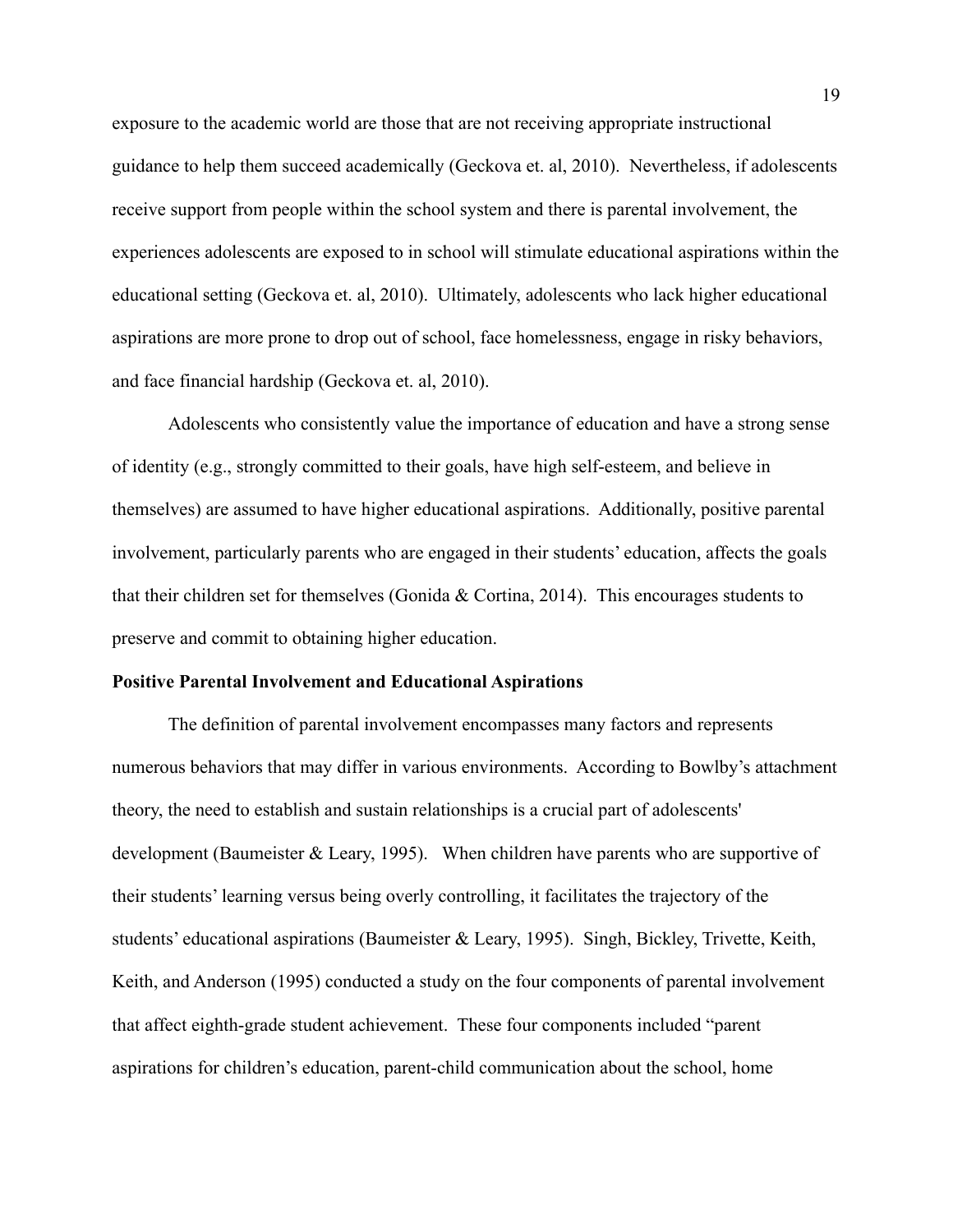structure, and parental participation in school-related activities'' (p. 299). The authors argue that research in this area is limited, and the findings associated with the topic are inconclusive, therefore there is no definite definition as to what "parental involvement entails" (Singh et. al 1995).

Nevertheless, there are researchers who agree that having high educational aspirations is also contingent on specific practices within the home or school which can include parental desires, attitudes, beliefs, and expectations regarding their child's educational aspirations (Henderson & Mapp, 2002). Researchers such as Epstein and colleagues (1997) have posited that there are five dimensions of parental involvement. These five dimensions are paramount in determining their child's educational aspirations. The five dimensions include: helping with homework, establishing an open line of communication with the school system, volunteering at school functions, and participating in the decision-making process involving school.

Recent studies have identified that parents who are more involved and connected with their child's education are more academically driven and successful (Wang & Sheikh-Kahli, 2014). Additionally, Farrell, Henry, Mays, and Schoeny (2011) found that parental involvement in schooling also affects the child's ability to resist negative peer influence. These results suggest that students and parents who have an open line of communication are less likely to participate in delinquent and aggressive activities (Flannery, William, & Vazsonyi, 1999).

Even though existing research is unclear when it comes to providing a consistent picture of parental involvement in schooling and their influences on adolescents' educational aspirations, researchers have shown that parents' participation in schooling does increase adolescents' academic outcomes by helping them to become more aware of their future outlook (Hill et. al, 2004). In particular, parents who are supportive of their children's schooling without being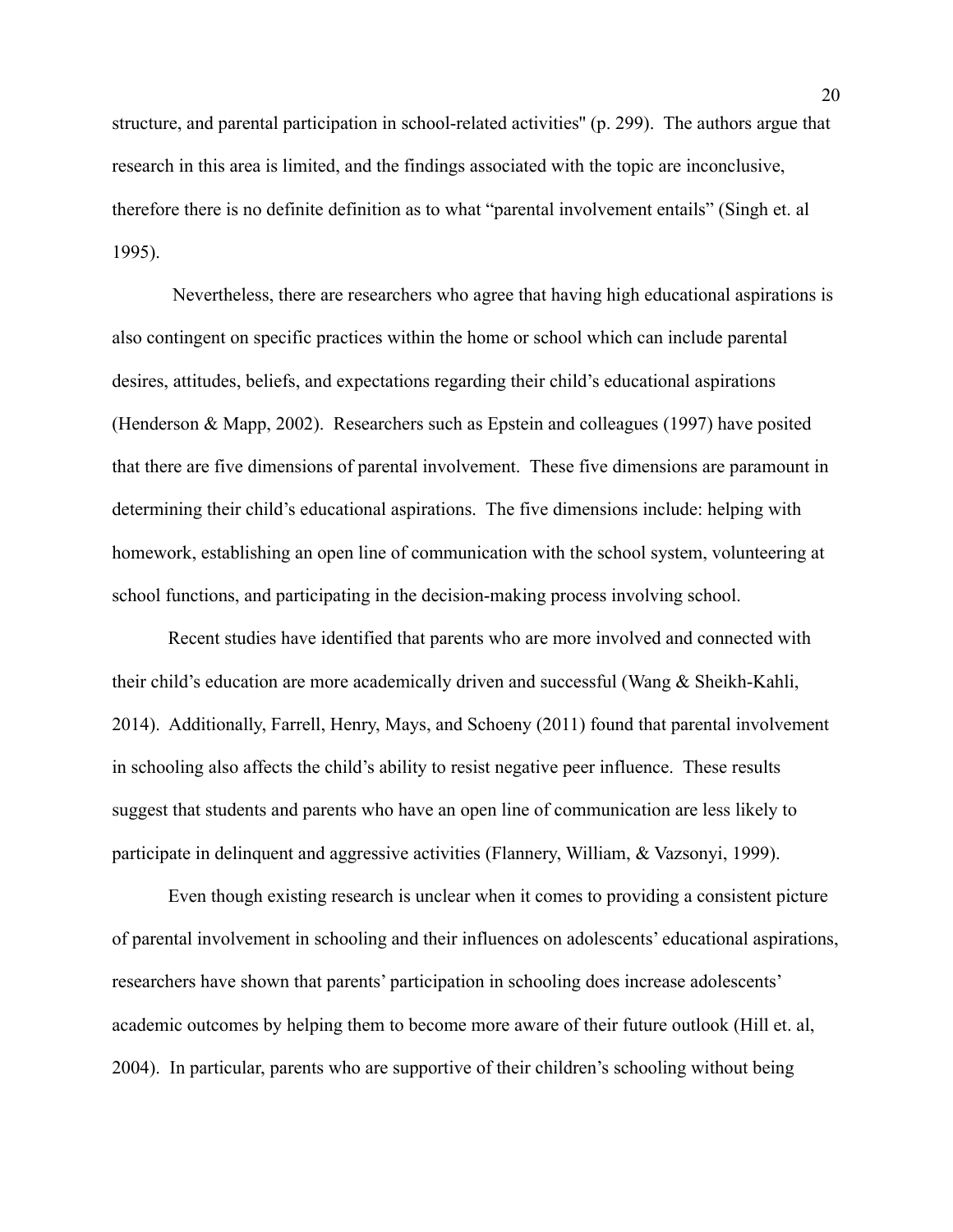overbearing increase positive academic outlooks in adolescents leading to higher educational aspirations (Grolnick & Ryan, 1989; Joussemet, Koestner, Lekes, & Landry, 2005; Karbach, Gottschling, Spengler, Hegewald, & Spinath, 2013; Pomerantz, Grolnick, & Price, 2005). Parents not only have a positive influence on educational aspirations they also provide the foundation for positive relations. Research indicates that parents who spend more time with their children have children with lower levels of delinquency and aggression (Flannery, Williams, & Vaszonyi, 1999). It is important for researchers to recognize that multiple factors may influence adolescents' educational aspirations during this pivotal stage, such as positive peer influence and feeling a sense of belongingness.

#### **Positive Peer Influence on Educational Aspirations**

While there is a considerable amount of research examining how peer influence affects risky behavior in adolescents (Smith, Xiao, & Bechara, 2012; Romer, Betancourt, Brodsky, Giannetta, Yang & Hurt, 2011), there is limited research on how positive peer relationships can affect adolescents' educational aspirations. Furthermore, research shows that the effect of a student's identity on future aspiration, the amount in which the individual contemplates his or her future, does significantly influence his or her ability to resist peer influence. According to Bandura's (1986) Social Learning Theory, adolescents tend to mimic their peer behaviors, seeking acceptance and subsequently adopting behaviors with the goal of attaining social rewards. Unfortunately, many adolescents will engage in risky behaviors to fit in. One example is when an adolescent is invited to an exclusive party, everyone is observed engaging in risky behaviors such as smoking marijuana or drinking alcohol. Due to the nature of wanting to "fit in" they may engage in risky behaviors without taking into consideration what the consequences entail even if this means jeopardizing their future educational outlook.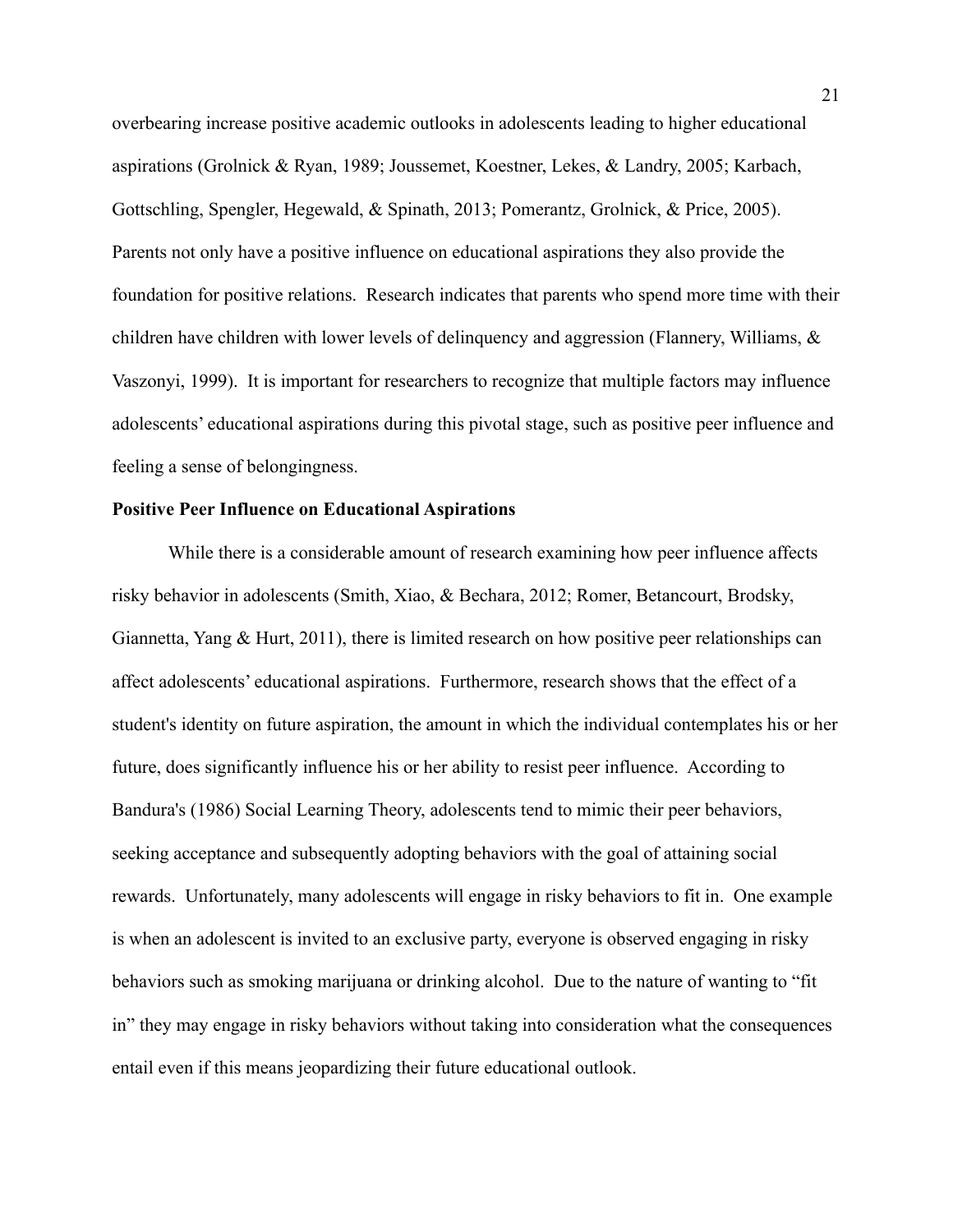Additionally, many studies have shown that relationships among adolescents are important determinants as to whether or not the individual is able to resist negative peer influence (Brechwald & Prinstein, 2011).

There is a consensus that adolescents do benefit from positive peer influence within both academic and non-academic settings (Ford & Smith, 2007; Juvonen, 2006, 2007; Martin & Dowson, 2009; Patrick, 1997; Ryan, 2000; Wentzel, 1999). Liem and Martin's (2011) study indicated that both same-sex and opposite-sex peers do contribute to higher positive engagement within the academic settings; concluding that regardless of gender, adolescents who find themselves engaging in positive relationships with their peers have higher educational aspirations (Liem & Martin, 2011).

Newman, Lohman, and Newman (2007) were also interested in whether adolescents feel a sense of belongingness among certain peer groups. Unlike Liem and Martin (2011), the study conducted by Newman and colleagues explored three aspects of peer membership in adolescence. They were interested in the following aspects: 1) peer group affiliation, 2) the importance of group membership, and 3) a sense of peer group belonging. Each of the three aspects was considered influential in determining adolescent behavior problems (Newman, Lohman, & Newman, 2007). The need to belong is a psychological construct that requires adolescents to engage in various social environments not conclusive to one particular group but in a variety of different social cliques (Kiesner, Cardinu, & Bucci, 2002; Stone & Brown, 1999, Newman, Lohman, & Newman, 2007). Research shows that the need to belong to specific groups may highly influence how adolescents behave, whether negative or positive. Adolescents are more likely to change their behaviors and image to fit in with a particular group and to gain acceptance by said group (Newman, Lohman, & Newman, 2007)).

22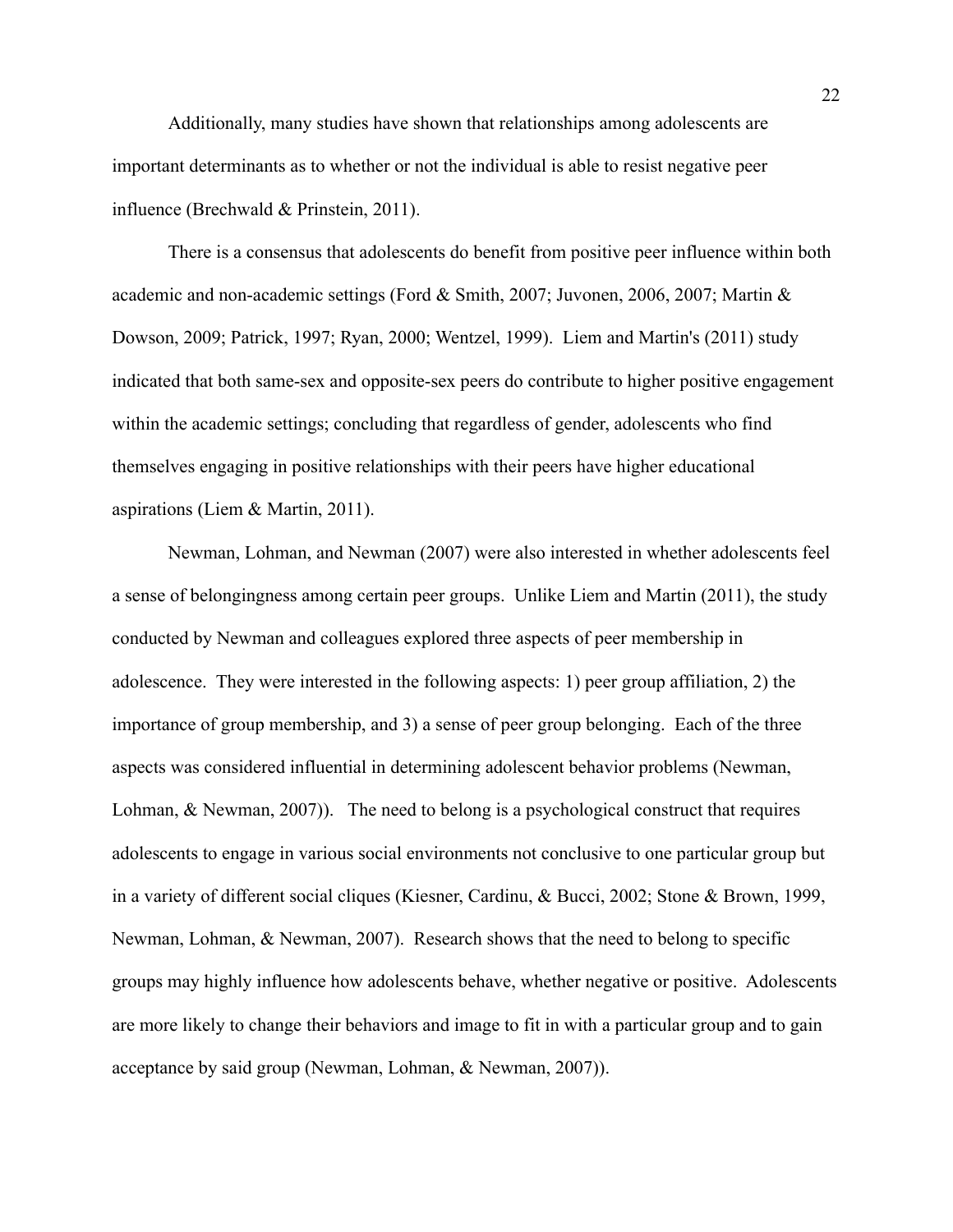One study found that adolescents who form positive bonds within their peer relationships are more popular and have greater social reputations (Cauce, 1996). McGuire and Weisz (1982) found that they also have higher self-esteem. Furthermore, Buhrmester (1990) found that they are easily more adjusted psychologically. Essentially, the need to belong within the social group is crucial in determining adolescents' behavior problems and how well they adapt to the social context. The more adolescents feel a sense of belonging, they are less likely to engage in maladaptive behaviors, anti-social behavior, and risky or aggressive behavior, which reduces the likelihood of feeling inadequate (Newman, Lohman, & Newman, 2007)). Adolescents who engage in positive peer relationships and view themselves as belonging to a social group feel empowered, driven, and have a sense of purpose which in turn gives them higher educational aspirations.

#### **Belongingness**

Maslow (1970) posited that belongingness is a basic human need, as humans "hunger for affectionate relationships with people in general, namely, for a place in his or her group or family" (p.43). When individuals lack a sense of belonging, they may experience loneliness, rejection, friendlessness, rootlessness, and exclusion (Maslow, 1970). Society often underestimates the influence of "the neighborhood, of one's territory, of one's clan, of one's own 'kind', one's class, one's gang, one's familiar working colleagues" (Maslow, 1970, p.44). He expounded on the idea that within his hierarchy of needs, individuals must feel a sense of belongingness within their environment. This need must be met for individuals to achieve their goals and have higher aspirations (Maslow, 1970). Nevertheless, Maslow also acknowledged that there is a degree of fixity within the hierarchy of basic needs (Maslow, 2013). He explains that some individuals' level of basic needs varies depending on whether one finds it important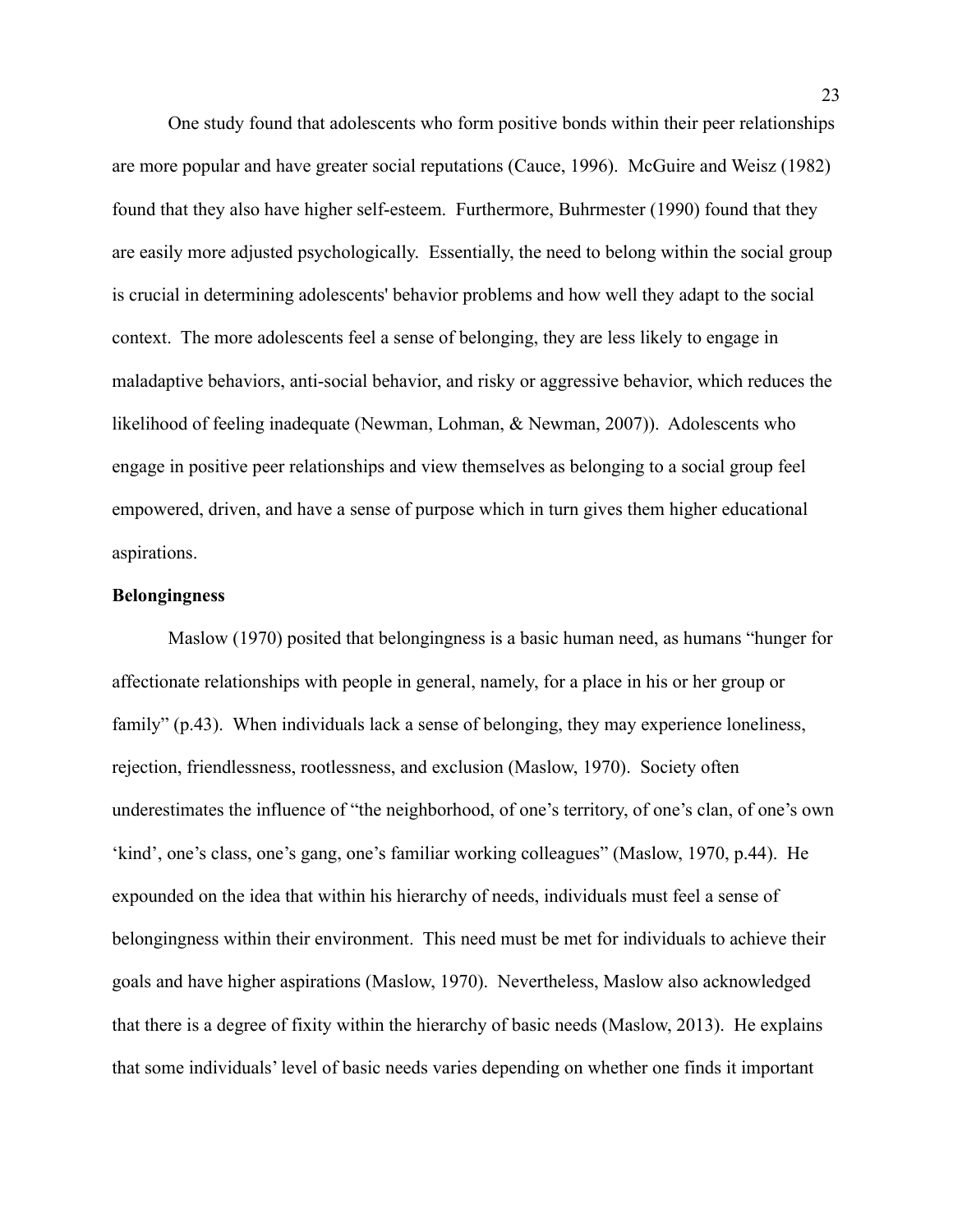than the other. For example, some individuals may find that having high self-esteem is more practical than love, which affects their level of motivation (Maslow, 2013).

Regardless, research shows that a sense of belonging within the social context is a powerful motivator that keeps adolescents engaged in the learning process (Steinberg, 2007). In a study conducted by Baumeister and Leary (1995), they predicted that a sense of belongingness has to do with whether they can form social bonds within groups. Even though their study looked at the need to belong more in the context of attachments as the fundamental premise of human motivation, it gives a glimpse into the human desire to belong within the social context.

According to Baumeister and Leary (1995), the theoretical framework of belongingness theory places emphasis on the overarching need to belong; the need for continuous interactions with other individuals, as well as the need to perceive that there is an interpersonal relationship marked by affective concern, stability, and continuation in the near future. Belongingness theory resides on the premise that individuals who are in supportive and caring relationships are more likely to be engaged in schooling (Baumeister & Leary, 1995). In addition, Baumeister and Leary (1995) postulate that belongingness theory cultivates internal motivation, which may explain why adolescents strive for positive peer interactions within the social context and academic settings. It is also critical for adolescents to build sustainable and healthy peer relationships as doing so fosters a sense of belonging and decreases the chances of low satisfaction levels; in addition, it can in turn increase self-esteem and higher educational aspirations (Baumeister & Leary, 1995).

#### **Belongingness and Educational Aspirations**

Although many researchers seek guidance from the theoretical framework of Maslow's hierarchy of needs, belongingness theory does not incorporate a hierarchical significance.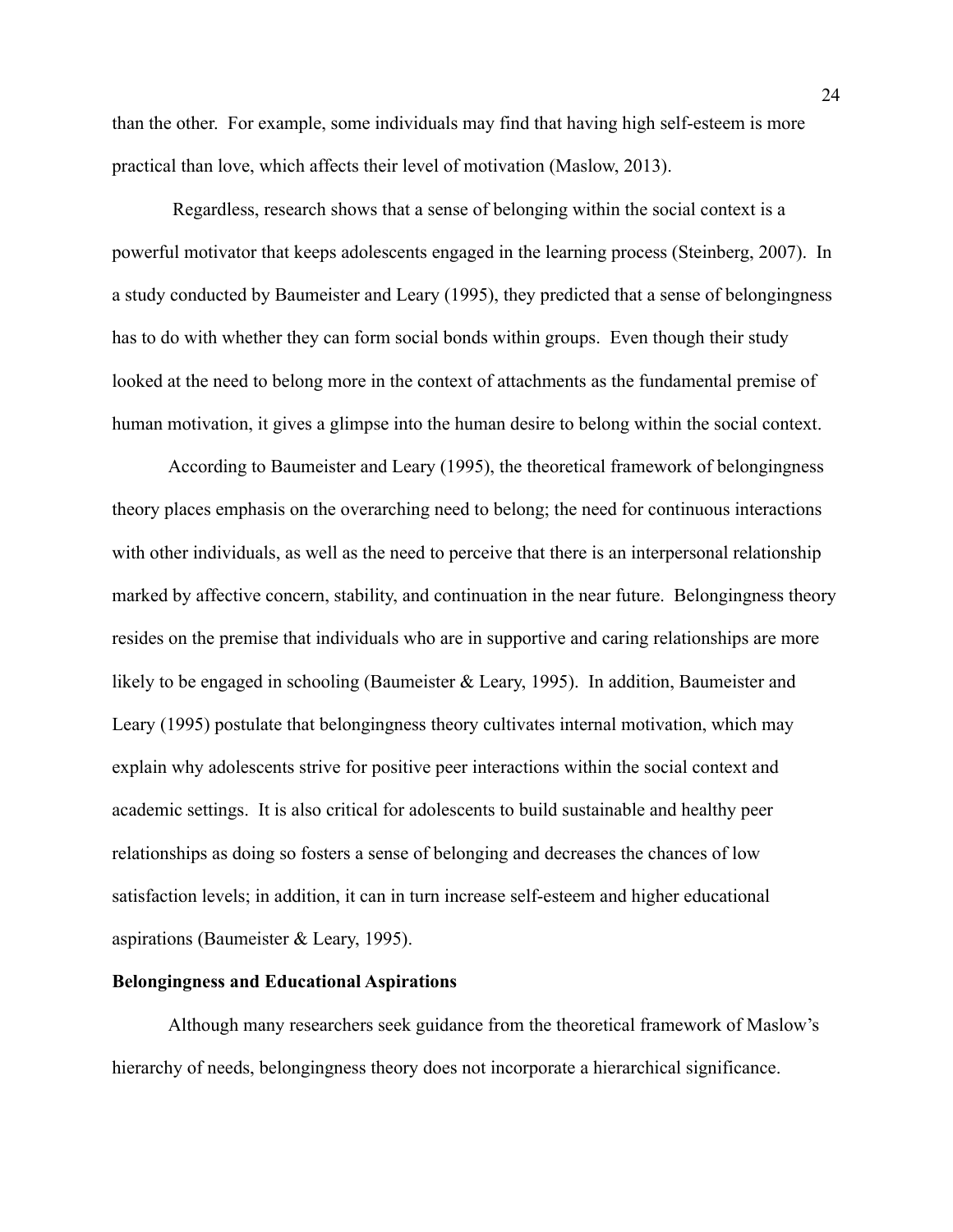However, many researchers are interested in understanding the relations between peer group members and how it may have both positive and negative outcomes associated with behavior problems in relation to group dynamics. Many argue that adolescents who lack a sense of belongingness are at a higher risk of engaging in maladaptive behaviors that are both internal and external (Newman, Lohman, & Newman, 2007). For example, adolescents who have internalizing characteristics may present as being anxious, depressed, withdrawn, or have somatic complaints (Oldehinkel, Hartman, De Winter, Veenestra, and Ormel, 2004). Conversely, adolescents who externalize tend to present as having attention problems, aggressive, non-compliant, and argumentative behaviors (Oldehinkel et al., 2007). Regardless, the risk factors are contingent on the severity of the behaviors that adolescents may exhibit based on whether they feel a sense of belonging. Adolescents who exhibit more negative behaviors are prone to have lower levels of self-concept, which may lead to a sense of inadequacy, helplessness, and the manifestation of physical and/or physiological health problems (Baumeister & Leary, 1995).

From an educational perspective, threats to belongingness (i.e., rejection, social isolation, feelings of inadequacy) have contributed to lower levels of academic retention, an increase in delinquency, behavior problems, lack of motivation/educational attainment, and mental health problems (Newman, Lohman, & Newman, 2007). Conversely, belonging to a group may provide adolescents "with a sense of definition, purpose, meaning, worth, and social control, all of which contribute to positive mental health" (Newman, Lohman, Newman, 2007, p.259).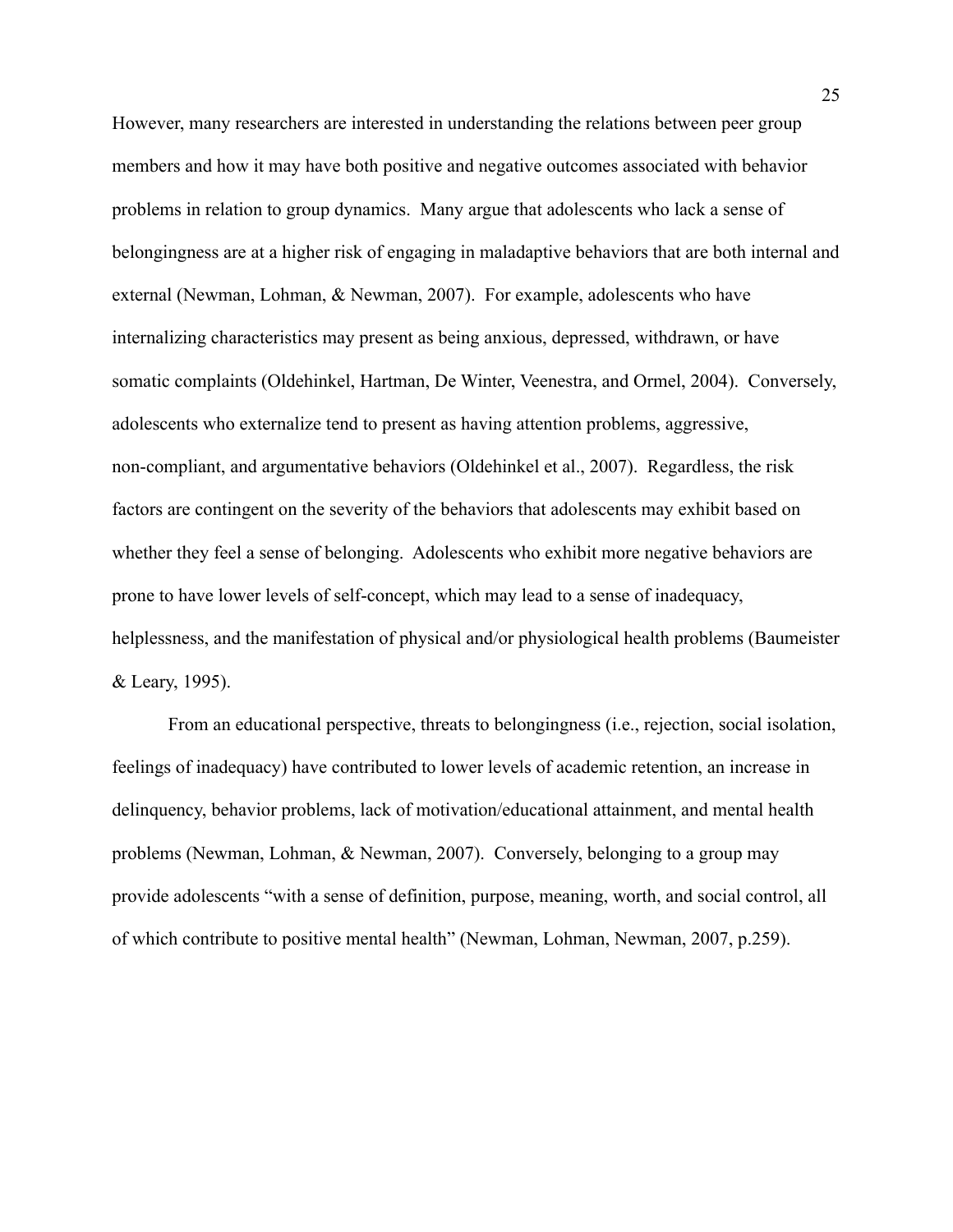Not only does a sense of belonging facilitate higher educational aspirations (Baumeister & Leary, 1995), but research has also studied how resilience influences adolescents' educational aspirations. Therefore, a sense of belonging is an important attribute for adolescents to embrace to be academically successful.

#### **Parental Involvement on Peer Influence and Belongingness on Educational Aspirations**

Parental involvement not only fosters belongingness and higher educational aspirations but also facilitates greater academic outcomes. Furthermore, parental involvement also acts as a mediator between adolescents' educational aspirations and negative peer relationships (Flannery, Williams, &Vaszonyi, 1999). Parents who engage in positive academic involvement in their adolescents' life without being overbearing or controlling increases the chances of whether or not the adolescents will pursue higher education (Grolnick & Ryan, 1989; Joussemet, Koestner, Lekes, & Landry, 2005; Karbach, Gottschling, Spengler, Hegewald, & Spinath, 2013; Pomerantz, Grolnick, & Price, 2005).

Adolescents who feel a sense of belongingness within their peer groups are more likely to have higher levels of educational aspirations when compared to those that do not feel a sense of belongingness (Baumeister & Leary, 1995). The need to belong in a positive sustainable relationship increases the likelihood of having higher educational aspirations (Steinberg, 2007). Adolescents who belong to a positive peer group have a stronger sense of self-adequacy and will have higher educational aspirations (Steinberg, 2007). It is reasonable to expect that adolescents' ability to resist negative peer influence may mediate the relationship of higher educational aspirations. It is also arguable that significant differences exist between adolescents who have a higher sense of belonging compared to adolescents who feel a sense of inadequacy.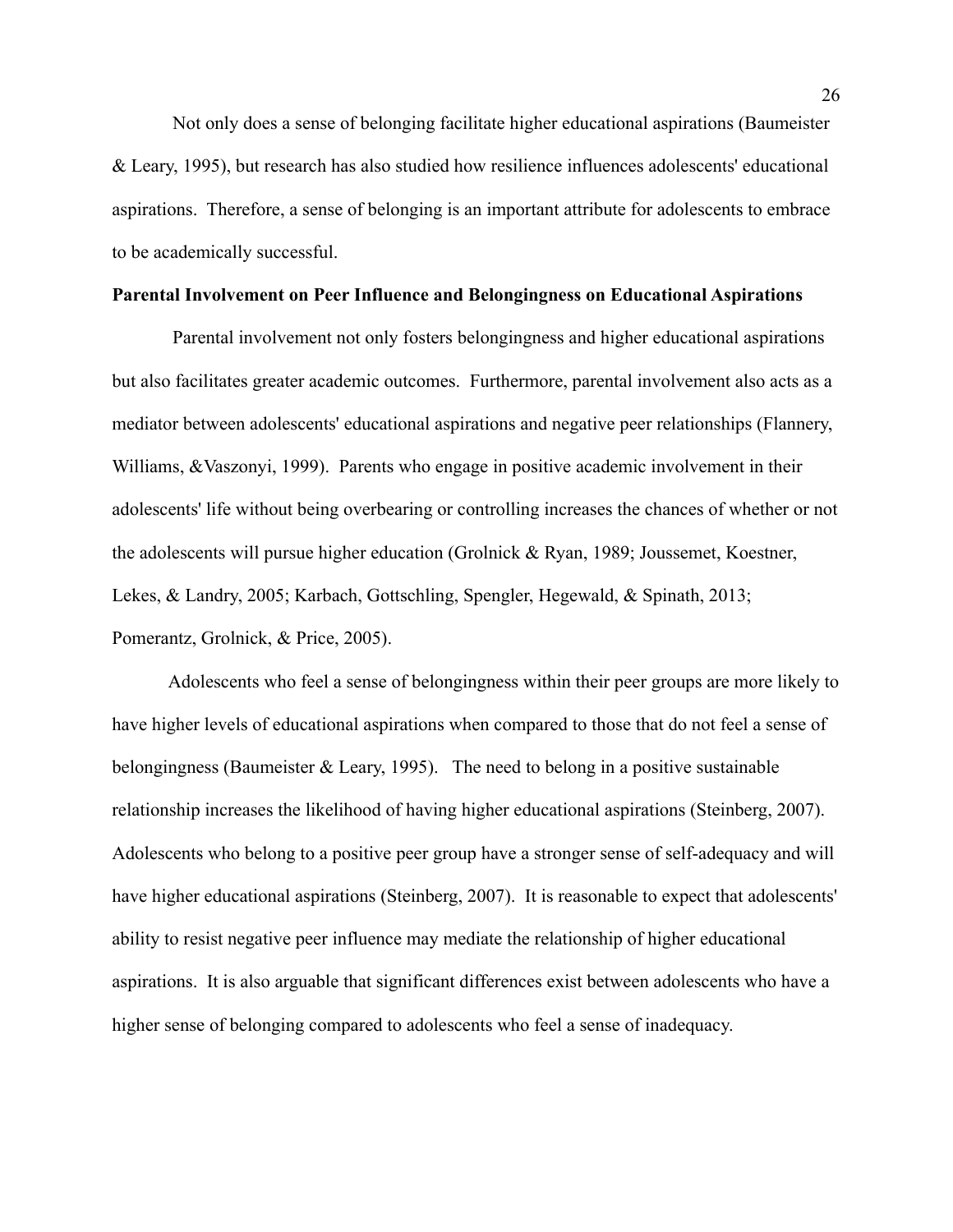Therefore, it is hypothesized that adolescents who have parental involvement in schooling are more likely to have higher educational aspirations. This is an important area of research for educators to expound upon as many of these adolescents belong to a minority group who lack parental involvement in schooling. By conducting research targeting the minority group it will provide educators an overview of what programs should be implemented to help increase higher educational aspirations among these adolescents.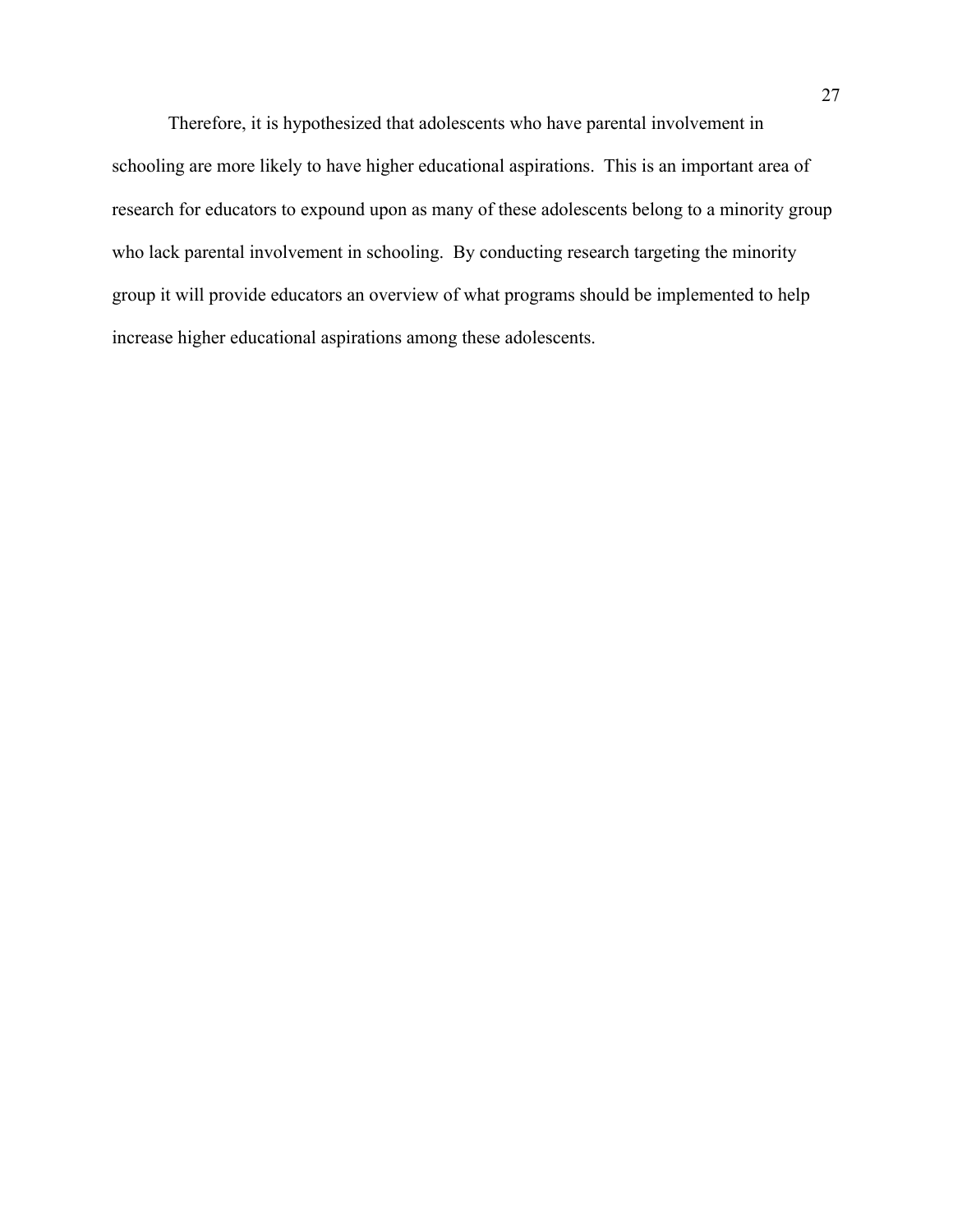#### CHAPTER 3: METHODOLOGY

#### **Sample**

This study utilized data from the National Institute of Child Health & Human Development Study of Early Child Care and Youth Development (NICHD-SECCYD), a comprehensive longitudinal study, which collected comprehensive information on 1,364 children from birth (1991) to age fifteen (2007). During the study, the number of participants slightly decreased at each phase due to various factors at each point during the study. Nevertheless, most participants remained in the study through the 16 years. The NICHD-SECCYD study was collected from ten sites across the United States. These sites are Charlottesville, VA: Irvine, CA; Lawrence, KS; Little Rock, AR; Madison, WI; Morganton, NC; Philadelphia, PA; Seattle, WA; and Wellesley, MA.

The first phase took place during infancy, the second phase took place in early childhood, the third phase was in middle childhood, and the fourth phase was in middle adolescence. The number of children involved in each phase of the study is shown below:

| Year      | <b>Children's Ages or Grade</b> | <b>Number of Children (and Their Families)</b> |
|-----------|---------------------------------|------------------------------------------------|
| 1991-1994 | Phase I, ages 0-3               | 1,364 children participated in the Study       |
| 1995-1999 | Phase II, through 1st Grade     | 1,226 children participated in the Study       |
| 2000-2004 | Phase III, through 6th Grade    | 1,061 children participated in the Study       |
| 2005-2007 | Phase IV, through 9th Grade     | 1,009 children participated in the Study       |

# Table 1 *Population Samples*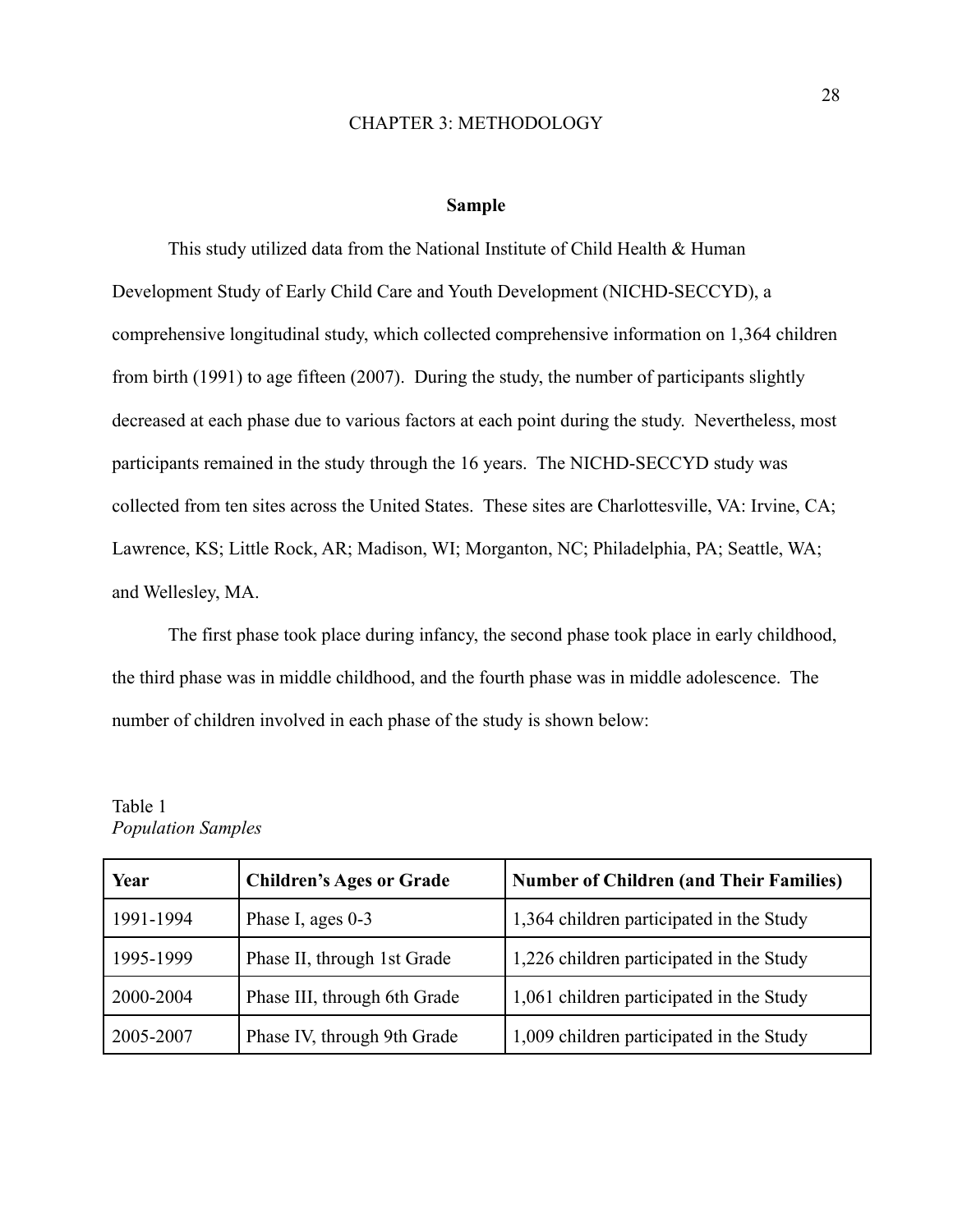Data in this study was selected from phase four when the individuals were 15 years of age (adolescence). The study consisted of a diverse range of participants, including minority ethnic backgrounds, working parents, single parents, parents with formal education, and families residing in low socioeconomic environments. However, the data did not include mothers who are under the age of 18, children with disabilities or children who resided in the hospital for more than seven days after birth, or non-fluent English speakers. Based on the information gathered from parental questionnaires, the children in the dataset were 82 percent Caucasian (White), 1 percent Asian, Aleutian, or Eskimo, less than 1 percent American Indian, 12 percent African American, and 4 percent other. Of these listed ethnicities, 6 percent were identified as Hispanic.

The aim of the NICHD-SECCYD study is intended to provide researchers with pertinent data, which acknowledges that the differences in childcare experiences heavily influence children's emotional, social, language development, intellectual growth, physical and health development as well as various development factors in infancy through middle adolescence.

#### **Instrumentation**

**Sex and socioeconomic status.** The sex of the child in the study, and the family poverty-income-to-needs ratio (used to measure the socio-economic status of the family) were selected as the control variables. These two variables were chosen because research has consistently found them to be common causes of identity, resistance to peer influence, and future outlook and planning. The ratio used to measure a family's economic situation is computed by dividing the family's total income (without federal aid) by the federal poverty threshold.

**Parental involvement in schooling.** Parental involvement in the child's schooling was measured by a 10 item questionnaire ( $0 =$  "Never",  $1 =$  "Sometimes",  $2 =$  "Always", and  $3=$ "NA" [recoded to missing before creating composites]) that assessed the degree to which the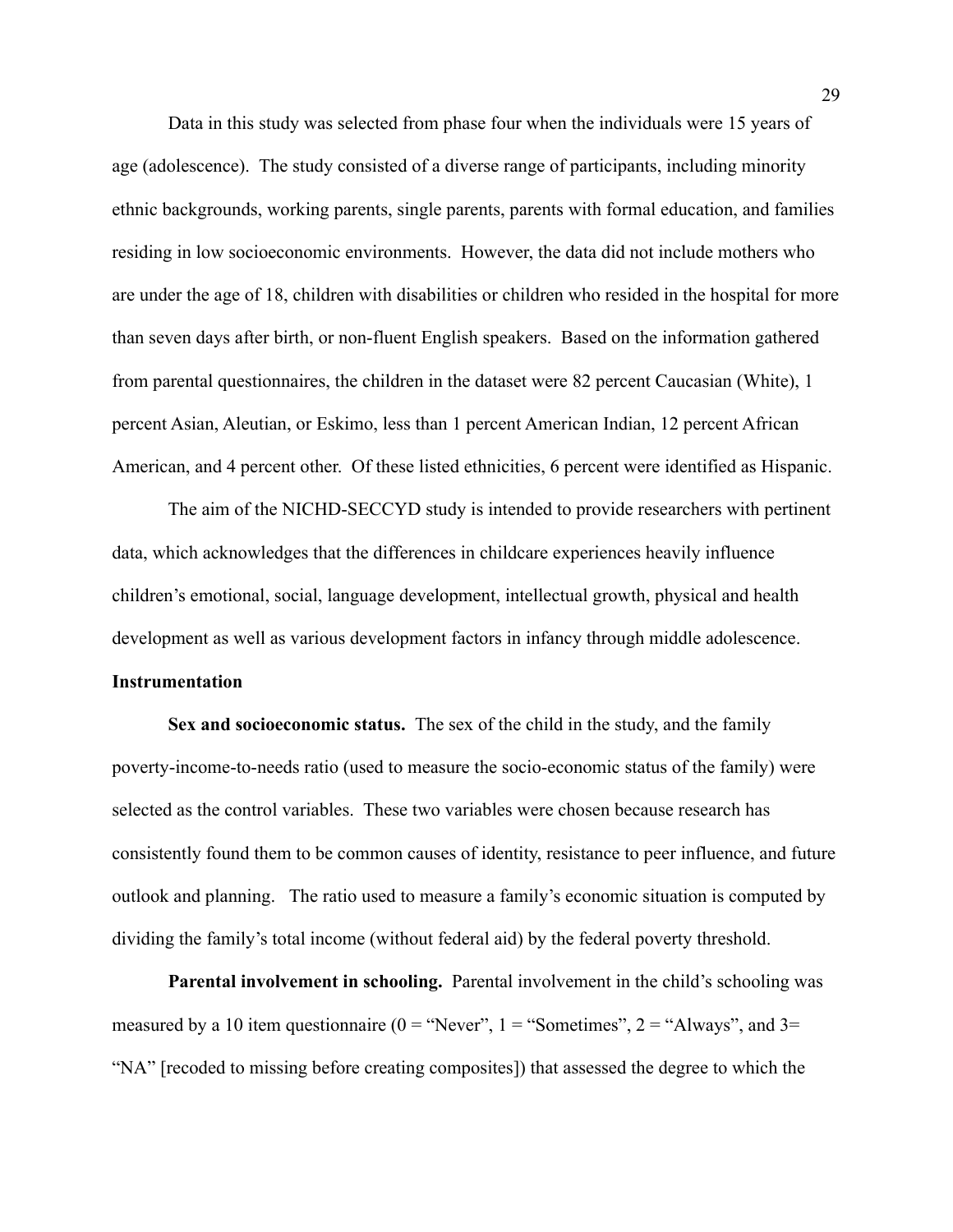child's mother and father engaged in the children's education (i.e., the degree to which they are involved in school activities, help with homework, know the student's progress in school, etc.) and home environment, as well as parental regulation. The instrument measuring parental involvement in schooling did not provide percentile rank on the internal consistency reliability or validity indices. The rationale for choosing the instrument concludes that it has been used extensively in the psychological, sociological, and educational literature. It is well-accepted with documented validity and reliability, and it covers a broad topic in a very parsimonious way.

**Resistance to peer influence.** Information regarding the child's ability to resist peer influence was obtained via the "Resistance to Peer Influence Scale" or "Peer Pressure" questionnaire (Steinberg & Monahan, 2007) at age 15. This 9-item questionnaire (1 = "Not at all true",  $2 =$  "Not very true",  $3 =$  "Sort of true",  $4 =$  "Very true") measures the child's capacity to stand up to peer pressure and behave as he or she wishes. Items include "I think it's more important to be who I am than to fit in with the crowd", "It's pretty hard for my friends to get me to change my mind", "I will say my true opinion in front of my friends, even if I know they will make fun of me because of it", etc. The raw items used to create this score have modest internal reliability (Cronbach's alpha =  $0.69$ ).

**Belongingness.** At age 15, the children who participated in the study were asked to complete a 25-item questionnaire designed to assess feelings of loneliness and social dissatisfaction. This questionnaire was adapted from the Loneliness and Social Dissatisfaction Questionnaire (Asher, Hymel & Renshaw, 1984), the questionnaire included twenty-four items, sixteen of which focus on the study of a child's feelings of loneliness, feelings of social adequacy, subjective estimations of peer status, appraisals of whether important relationship provisions are being met, as well as hobbies or preferred activities. The participants were asked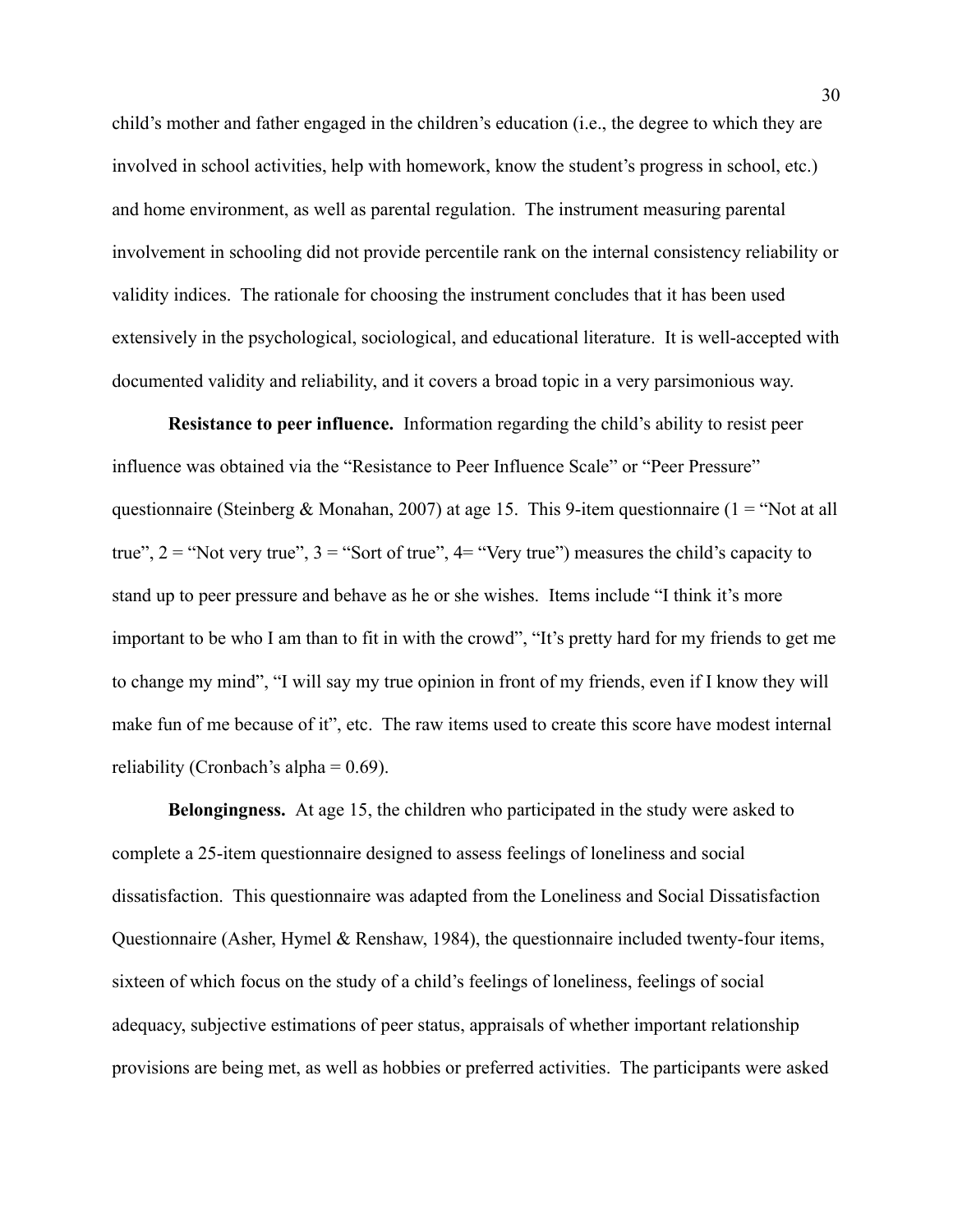to report on feelings on a five-point Likert scale ranging from 1, indicating "Not at All True" to 5, indicating "Always True" (NICHD Early Child Care Research Network, 2005). Although the NICHD researchers reversed the responses from the original Asher (1984) measure, the present study reverse-coded the responses to indicate lower values as high levels of loneliness and higher values to indicate lower levels of loneliness, thus representing "belongingness."

The Loneliness and Social Dissatisfaction Questionnaire is a widely used measure of social distress and loneliness in school-age children and is considered to be both internally consistent (Cronbach's alpha=.90) and internally reliable (split-half correlation between forms=.83; Spearman-Brown reliability coefficient=.91; Guttman split-half reliability coefficient=.91) (NICHD Early Child Care Research Network, 2005).

**Educational aspirations.** The student's educational aspirations were measured using the How I Do in School questionnaire, which consists of 19 items. Three items, taken from the work of Cook, et.al. (1996), concern adolescents' beliefs about their educational attainment, namely, the likelihood that they will finish high school, attend college, and finish college. Fifteen items were adapted from the Self and Task Perception Questionnaire (Jacobs et al., 2002) and assessed the adolescent's beliefs about their abilities in math (5 items), English or reading (5 items), sports (5 items), each rated on a 7-point Likert scale from 1= "Not at all Good" to 7="Very Good". Sample items include "How good at SUBJECT are you?" and "How well do you expect to do in SUBJECT this year?" One final item asks adolescents for their opinions about the relative importance of academics vs. sports. This form was also used in 6th grade. The rationale for utilizing this data is to understand the underlying motivations associated with adolescents' educational aspirations.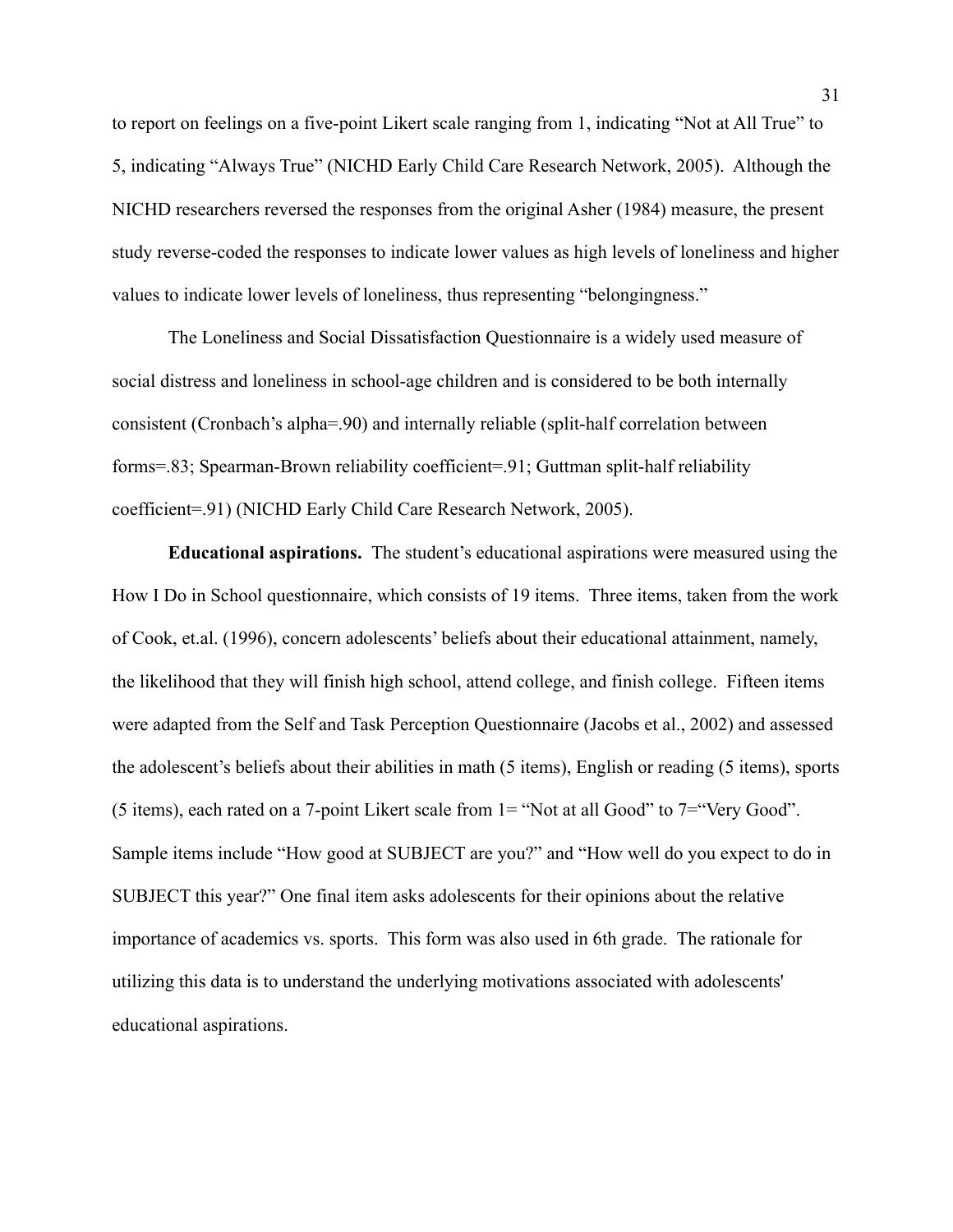Self-Concept of Ability in Math is the mean of items 4-8. This score was imputed by proportional weighting. Possible scores range from 1 to 7, with higher scores indicating a more positive self-concept of ability in math. The raw items used to create this score have moderate internal reliability (5 items, Cronbach's alpha  $= 0.84$ ).

Self-Concept of Ability in English is the mean of items 9-13. This score was imputed by proportional weighting. Possible scores range from 1 to 7, with higher scores indicating a more positive self-concept of ability in English. The raw items used to create this score have moderate internal reliability (5 items, Cronbach's alpha  $= 0.83$ ).

Self-Concept of Ability in Sports is the mean of items 14-18. This score was imputed by proportionality. Possible scores range from 1 to 7, with higher scores indicating a more positive self-concept of ability in sports. The raw items used to create this score have high internal reliability (5 items, Cronbach's alpha  $= 0.94$ ).

#### **Data Analysis**

A Structural Equation Model in AMOS 27 was used to calculate the model estimations. There were 1,364 children enrolled in the NICHD SECCYD study. The Full Information Maximum Likelihood (FIML) procedure was used to estimate cases with missing data. Specifically, FILM provides more accurate estimates of parameters than traditional methods of dealing with missing data, such as pairwise or listwise deletion (Keith, 2014, p. 526). Keith (2006) recommends several steps involved in path analysis, all of which were utilized when formulating, revising, analyzing, and interpreting the results in this study:

- 1. Review relevant theory and research related to the topic.
- 2. Construct a tentative model based on previous research findings, theory, and logic.
- 3. Collect a sample and measure the variables in the model, or utilize a data set in which the variables are already measured from the NICHD SECCYD study.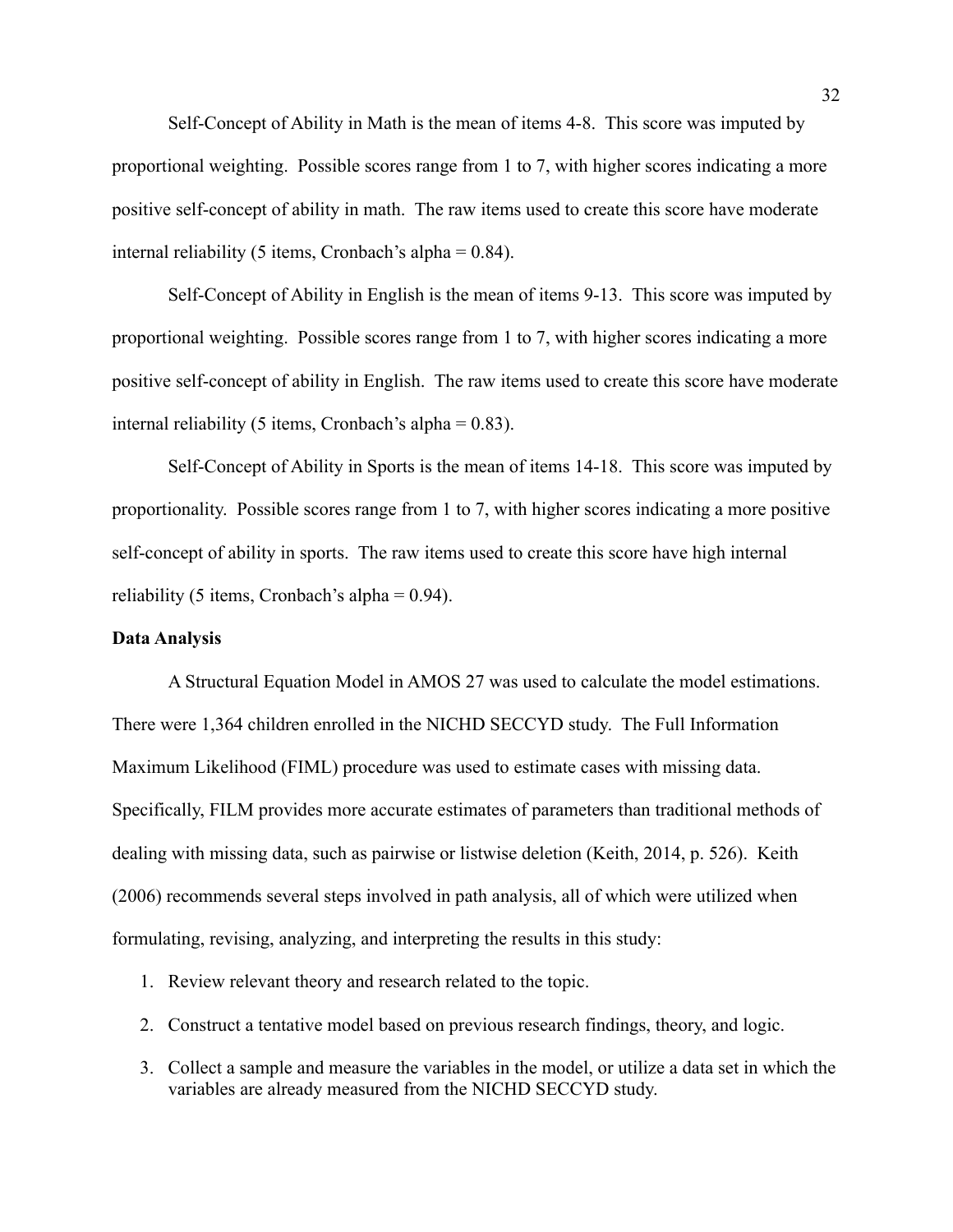- 4. Check the identification status of the model.
- 5. Estimate the model.
- 6. Examine model estimates, paths, and disturbances along with fit statistics.
- 7. If necessary, delete statistically insignificant paths and re-estimate the model.
- 8. Analyze and interpret results (p.251).

Fit statistics were used to determine whether the model reasonably explains the data. The intended purpose of using AMOS 27, which is a Structural Equation Modeling program (SEM), is that competing theoretical models and specific hypotheses can be compared through fit statistics (Keith, 2006). By running the statistical data through AMOS, it produced the following fit statistics the Comparative Fit Index (CFI), Tucker-Lewis Index (TLI), and the Root-Mean-Square Error of Approximation (RMSEA), these fit statistics were utilized to determine whether the model is conducive for this study and whether it should be modified or changed completely. Moreover, it answered the research questions for the study.

The intended purpose of the CFI is to provide a population estimate of the improvement in fit over the null model, and the TFI provides adjustment for parsimony to the model. To determine whether the fit of the model is appropriate, values approaching 1.0 suggest a better fit, and values over .95 suggest a good fit (Keith, 2006). For the RMSEA, it examines the fit of the model relative to the degrees of freedom (df), values below .05 are considered to be a good fit (Keith, 2006). Lastly, the study will look at descriptive statistics based on the variables presented above, which included parent involvement in schooling, socioeconomic status, gender, resistance to peer influence, belongingness, and educational aspiration.

The following model (Figure 1) was used to address the research questions and compare parental involvement and educational aspirations. This is a just-identified model consisting of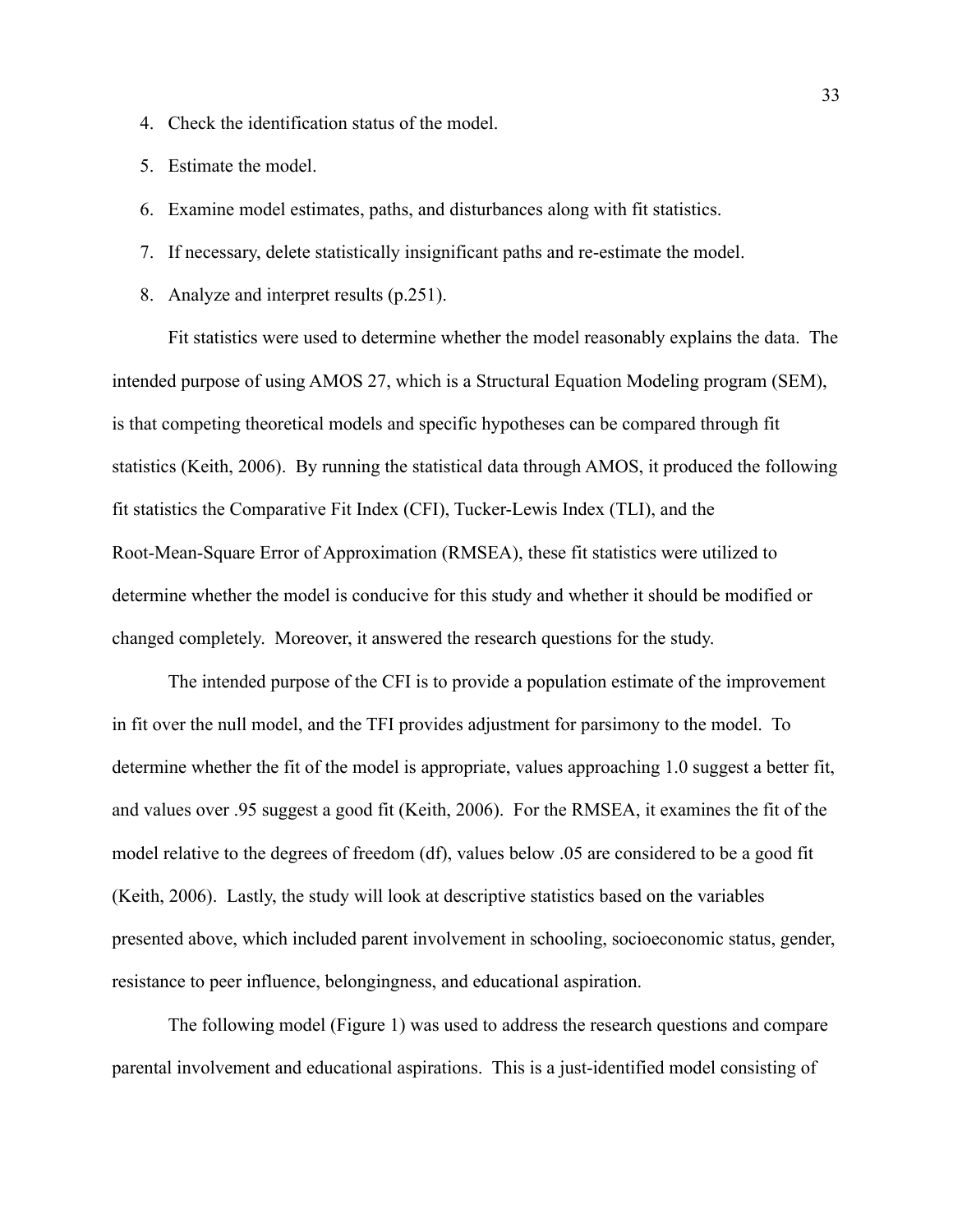two exogenous variables (i.e., gender, SES) and six endogenous variables (i.e. parental involvement, resistance to peer influence, belongingness, self-concept in sports, self-concept in math, and self-concept in English. In addition, six disturbances (symbolized as e1 through e6) were incorporated to justify all unmeasured influences on the endogenous variables that are not explained in this model (Keith, 2006).



*Figure 1.* Hypothesized Path Model demonstrating the influence of Parent Involvement on Self-Concept in Sports, Math, and English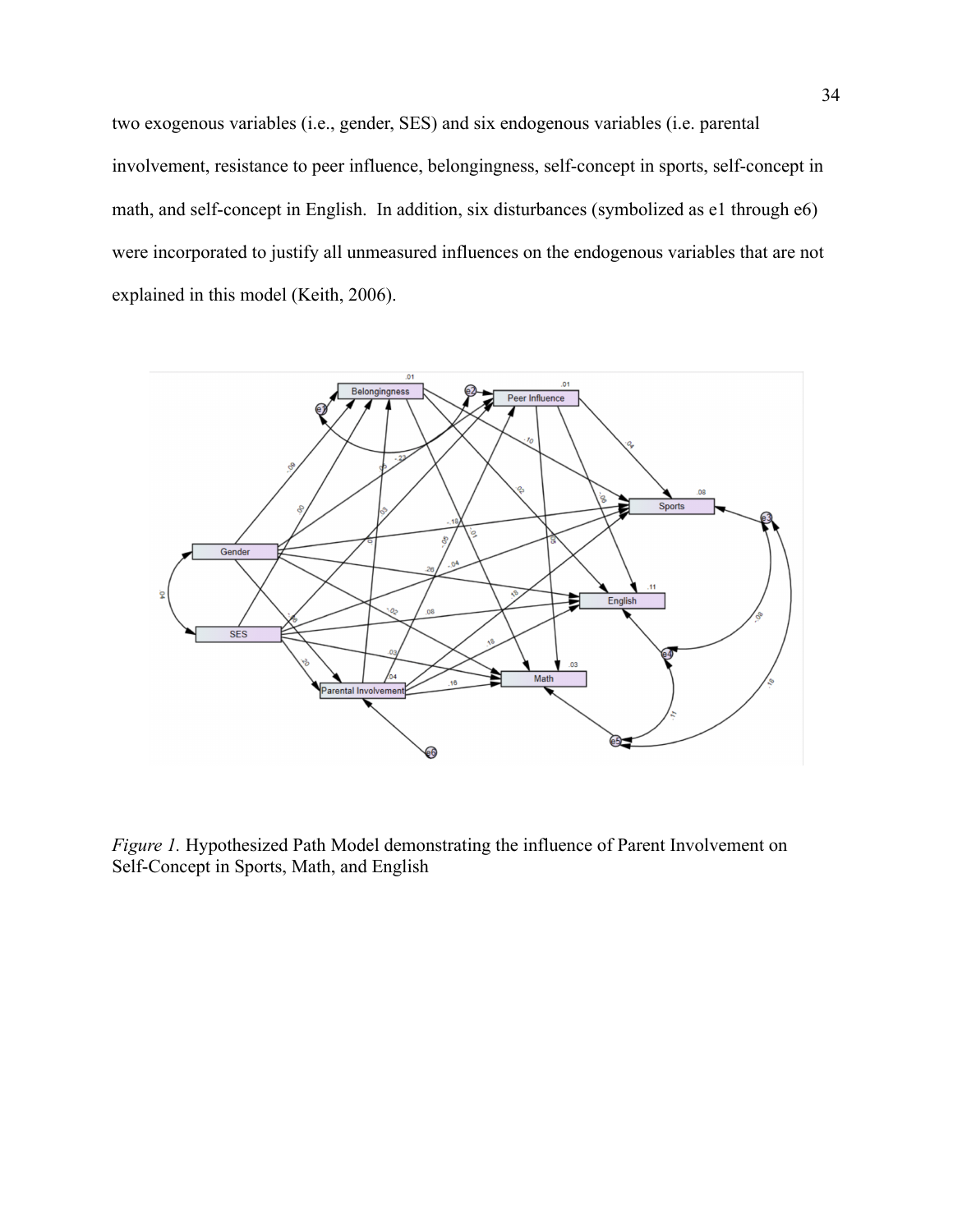#### CHAPTER 4: RESULTS

## **Descriptive Statistics**

## **Participants**

Participants from the National Institute of Child Health and Human Development (NICHD) Study of Early Child Care and Youth Development (SECCYD) were used for this study. Originally, 1,364 children were included in NICHD-SECCYD. However, out of these 1,364 children, 590 participants were used in this study. Of these participants, 293 (49.7%) were male and 297 (50.3%) were female (Table 1).

| Variable | $\boldsymbol{N}$ | Percentage |
|----------|------------------|------------|
| Gender   |                  |            |
| Male     | 293              | 49.7       |
| Female   | 297              | 50.3       |

Table 2 *Descriptive Statistics for Gender*

#### **Variables**

The variables examined in the present SEM analyses included Socioeconomic Status (control), Gender (control), Parental Involvement (predictor), Resistance to Peer Influence (mediator), Belongingness (mediator), and Educational Aspirations (outcome). The three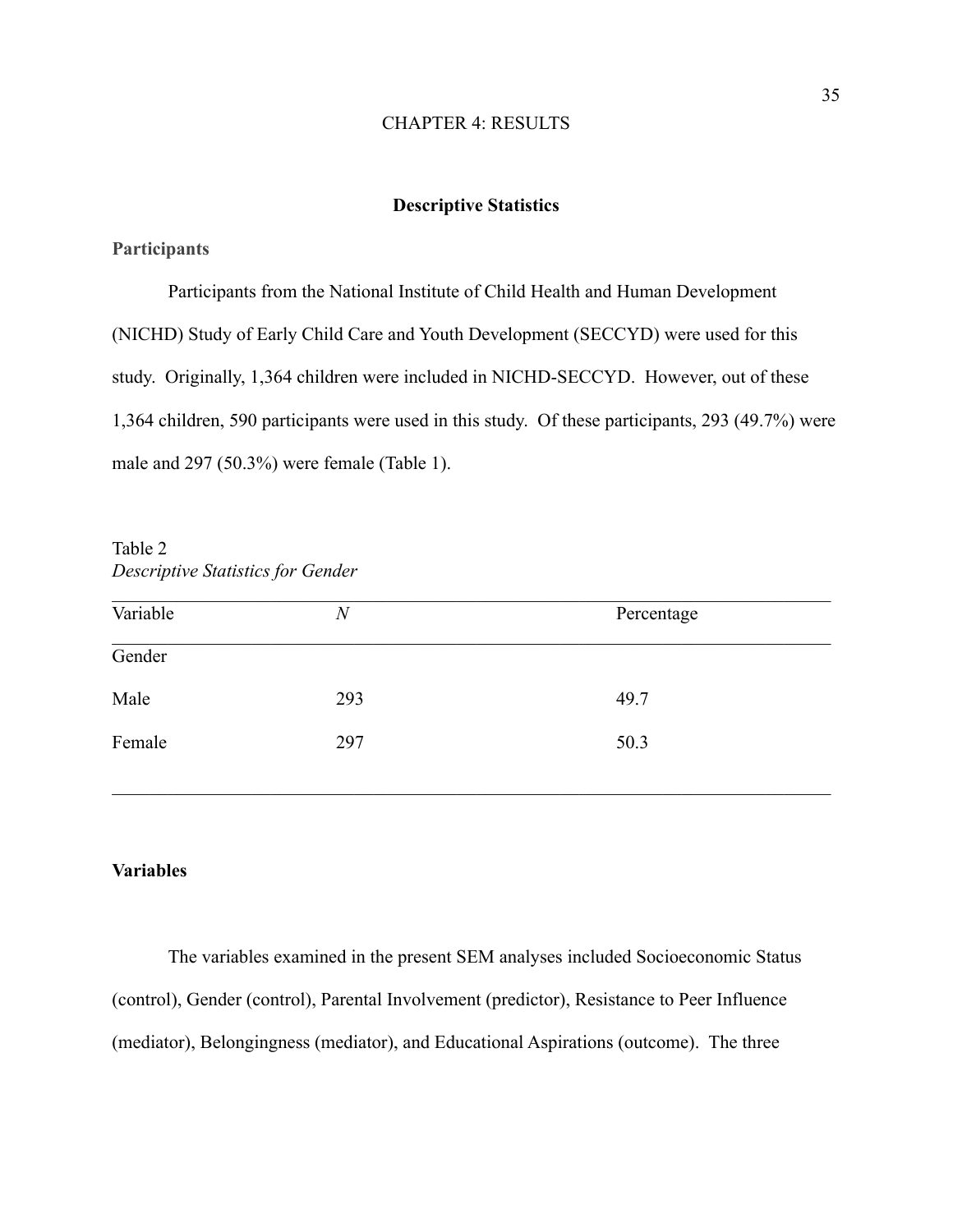variables that are utilized to represent Educational Aspirations are Self-concepts in Sports,

English, and Math. Descriptive statistics are reported in Table 3.

| Variables              | $\boldsymbol{N}$ | Minimum | Maximum | Mean  | <b>Standard Deviation</b> |
|------------------------|------------------|---------|---------|-------|---------------------------|
| Belongingness          | 590              | 16      | 75      | 26.68 | 8.95                      |
| Peer Influence         | 590              | 18      | 36      | 28.71 | 3.71                      |
| Socioeconomic Status   | 590              | .00     | 9.84    | 3.05  | 2.6                       |
| Parental Involvement   | 590              | .00     | 2.00    | 1.37  | .40                       |
| Self-Concept (English) | 590              | 1.00    | 7.00    | 5.63  | 1.04                      |
| Self-Concept (Math)    | 590              | 1.00    | 7.00    | 5.1   | 1.15                      |
| Self-Concept (Sports)  | 590              | 1.00    | 7.00    | 5.4   | 1.5                       |

 $\mathcal{L}_\mathcal{L} = \{ \mathcal{L}_\mathcal{L} = \{ \mathcal{L}_\mathcal{L} = \{ \mathcal{L}_\mathcal{L} = \{ \mathcal{L}_\mathcal{L} = \{ \mathcal{L}_\mathcal{L} = \{ \mathcal{L}_\mathcal{L} = \{ \mathcal{L}_\mathcal{L} = \{ \mathcal{L}_\mathcal{L} = \{ \mathcal{L}_\mathcal{L} = \{ \mathcal{L}_\mathcal{L} = \{ \mathcal{L}_\mathcal{L} = \{ \mathcal{L}_\mathcal{L} = \{ \mathcal{L}_\mathcal{L} = \{ \mathcal{L}_\mathcal{$ 

# Table 3 *Descriptive Statistics for Additional Variables*

# **Structural Equation Modeling (SEM)**

Amos software was used to analyze the data once it was demonstrated that the data met all assumptions required for SEM procedures. The SEM model addressing the research question was just identified.

# **Unstandardized and Standardized Effects**

**Effect on Self-concept in Sports.** Gender had a large significant unstandardized effect on self-concept in sports ( $b = -0.546 p < 0.001$ ) indicating that adolescent males have higher self-concepts in sports than females. Parental Involvement also had a large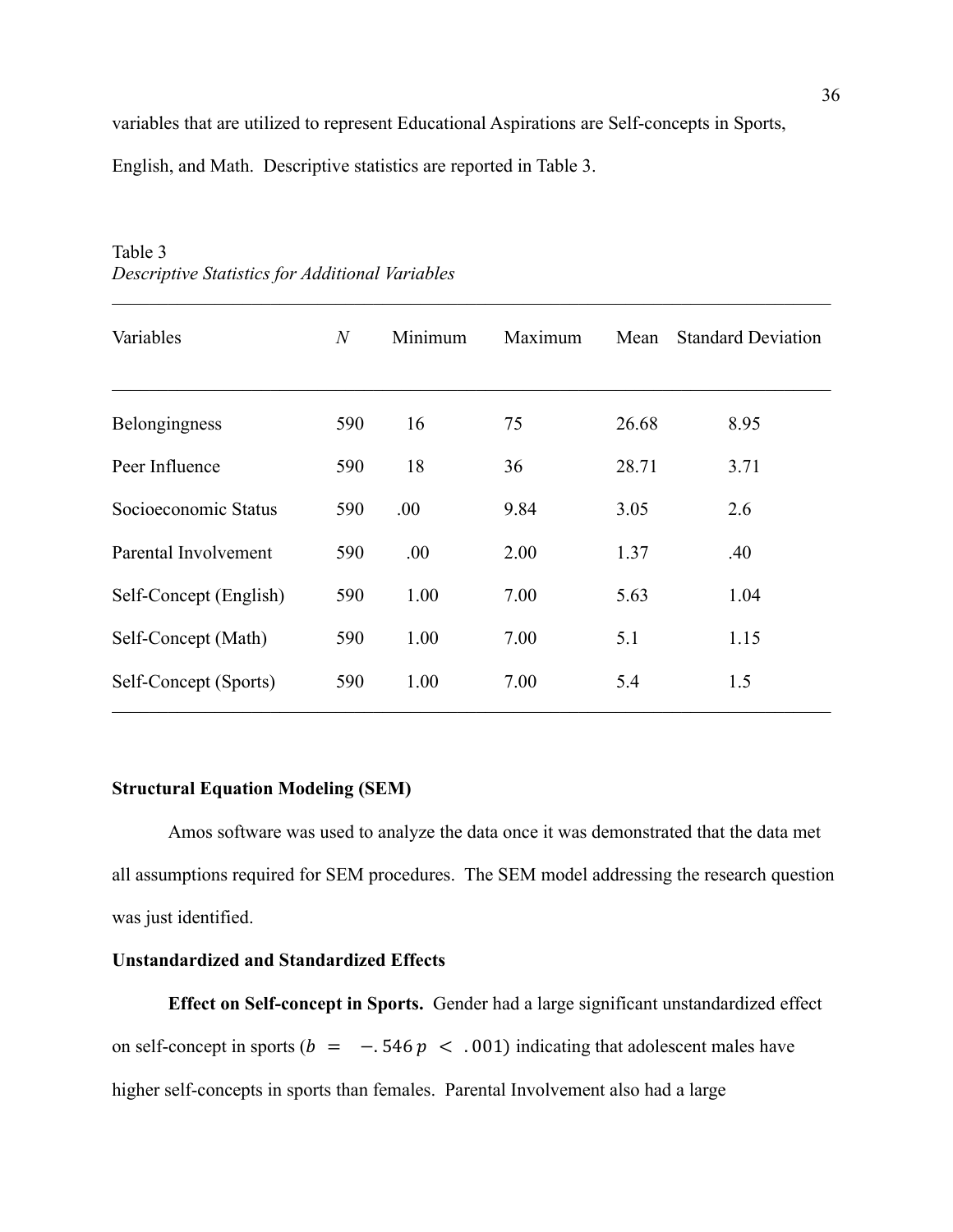unstandardized effect on Self-concept in sports ( $b = .665$ ,  $p < .001$ ). Children of parents who are more involved have higher self-concepts in sports. Conversely, Peer Influence did not have a significant unstandardized effect on Self-concept in sports ( $b = .014$ ,  $p = .383$ ). Additionally, Belongingness did have a significant unstandardized effect on Self-concept in sports ( $b = .017$ ,  $p = .014$ ) conversely, Socioeconomic status did not have a significant effect (  $b = -0.026$ ,  $p = 0.266$ . The unstandardized and standardized coefficients for these variables are in Table 4.

| Table 4                          |  |
|----------------------------------|--|
| Effect on Self-concept in Sports |  |

|                                  | Standardized | Unstandardized |
|----------------------------------|--------------|----------------|
| Effect on Self-concept in Sports |              |                |
| <b>SES</b>                       | $-.04$       | $-.026$        |
| Gender                           | $-.18$       | $-.546$        |
| Peer Influence                   | .04          | .014           |
| Belongingness                    | .10          | .017           |
| Parental Involvement             | .18          | .665           |

\*Significant at  $p < 0.05$ 

\*\* Indirect effect through a mediator

**Effect on Self-concept in Math.** Parental Involvement had a large unstandardized effect on Self-concept in Math ( $b = 457$ ,  $p < 001$ ). Children whose parents are more involved have higher self-concepts in math. Conversely, the following variables did not have a significant unstandardized effect on Self-concept in Math: Socioeconomic status ( $b = .014$ ,  $p = .461$ );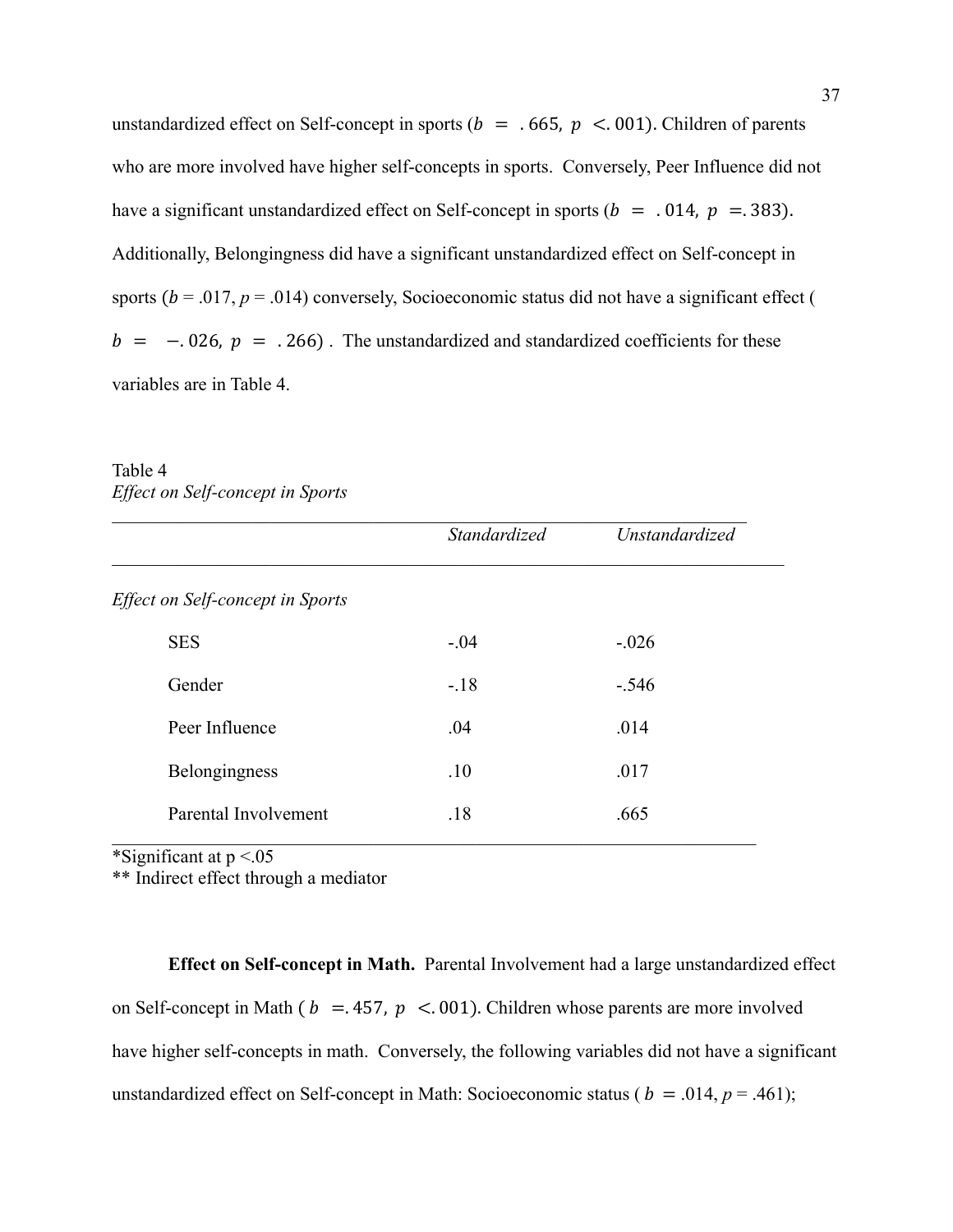Gender (  $b = -0.050$ ,  $p = 0.597$ ); Peer Influence ( $b = -0.016$ ,  $p = 227$ ), and Belongingness  $(b = -0.001, p = 855)$ . These findings suggest that socioeconomic status, gender, peer influence and belongingness do not influence adolescents' self-concept in Math. The unstandardized and standardized effects for these variables are in Table 5.

Table 5 *Effect on Self-concept in Math*

|                      | Standardized | Unstandardized |
|----------------------|--------------|----------------|
| <b>SES</b>           | .03          | .014           |
| Gender               | $-.02$       | $-.050$        |
| Peer Influence       | $-.05$       | $-0.016$       |
| Belongingness        | $-.01$       | $-.001$        |
| Parental Involvement | .16          | .457           |

\*Significant at  $p < 0.05$ 

\*\* Indirect effect through a mediator

**Effect on Self-concept in English.** Parental Involvement had a significant unstandardized effect on Self-concept in English ( $b = .466$ ,  $p < .001$ ) indicating that children who have more involved parents have higher self concept in English. Gender also had a significant unstandardized effect on self-concept in English ( $b = .534$ ,  $p < .001$ ) indicating that adolescent females have higher self-concepts in English than males. Conversely, socioeconomic status ( $b = 0.032$ ,  $p = 0.043$ ); peer influence

 $(b = -0.017, p = 133)$ , and belongingness  $(b = 0.003, p = 0.537)$  did not have significant unstandardized effects on Self-concept in English. These findings suggest that socioeconomic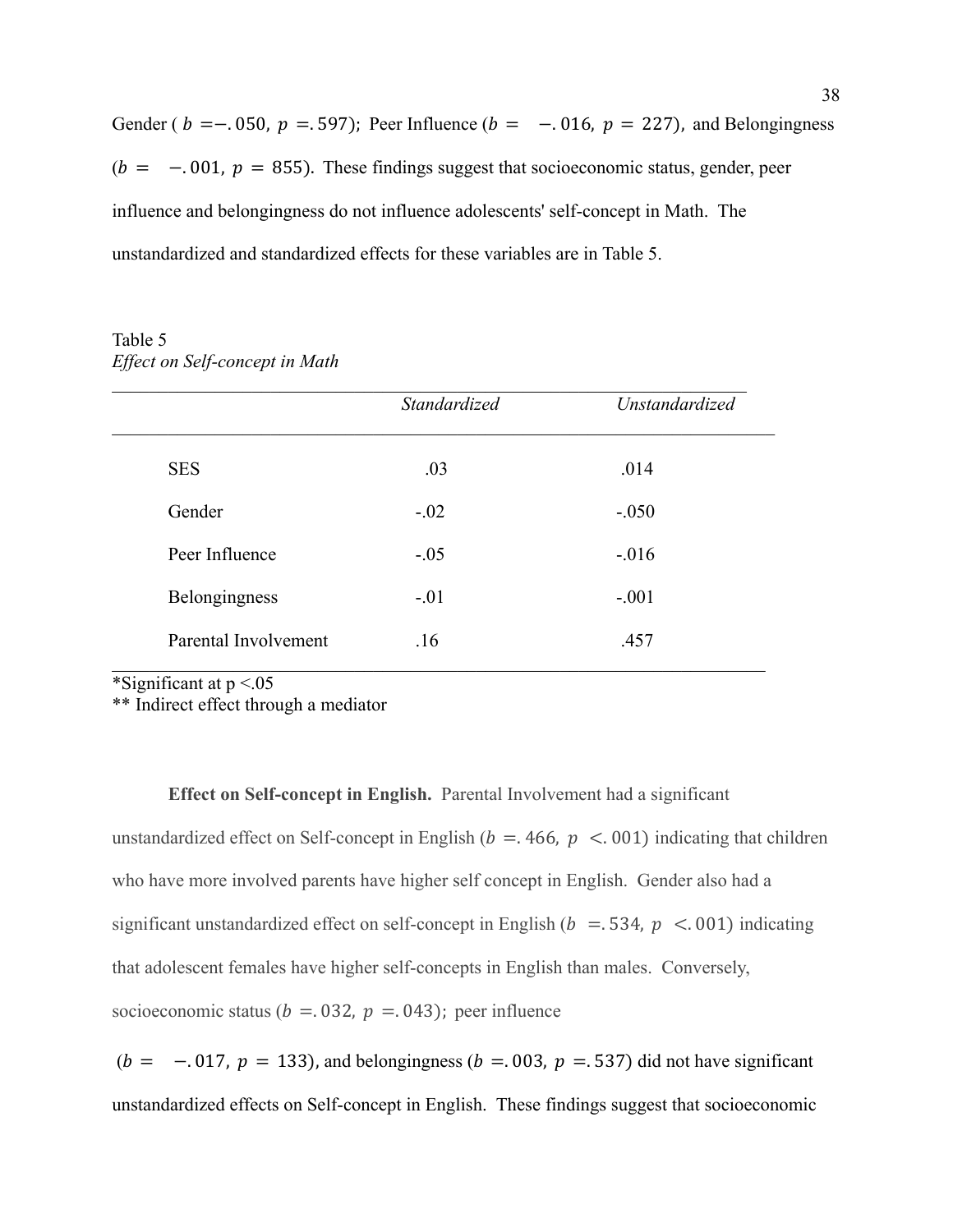status, peer influence and belongingness do not influence adolescents' self-concept in English.

The unstandardized and standardized effects for these variables are in Table 6.

|                      | Standardized | Unstandardized |
|----------------------|--------------|----------------|
| <b>SES</b>           | .08          | .032           |
| Gender               | .26          | .534           |
| Peer Influence       | $-.06$       | $-.017$        |
| Belongingness        | .02          | .003           |
| Parental Involvement | .18          | .466           |

Table 6 *Effect on Self-concept in English*

\*Significant at  $p < 0.05$ 

\*\* Indirect effect through a mediator

# **Sobel's Statistic and Significance of Magnitude of Mediation.** Belongingness was not

found to mediate the relationship between parental involvement and educational aspiration (i.e

Self-concept in sports, math, and English). After Sobel statistics analyses were performed

(Baron and Kenny, 1960), the mediational paths were not statistically significant (see Table 7).

Table 7

*Sobel's Statistics and Significance of Magnitude of Mediation for Parental Involvement on Belongingness on Educational Aspiration.*

|                                                                 | Sobel $(t)$ | Std. error | <i>p</i> -value |
|-----------------------------------------------------------------|-------------|------------|-----------------|
| Parental Involvement to Belongingness to Educational Aspiration |             |            |                 |
|                                                                 |             |            |                 |
| Self-concepts in Sport                                          | 1.42087386  | 0.0014007  | 0.15535343      |
| Self-concept in Math                                            | 1.39564415  | 0.00098234 | 0.16282168      |

\*Significant at  $p < 0.05$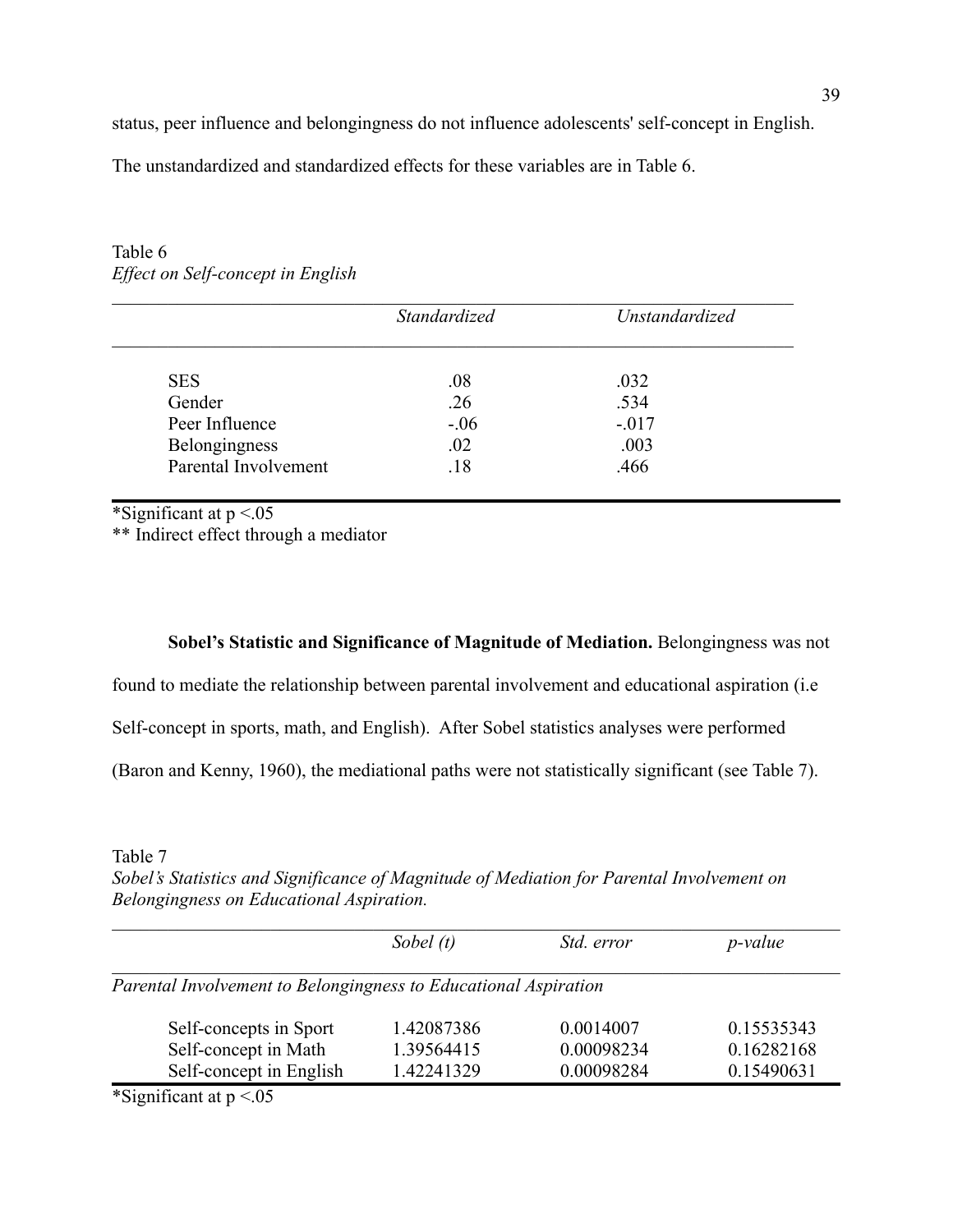Peer influence also did not significantly mediate the relation between parental involvement and self-concept in sports, math, and English. After Sobel statistics analyses were performed (Baron and Kenny, 1960), the Sobel tests did not indicate any significant mediations with parent involvement as the predictor, peer influence as the mediator, and self-concept in sports, math, and English as the outcomes (see Table 8).

Table 8

*Sobel's Statistics and Significance of Magnitude of Mediation for Parental Involvement on Peer Influence on Educational Aspiration.*

|                                                                  | Sobel $(t)$   | Std. error | <i>p</i> -value |
|------------------------------------------------------------------|---------------|------------|-----------------|
| Parental Involvement to Peer Influence on Educational Aspiration |               |            |                 |
|                                                                  |               |            |                 |
| Self-concept in Sports                                           | $-0.65850461$ | 0.00008504 | 0.51021394      |
| Self-concept in Math                                             | 0.7761140     | 0.00008264 | 0.43768168      |

\*Significant at  $p < 0.05$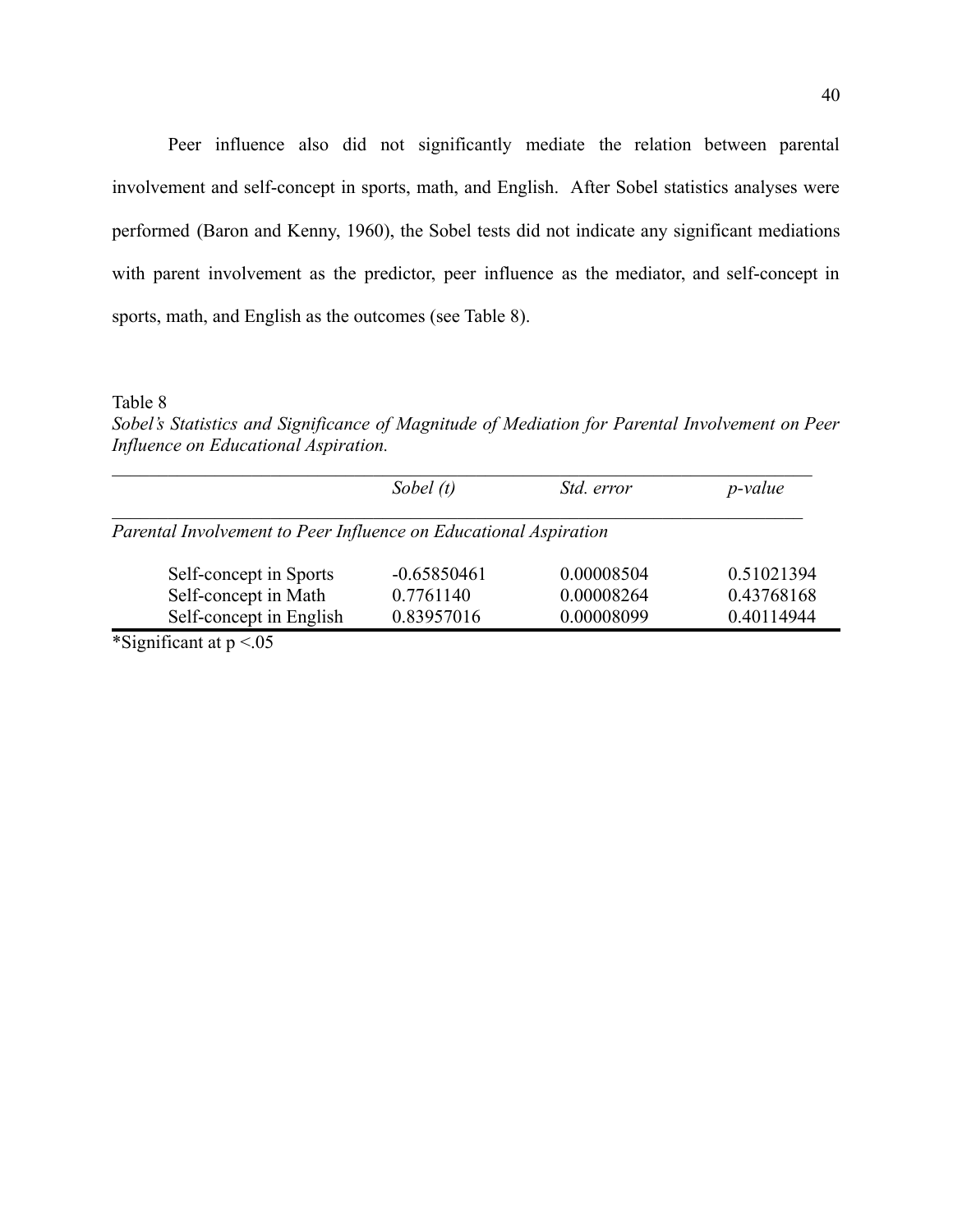

*Figure 2.* Path Model demonstrating the influence of Parent Involvement on Self-Concept in Sports, Math, and English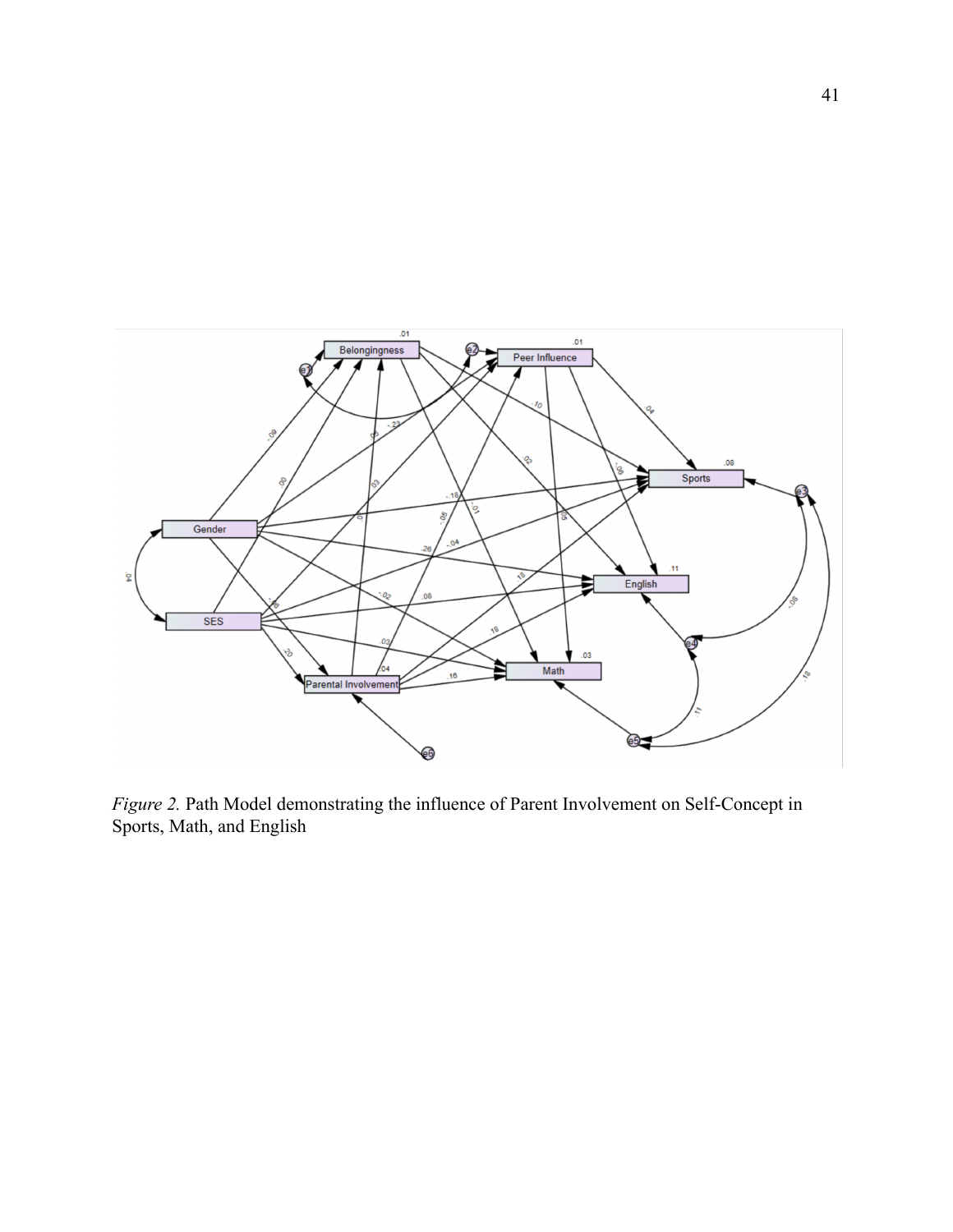#### CHAPTER 5: DISCUSSION

#### **Overall Findings**

This study analyzed data collected as part of the NICHD-SECCYD comprehensive longitudinal study to determine the influence of positive parental involvement on peer influence and belongingness and on adolescent educational aspiration in three domains (self-concept in sports, math, and English). The analyses were performed in a single group (all participants female and male), where variables were examined to determine standardized and unstandardized effects on variable outcomes. Gender and SES were used as control variables in this study, as they are predictive of a majority of the variables in the study. Parental involvement was used as a predictor variable, while Belongingness and Peer Influence were used as mediating variables. Educational aspiration (self-concept in sports, math, and English) was the dependent or outcome variable. The study explored the influence of positive parental involvement on belongingness and peer influence. It provided a deeper understanding of how impactful positive parental involvement in school determines adolescents' educational aspirations. Overall, the results of this study indicated that positive parental involvement in schooling highly influences adolescents' educational aspirations in sports, math, and English. The findings also suggest that gender highly influences adolescents' educational aspirations in English and sports but not math. Conversely, the findings suggest that socioeconomic status, peer influence, and belongingness do not influence adolescents' educational aspirations in sports, math, and English.

### **Positive Parental Involvement in Schooling**

In support of previous research, the current results found that parents who are more involved in children's schooling had a positive influence on higher educational aspirations. The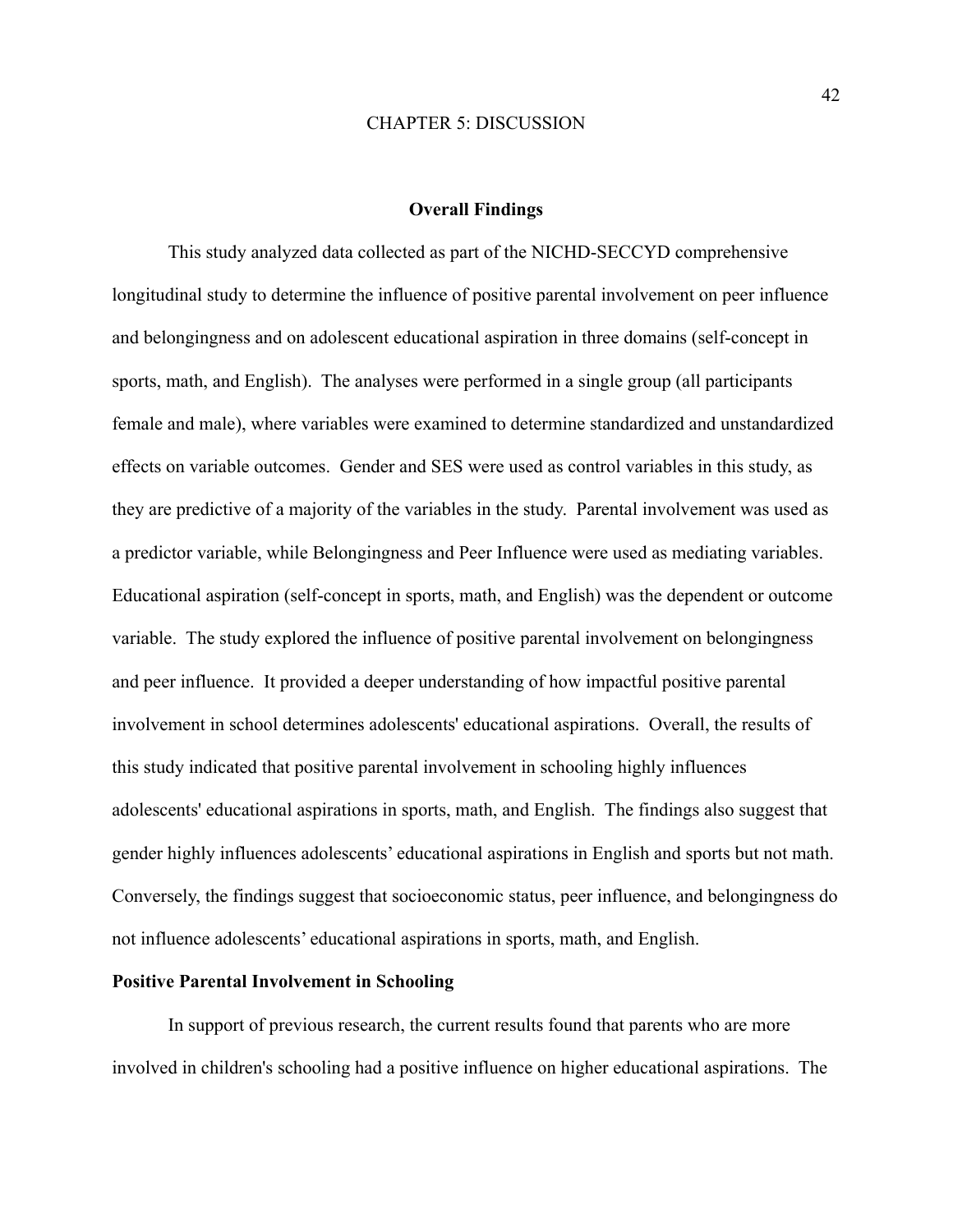more parents are involved in school, the more motivation adolescents have for achieving higher educational aspirations regardless of socioeconomic status, gender, sense of belonging, and peer influence. Results from this study are consistent with other research indicating students who have parents who are engaged in their education were more motivated to achieve higher levels of educational outcomes, including higher educational attainment (Epstein, 1991; Gonida & Cortina, 2014; Joussemet, Koestner, Lekes, & Renee, 2005, and Karbach et al., 2013). The study supported the hypothesis, indicating that positive parental involvement did have a significant effect on adolescents' educational aspirations (self-concepts in sports, math, and English) after controlling for gender and socioeconomic status.

#### **Belongingness**

Previous research suggested that humans have a predisposition for wanting to belong to a social group, which is associated with social identity theory. The premise behind social identity theory was to understand the motives within social groups and the positive aspects of belonging to such groups. Belonging to positive peer groups creates a sense of purpose, meaning, worth, and social control, allowing individuals to have better coping mechanisms during times of stress. In the event an individual is missing the feeling of belonging, they may instead feel socially isolated, rejected, or inadequate (Brewer & Weber, 1994, Baumesiter & Finkel, 2010, Lohman, Newman, & Newman, 2007). This was supported by Branscombe, who notes that social groups help maintain and enhance self-worth. For example, individuals who are prosocially oriented may seek membership within high-status quo groups because they realize companionship in such a group will bring a higher sense of satisfaction and increased self-esteem. Individuals who have intact relationships within a social group are more inclined to set specific goals, strive to achieve said goals, and succeed (Brown & Lohr, 1987 & Leary & Forsyth, 1986).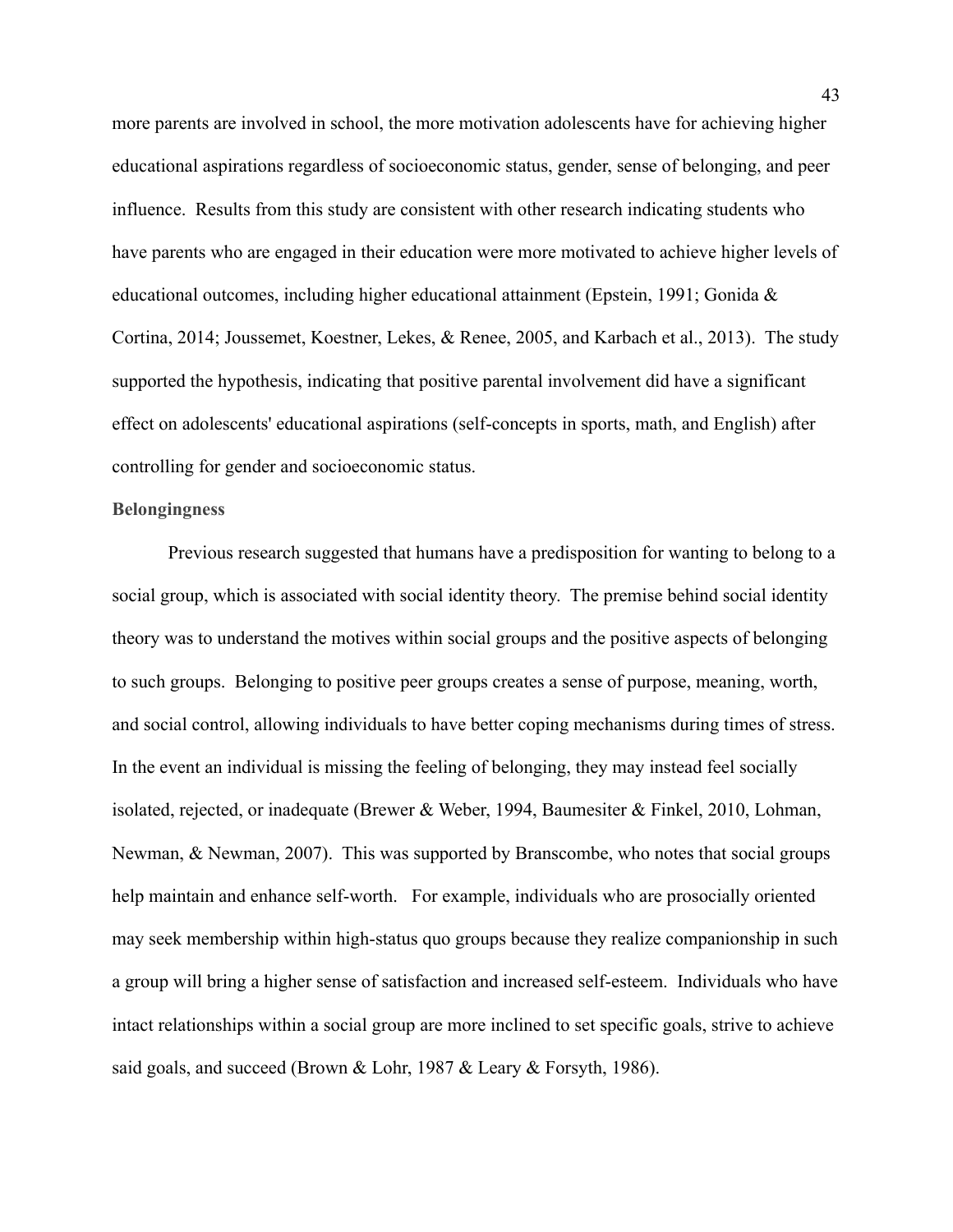Although the study conducted by Brown and Lohr (1987) provided insight among popular and high-status quo groups, the research did not include individuals who are associated with gang memberships and are termed "delinquents and deviants." Previous research noted that individuals related to gang membership tend to commit illegal acts which can be problematic for their communities. Subsequently, for these individuals, the level of risk factors increases exponentially. Negative risk factors include poor coping skills, substance use, minor delinquency, poor academic performance, and social problems leading to uncertainty in educational outcomes (Bacchini, Dragone, Esposito, & Affuso, 2020). However, it should be noted that the same or similar mechanisms of belongingness, purpose, meaning, and social control frequently apply to youths who engage in socialized gang membership (e.g., Gibbs, 2000; Riley, 2019).

Researchers have become increasingly interested in dynamics among social groups (Baumeister & Finkel, 2010). For social psychologists, defining what it means to belong to an "intergroup" was imperative. Sheriff in 1966 defined intergroup as "whenever individuals belonging to one group interact, collectively or individually, with another group or its members, in terms of their group identification, we have intergroup behavior (p.12). An example might be when an individual from a drama group interacts with a yearbook club member. For these individuals belonging to positive peer groups helps increase higher levels of self-concept, self-efficacy, and self-autonomy, enabling them to resist the instant gratification of social rewards, and tend to focus their attention on longer-term, future-oriented goals (Lohman et al., 2007 & Baumeister & Leary, 1995).

Numerous research has shown that individuals are motivated to achieve higher aspiration levels when they belong to positive peer groups (Baumeister & Leary, 1995). However,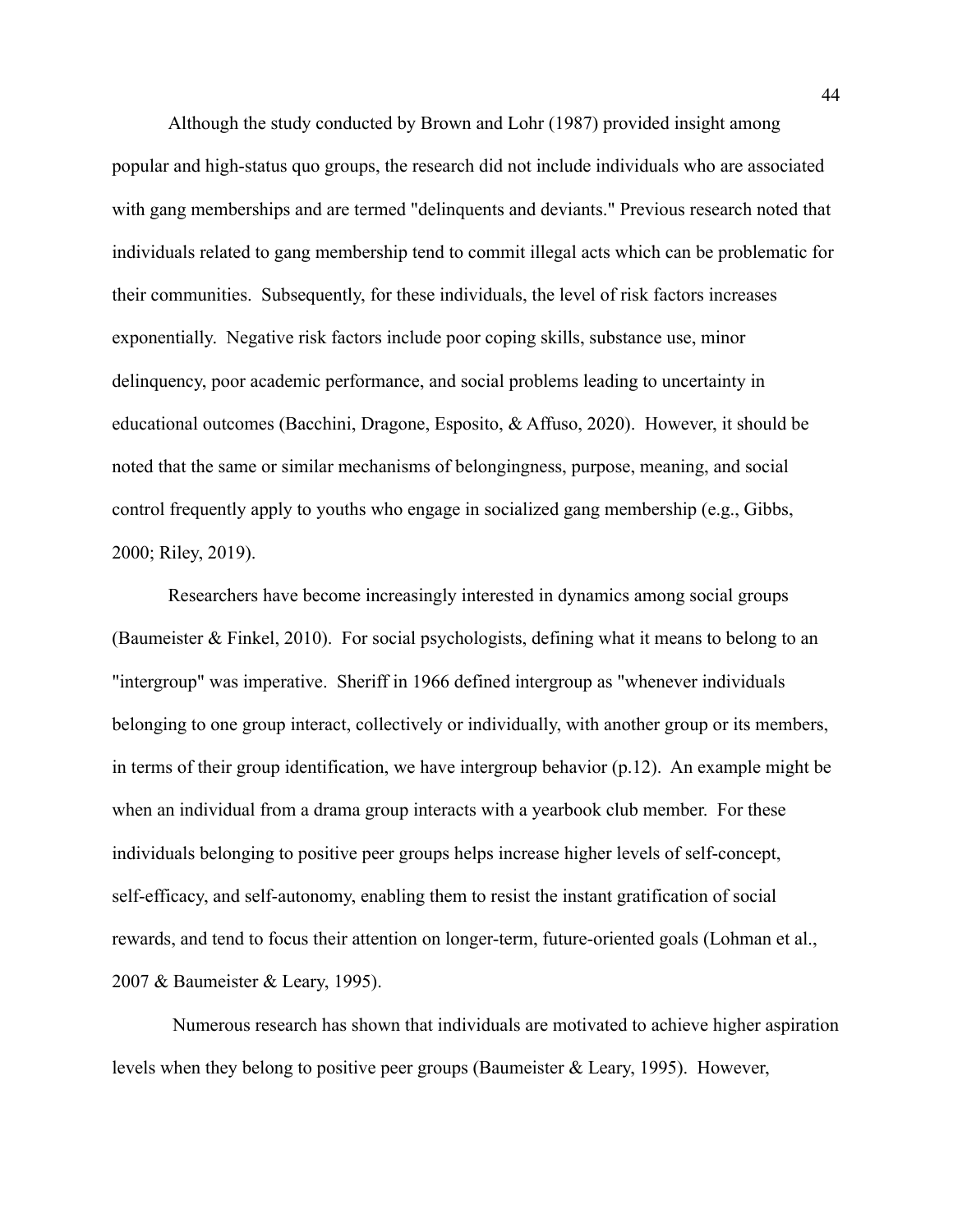extensive research supports the assertion that positive peer groups contribute to higher levels of educational aspirations. Research suggested that adolescents who were termed "delinquents" often do not achieve such positive outcomes, particularly for youth in urban environments (Baskin, Quintana, & Slaten, 2013). This was supported by research conducted by Baskin and colleagues (2013) regarding the impact of psychological distress on adolescents' academic outcomes. Their study sought to understand the significance of family belongingness and gang friendships by utilizing psychological distress as a mediator variable. They found that psychological distress partially mediated the relationship between family belonging and gang friendships, implying that psychological stressors such as depression, lack of sense of belongingness, and social identity are mechanisms involved in adolescents' achievement motivation. This suggested that adolescents who have high levels of distress and have gang friendships were more susceptible to negative academic outcomes. Adolescents who have higher levels of distress had a higher risk for poor academic outcomes, particularly for urban middle school youth from ethnic minority backgrounds. The myriad challenges that these youth face adversely impact their ability to achieve desired academic results (Baskin, Quintana, & Slaten, 2013). The research conducted by Baskin and colleagues (2013) created awareness for future research to investigate the disparity in educational outcomes among adolescents from urban communities.

Collectively, based on previous research conducted by Baumeister and Leary (1995), Newman, Lohman, and Newman (2007), and Lynch, Lerner, and Leventhal (2012), understanding relationships between peer groups helps characterize how adolescents perceive themselves and their regard to higher education outcomes. The research conducted by Lynch and colleagues explored the significance of relational and behavioral components addressing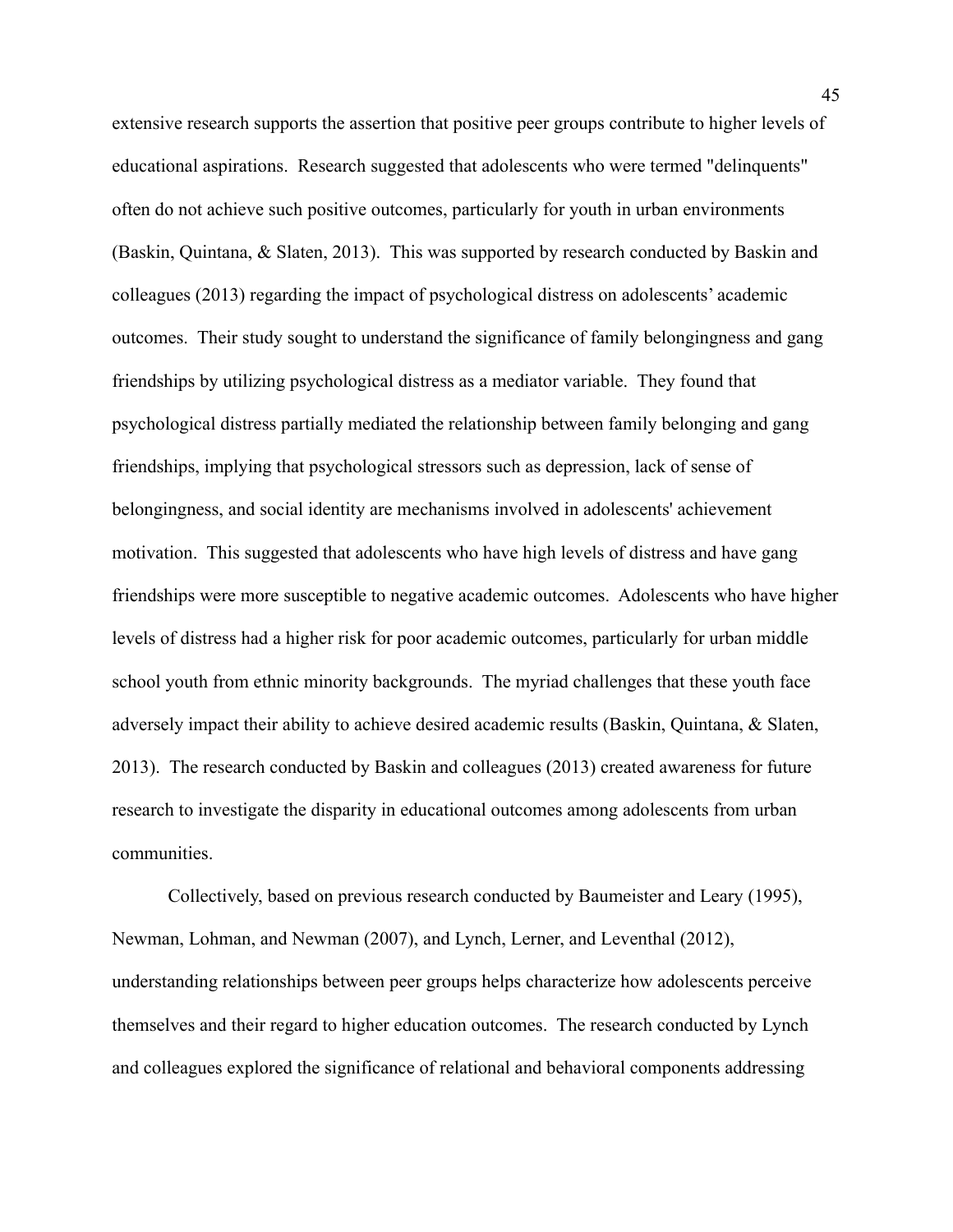peer culture and student academic outcomes. In doing so, researchers can better understand how students collectively perceive the quality of school culture based on the general positive and negative nature of school-wide relationships among peers (Lynch et al., 2012). The results of their study supported the hypothesis that peer culture is correlated to individual students' academic performance and school engagement (Lynch et al., 2012).

In this study, it was hypothesized that adolescents who have a sense of belongingness would have higher educational aspirations. The results suggested that sense of belongingness had a significant unstandardized effect on adolescents' educational aspiration for self-concept in sports. Adolescents who are allowed to participate in sports programs feel a sense of connectedness with the select group of peers. This grants youth the opportunity to share experiences and common interests with one another, which provides them with a sense of belonging (Coplan & Findlay, 2008). Furthermore, participation in sports helps promote a sense of social competence, acceptance, and achievement through the group context (Hagerty  $\&$ Williams, 2002). Conversely, sense of belongingness did not have a significant unstandardized effect on adolescents' educational aspirations (self-concept in math, and English). This may be attributed to several factors, including limited support for Maslow's theory. Although Maslow's hierarchy of needs theory has been widely accepted for over 30 years, there has been little empirical evidence to support this theory (Wahba & Bridwell, 1976). Another possible explanation for the negative association between identified belongingness and educational aspirations is that participants who rated themselves as having lower levels of belongingness may be less likely to spend time engaging or focusing on academic tasks (Lohman et al., 2007). Finally, the research on belongingness and delinquency implies that the relationships between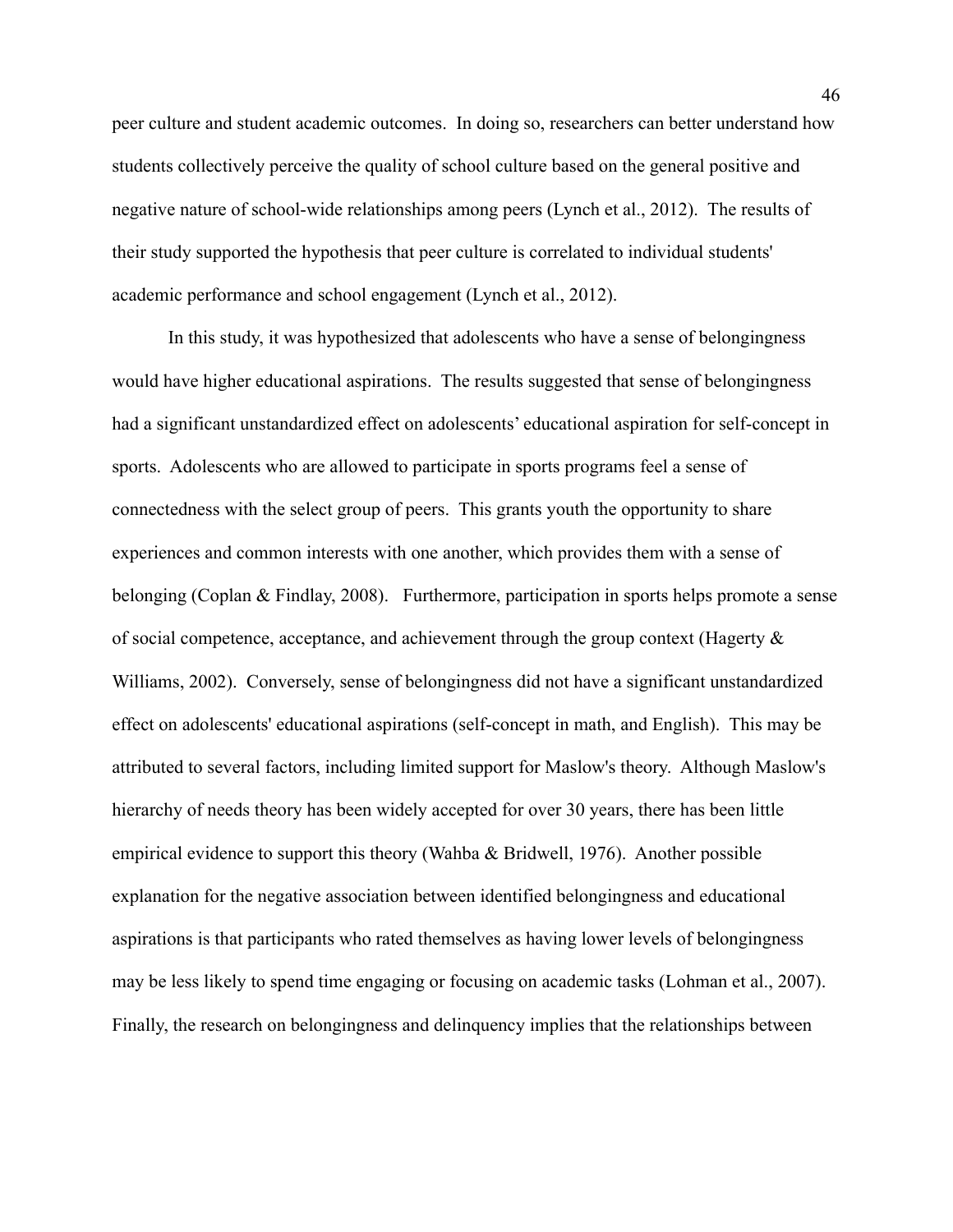belongingness and academic achievement may be more complex than was measured in the current study (even though delinquents were not part of the population sample).

Surprisingly, belongingness was not found to mediate the relationship between parental involvement and educational aspiration (i.e., self-concept in sports, math, and English). A plausible reason why mediation was not significant in this study is that the pathway to educational aspirations is established much earlier, and while parental involvement may remain important, especially in establishing the initial pathway, other correlates, such as previous academic achievement and friendships across the years account for more variance in adolescence (see Sroufe et al., 2005).

Regardless, previous research conducted by Baumesiter and Leary (1995) supports the importance of maintaining sustainable and positive peer relationships. It cultivates a sense of belongingness for adolescents who may lack positive parental support. Also, future research may examine this effect in different populations because sense of belongingness did not have a significant effect utilizing the population sample of this study. Additionally, other variables such as psychological stressors (e.g., anxiety, depression, poor sense of inadequacy), parent-child relationships, gang affiliation, and social competence may lend additional insight into whether these variables have unique influences on belongingness and educational outcomes. **Positive Peer Influence**

There has been research examining how peer influence affects risky behaviors in adolescents. Yet, there is limited research on whether positive peer influence can positively or negatively influence adolescents' educational aspirations. According to Bandura's (1986) social learning theory, adolescents tend to conform to societal trends by mirroring their peer behaviors, fitting in, and subsequently adopting negative or positive behaviors to attain relationships.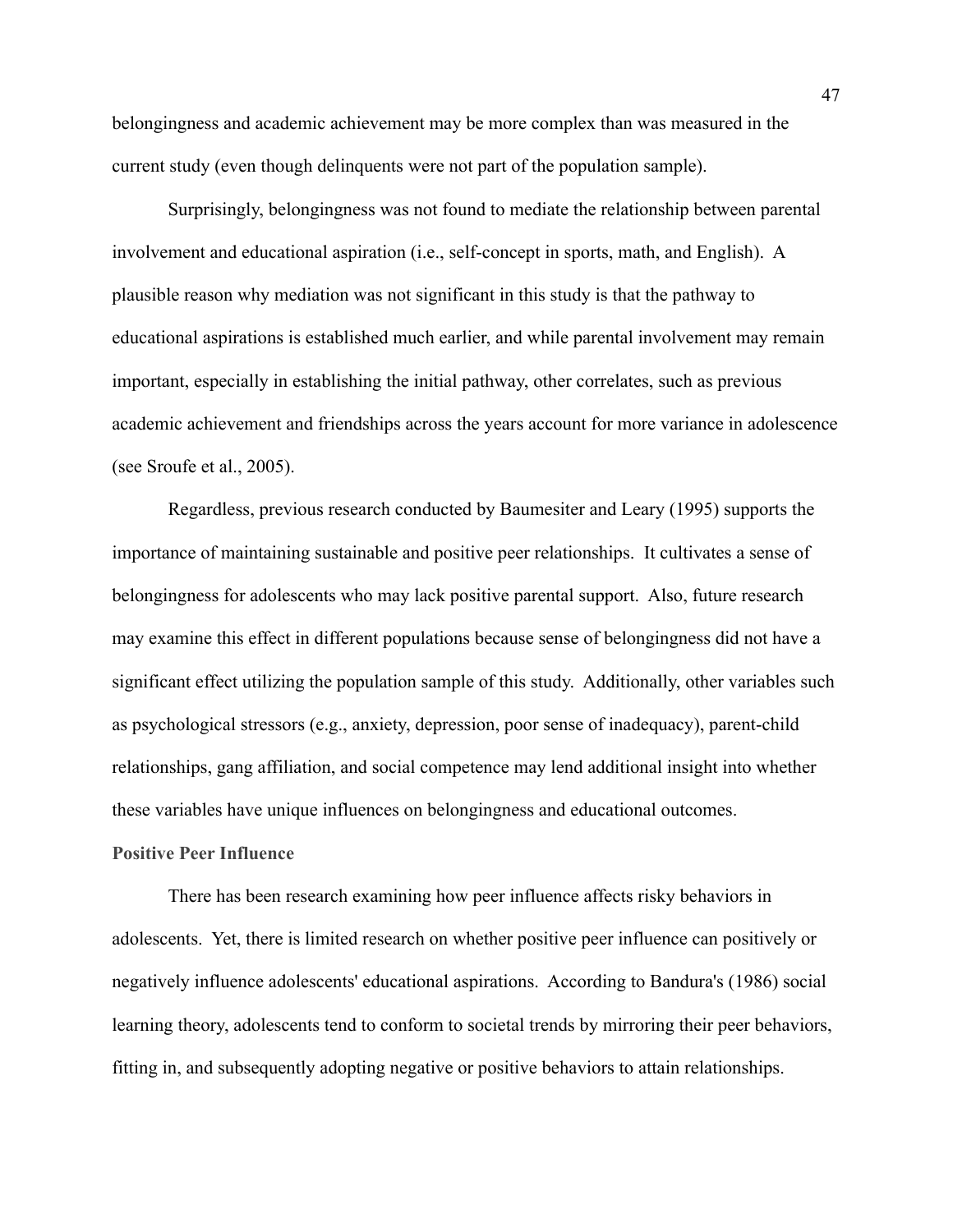Additionally, there is consensus from researchers such as Ford and Smith (2007), Juvonen (2006), Martin and Dawson (2009), and Parick (1997), suggesting that adolescents do benefit from positive peer influence. The current study sought to determine whether positive peer influence leads to higher educational aspirations in adolescents after controlling for gender and socioeconomic status. After the analysis was run, the study did not support that positive peer influence significantly affects adolescents' educational aspirations. Again, other variables that were not included in this study and which occur earlier in the developmental trajectory may be responsible for the lack of findings for adolescents. Having positive friends is a protective factor for teens, but, as Sroufe et al. (2005) note, "it misses the point that having such associates is itself a developmental outcome…" (p. 196). Early competence with peers, parental support, and prior academic achievement are all important factors that contribute substantially to future positive developmental outcomes.

Surprisingly, peer influence did not significantly mediate the relation between parental involvement and self-concept in sports, math, and English. Again, this may reflect the influence of earlier variables such as social competence at an earlier age exerting influence on peer relationships in adolescence (Egeland, Pianta, & Ogawa, 1996). An example is a study conducted by Deptula, Banks, Barnes, and Cohen (2020), in which they found that children who have high levels of peer optimism experience more success in peer social competence, leading to "greater popularity, fewer relational aggression behaviors, and fewer withdrawal behaviors" (p.1231). Conversely, children with lower levels of peer optimism reported higher levels of loneliness (Deptula et al., 2020). Early competence with peers, parental support, and prior academic achievement contributes to future positive developmental outcomes.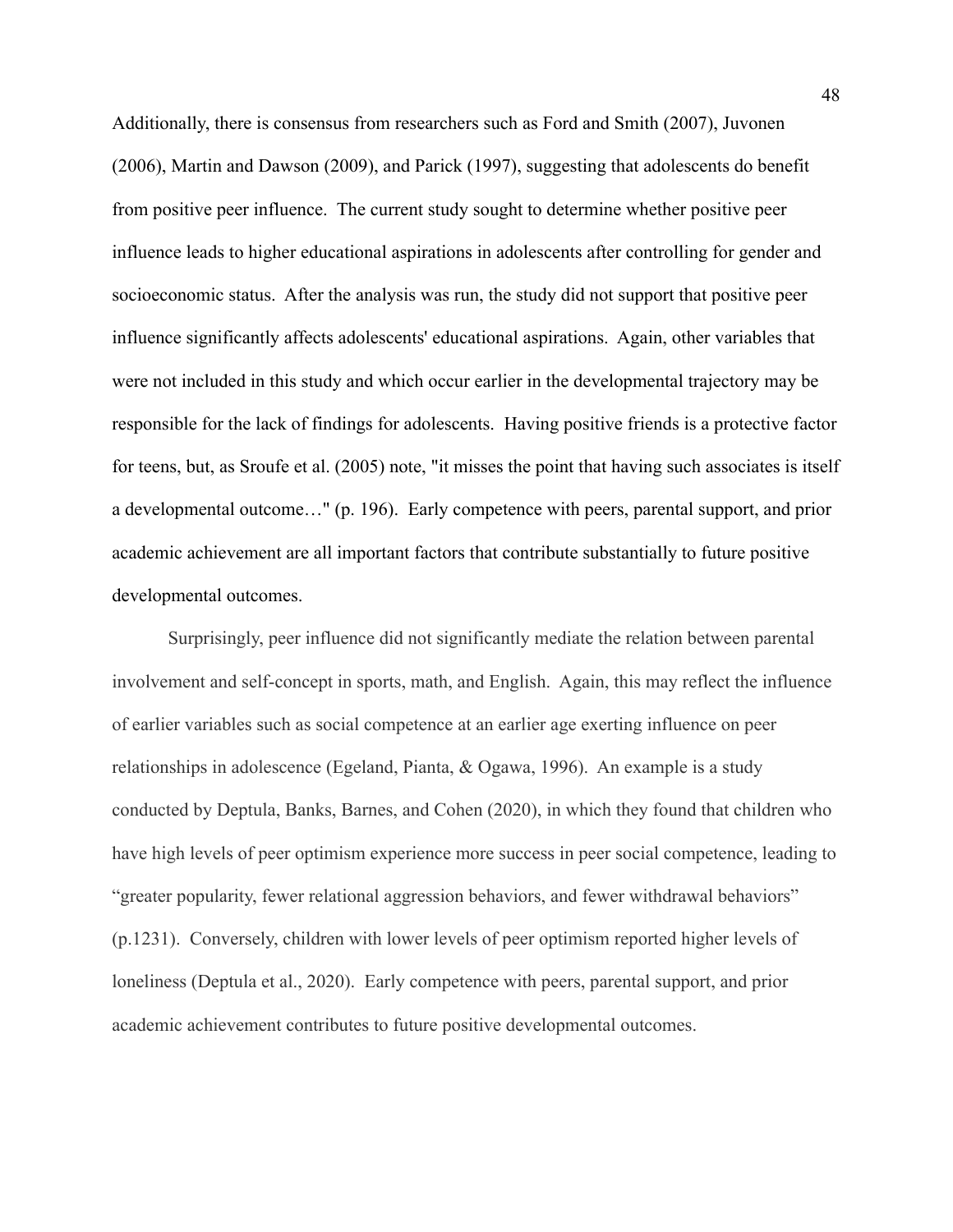Although the mediational paths were found not to have statistical significance for belongingness on parental involvement and peer influence, research suggests that a sense of belonging does help facilitate the development of adolescents' educational aspirations (Cervone & Peake, 1996). Even though the results of this study did not find that positive peer influences have a significant effect or mediate the relationship between parental involvement and adolescents' educational aspirations, maintaining high-quality friendships does have positive effects on academic achievement. Consistent with past studies, when high friendship quality is not maintained, adolescents are more likely to engage in risky behaviors leading to poorer decision-making and lack of academic performance (Cervone & Peake, 1996, Newman, Lohman & Newman, 2007; Baumeister & Leary, 1995).

#### **Implications for Professional Practice**

Although this study did not find all the predicted relationships between parental involvement, peer influence, belongingness, and educational aspirations, there are several implications for educators and mental health professionals working within the educational system. Consistent with previous research, this study provided evidence regarding the instrumental effect of positive parental involvement on adolescents' educational aspirations (Wang & Sheikh-Kahlim 2014). Parental involvement is an essential factor in educational attainment, but it also helps decrease the adolescent's propensity to engage in negative peer relationships (Farrell, Henry, Mays, & Schoeny, 2011). The need for continued specificity in identifying effective educational programs is beneficial for educators and mental health professionals to help students thrive academically in the school settings.

Merced City School district implements a school-based program called Advancement Via Individual Determination (AVID). The purpose of AVID is to help provide in-school academic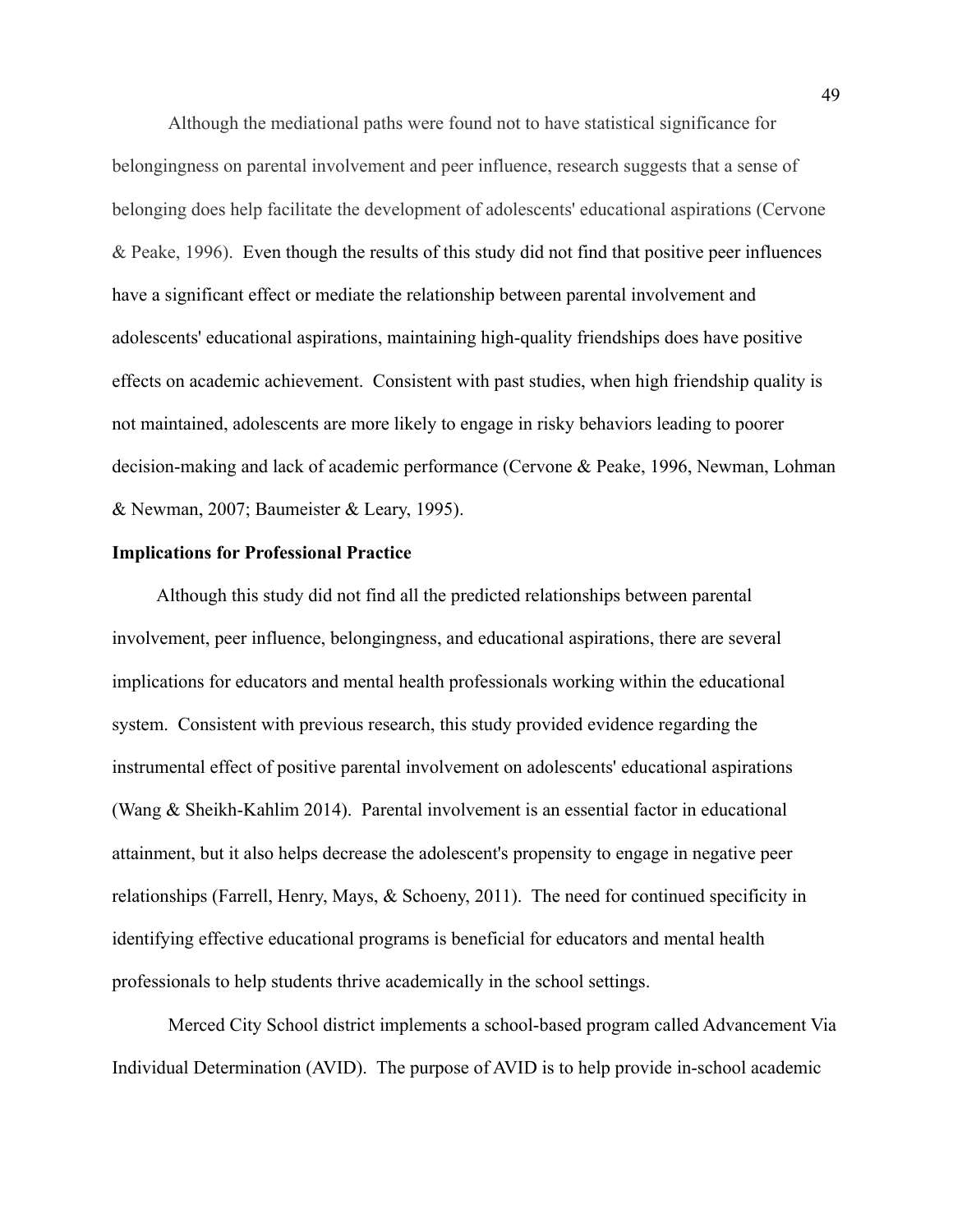support for all students. Hernandez and colleagues (2011) agree that implementing educational programs helps students achieve academic success. Research has shown that AVID students graduate high school significantly higher than non-AVID students. AVID students are more equipped to understand the process of obtaining a college degree and are likely to enroll in college at a higher rate than non-AVID students following high school graduation (Todhunter-Reid; Burke; Houchens, & Howard, 2020). Educational programs such as AVID can help to cultivate students' academic outcomes (see Baumeister & Finkel, 2010). On the other hand, students who feel they don't belong to a particular group may experience high levels of stressors leading to depression, anxiety, and other mental health concerns that adversely impact educational progress. This is supported by literature from Barnett et al. (2017), noting that students who dropout of high school are more likely to be incarcerated, unemployed, live in poverty, and engage in substance abuse, creating financial hardship within the community.

Saelid et al. (2022) support that having effective mental health programs addressing social-emotional learning throughout childhood and adolescence is pivotal in helping increase educational attainment. Adolescents who have been incarcerated are less likely to find employment, live in poverty, have mental health problems, and engage in substance abuse and risky behaviors (Barnett et al., 2017). Wigelsworth and colleagues (2010) researched a school-wide preventive intervention for adolescents called "The Secondary Social and Emotional Aspects of Learning (SEAL)," which is a comprehensive, school-wide approach to promoting social and emotional regulation. The program is designed "to promote the development and application to learning of social and emotional skills and classified under the five domains proposed in Goleman's (1996) model of emotional intelligence, including self-awareness, self-regulation, motivation, empathy, and social skills (Humprey, Lendrum & Wigelsworth,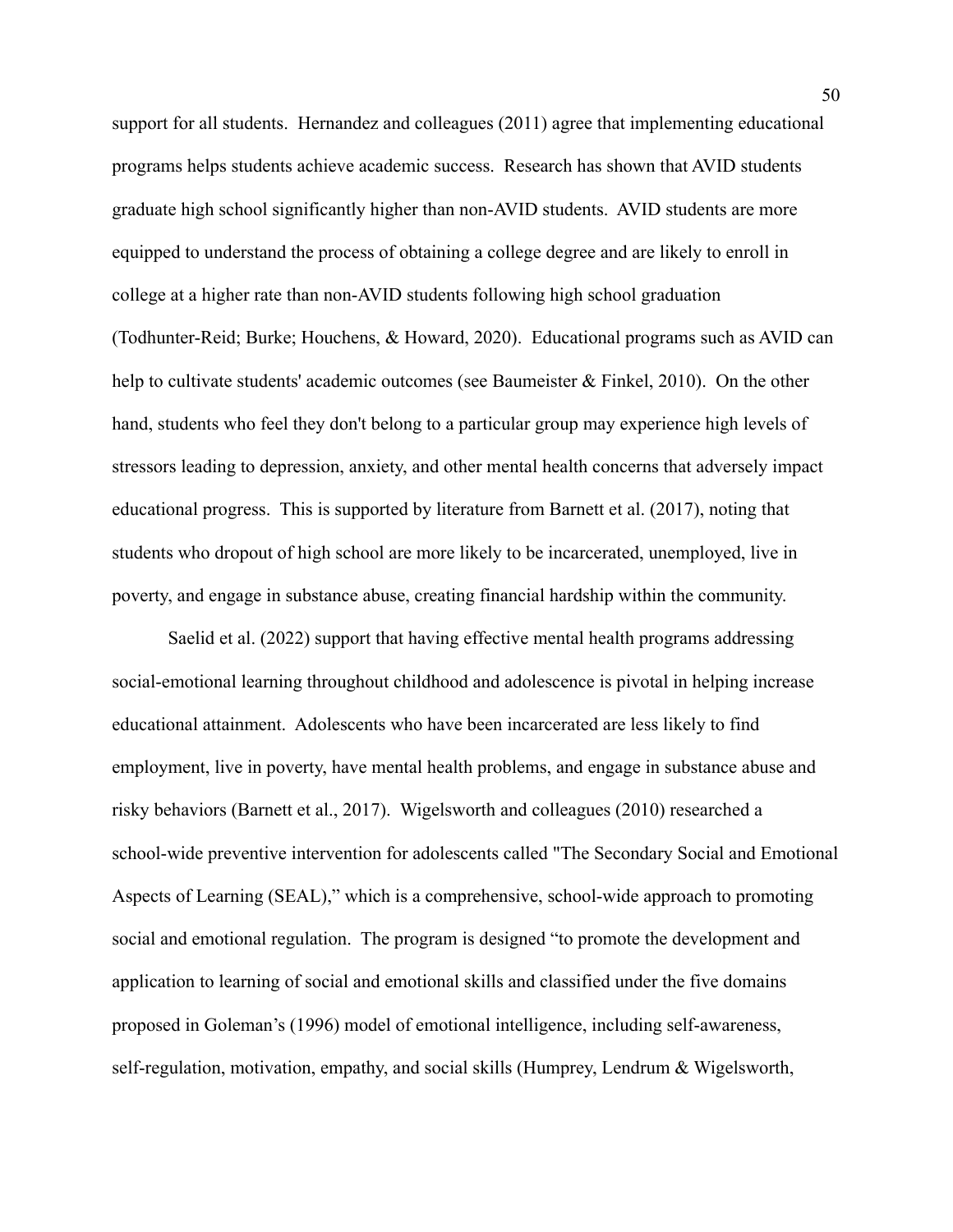2010). The implementation of the intervention program was piloted by teachers from 22 SEAL schools who participated in the quasi-experimental study. Data from the study was collected through observations of lessons, interviews, and communication with teachers, facilitators, and participants from the focus groups. It was collected from the target cohort via self-report surveys on an annual basis from 2008 to 2010. Volunteer teachers from each school site were tasked with teaching social and emotional learning lessons during focus groups. The lessons were organized into discrete themes, including "anti-bullying, learning to be together, keep on learning and learning about me." Teachers and facilitators taught these lessons throughout the school year. Although the classes had discretely embedded tasks into the curriculum, the program was not considered evidence-based since it was challenging to generalize across educational settings (Humprey et al., 2010). Also, the SEAL secondary quasi-experimental study did not show a significant impact because it was challenging to implement the program with fidelity (Humprey, Lendrum & Wigelsworth, 2010).

Steinberg (2008) recognizes that educational interventions are not always effective and limited in success. Behavioral approaches may be more effective as interventions. Behavioral approaches such as Restorative Practices are a promising non punitive approach school districts are implementing to curb disciplinary concerns. This practice allows educators and mental health professionals to provide a supportive learning environment to students engaging in antisocial behaviors. Students who are identified as needing support are placed in a restorative circle with other students demonstrating similar behaviors. The restorative circle is led by a facilitator (i.e., school psychologists, counselors, administrators), who helps students identify conflicts and problems occurring within the educational setting. For the students participating in the restorative circles, the expectation is that students will share, listen, and engage in conflict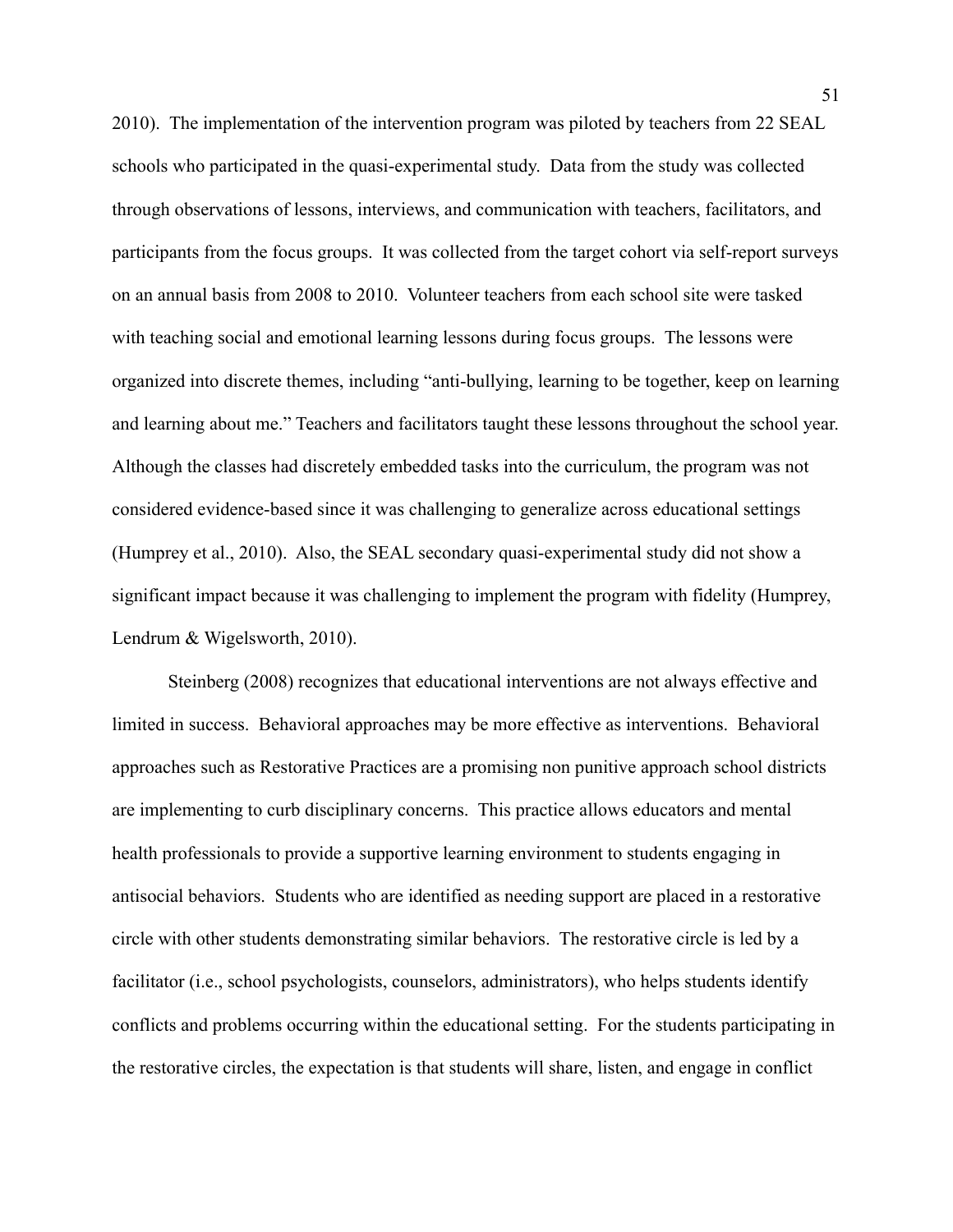resolution through mediation. Restorative practice is a diverse, multi-layered concept that focuses on holding students accountable through reteaching appropriate behavior skills rather than punishment (Skrzypek et al., 2020 & Gonzales, 2012).

School-wide positive behavior interventions and supports (SWPBIS) are also another behavioral intervention implemented across 25,000 schools. SWPBIS is based on a multi-tiered system of support examining the relationship between antecedents of behaviors and consequences, focusing on teaching students' prosocial behavior to help decrease office referrals for discipline. The multi-tiered system of support consists of three tiers. Tier 1 focuses on providing universal, universal support for all students, including teaching school-wide expectations. Tier 2 is for at-risk students that require more targeted interventions to address their behavior needs; strategies used in Tier 2 include but are not limited to Check-In/Check-Out, behavior academy, or site-based counseling. Tier 3 requires more intensive behavioral support that may require a functional behavior assessment (FBA) or behavior intervention plan (BIP) targeting students' most intensive behavior (Lane et al., 2003; Horner et al., 2014, McIntosh & Goodman, 2016, Lee et al., 2021). It should be noted that SWPBIS is not a curriculum but a framework to help promote a process of identifying, developing, and implementing universal support for students to increase their academic outcomes (Horner et al., 2014).

Research has shown that after-school programs are growing in popularity and are an essential component of the infrastructure that promotes healthy development and learning among youths across the states (Whalen & Wynn, 1995). Research suggests that positive academic outcomes occur when schools, community partnerships, and parents collaborate to support students' learning (American Psychological Association, 2012). One example of a non-profit community-based program widely recognized throughout the United States is the Boys and Girls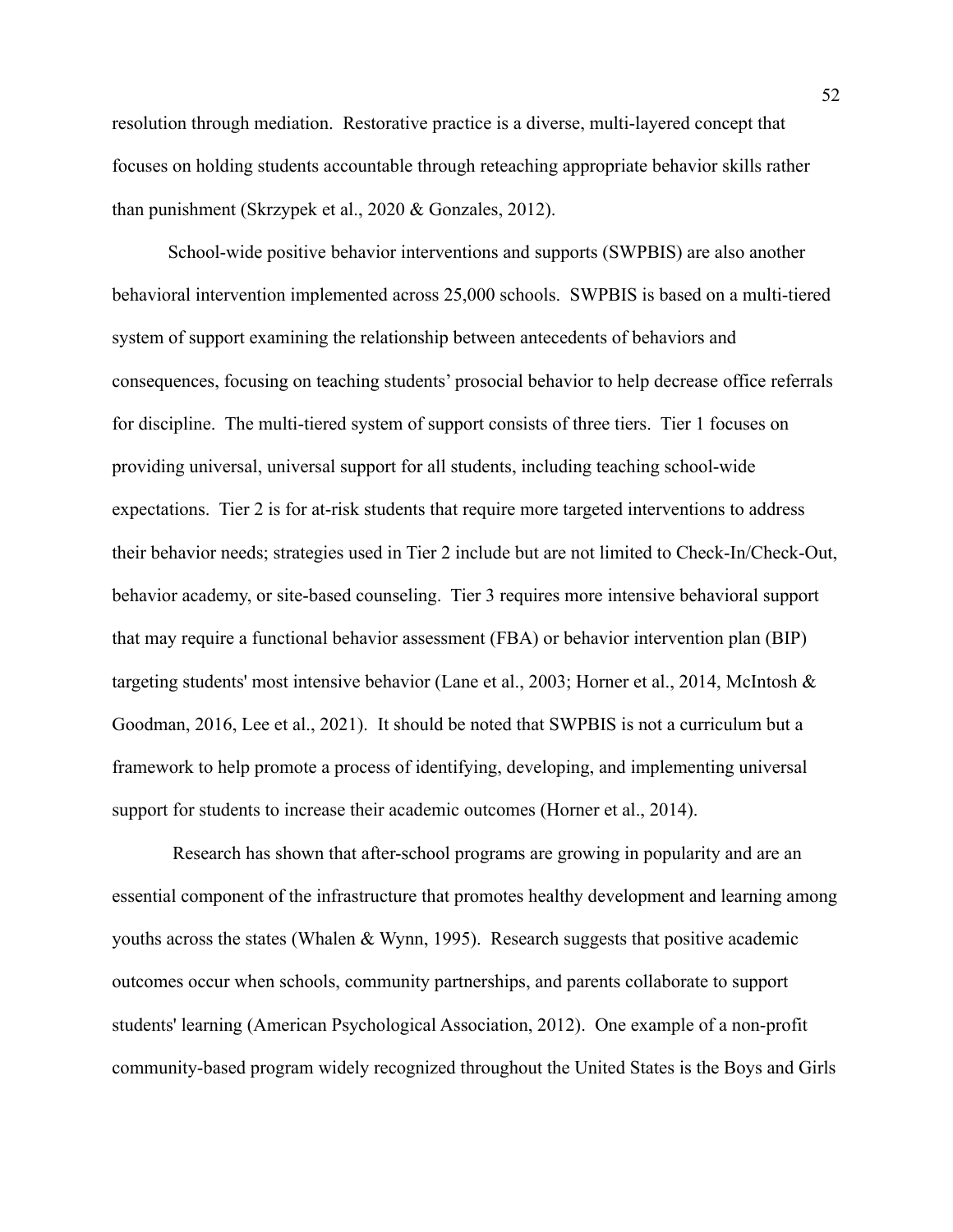Clubs of America. The program's mission is to ensure that all young people, particularly disadvantaged youth, reach their full potential, and become productive, caring, responsible members of society (Boys & Girls Club of America, 2022). The organization offers a range of programs from education, sports, and recreation; health and wellness; character and leadership, and programs for teens and young adults. Carruthers and Busser (2010) noted that adolescents who participated in Boys and Girls Clubs developed relationships with positive peers, demonstrated positive behaviors, and cultivated skills and abilities. Based on previous studies, students who engage in community-based after-school programs have better positive developmental outcomes, higher motivation, increased academic performance, lower incidence of problem behavior, enhanced social competence, and improved mental health. Even though the number of well-designed and rigorous studies is limited in supporting afterschool programs, this study can help policymakers make reasonable strategic steps in improving the support parents may need to help their students succeed academically outside of the classroom (Catalano et al., 1999; Eccles & Gootman, 2002; Feldman & Matjasko, 2005; Frericks, Hackett, Bregman, 2010).

According to the National Association of School Psychologists, educators and mental health professionals should ensure that all students receive appropriate intervention support in the school setting. Many school districts are currently implementing a Multi-Tiered System of Supports (MTSS) to provide inclusive programs to help students with and without disabilities receive appropriate instruction across all academic areas. Multi-Tiered System of Supports incorporates multiple tiers of instruction for academic, social/emotional, and behavioral skill development through guided core instruction, data-based decision-making, progress monitoring, mental health support (via counseling services), and collaboration with family members and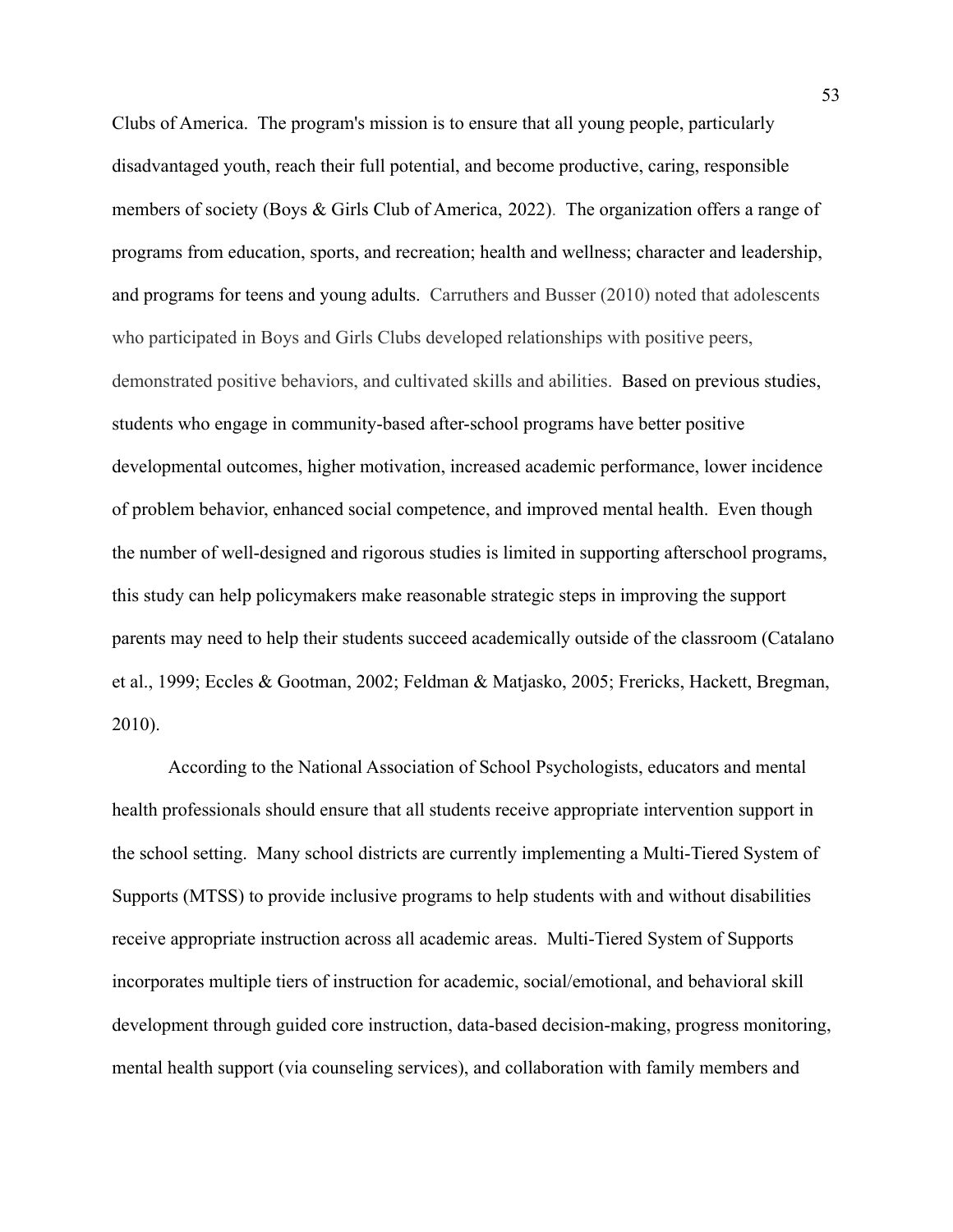other professionals (through the Student Success Team or Academic Success Team meetings). This allows educators and mental health professionals to provide support through prevention and intervention services via evidence-based, data-driven, and being culturally responsive are critical in helping students achieve higher academic outcomes (Greenberg; Weissberg; O'Brien; Fredericks; Resnik, & Elias, 2003).

#### **Limitations and Future Directions**

The study had several limitations. First, the study was limited due to the use of the NICHD dataset. Second, the study examined data through a path analysis. As with all path analyses, the study evaluated the causal relationships between variables. The results of these statistical analyses yielded correlational relationships, which tentatively predict outcomes based on theory. More so, it is important to recognize that the estimate of the size of the effects is conditional on whether the model is accurate. Since many models might be similar or the same as the observed data, it cannot be a definitive conclusion proving that the path analysis model is entirely accurate (Grimm & Yarnold, 1995). The study may also have been more extensive if sense of belongingness and peer influence was measured during different phases of development rather than just the adolescence stage. Moreover, self-concept variables were used as outcome variables measuring educational aspirations rather than variables such as performance on achievement.

Since the study did not identify significant relationships between sense of belongingness and positive peer influence on adolescents' educational aspirations, future researchers may wish to investigate whether other variables such as family dynamics (i.e., intact family, single household family, foster youth, and English language learners) and psychological stressors (i.e., anxiety, depression, tantrum) predict educational outcomes of adolescents from a diverse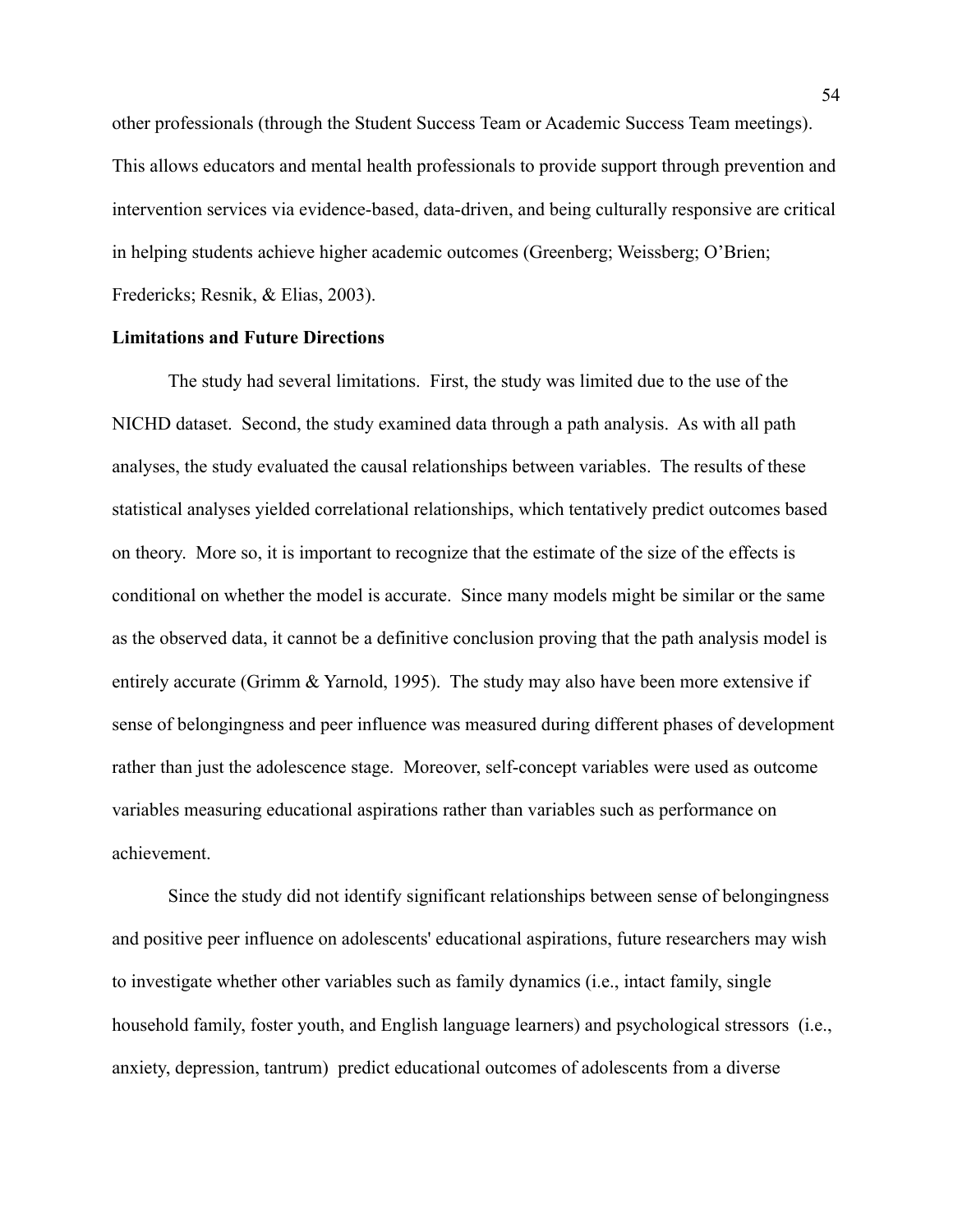population including, but not limited to, suburban and urban communities. It may be informative to determine whether adolescents with higher educational aspirations will apply to a four-year institution and complete post-educational graduate degrees. Measuring a broad range of variables in this study has led to developing a model that helps understand the significance of positive parental involvement on adolescents' educational aspirations. However, it did not include earlier developmental variables shown in previous research to influence the pathway from parental involvement in early childhood to educational aspirations in adolescence. Future studies may wish to consider including these variables to better understand the trajectory and potential influences on adolescent academic outcomes.

Future research should include more diverse populations, including but not limited to English language learners, special education students, foster youth, and immigrants (American Psychological Association, 2012), to determine whether the findings can be generalized across a diverse population. Future research should also seek to determine the implication of mental health and its impact on adolescents' ability to overcome stressors and succeed academically. An additional limitation of this study was that self-report measures were utilized. As self-report measures were based upon perceptions, there may be differences in the perceptions versus actual behavior, threatening the study's validity. This may happen when participants answer questions on sensitive topics involving rating themselves in the areas of sense of inadequacy, low self-concept, anxiety, or depression.

#### **Conclusion**

Although there are limitations in the present study, contributions were made to the area of research, analyzing the importance of positive parental involvement on adolescents' educational aspirations. It is important to note that the current study utilized latent variables to measure the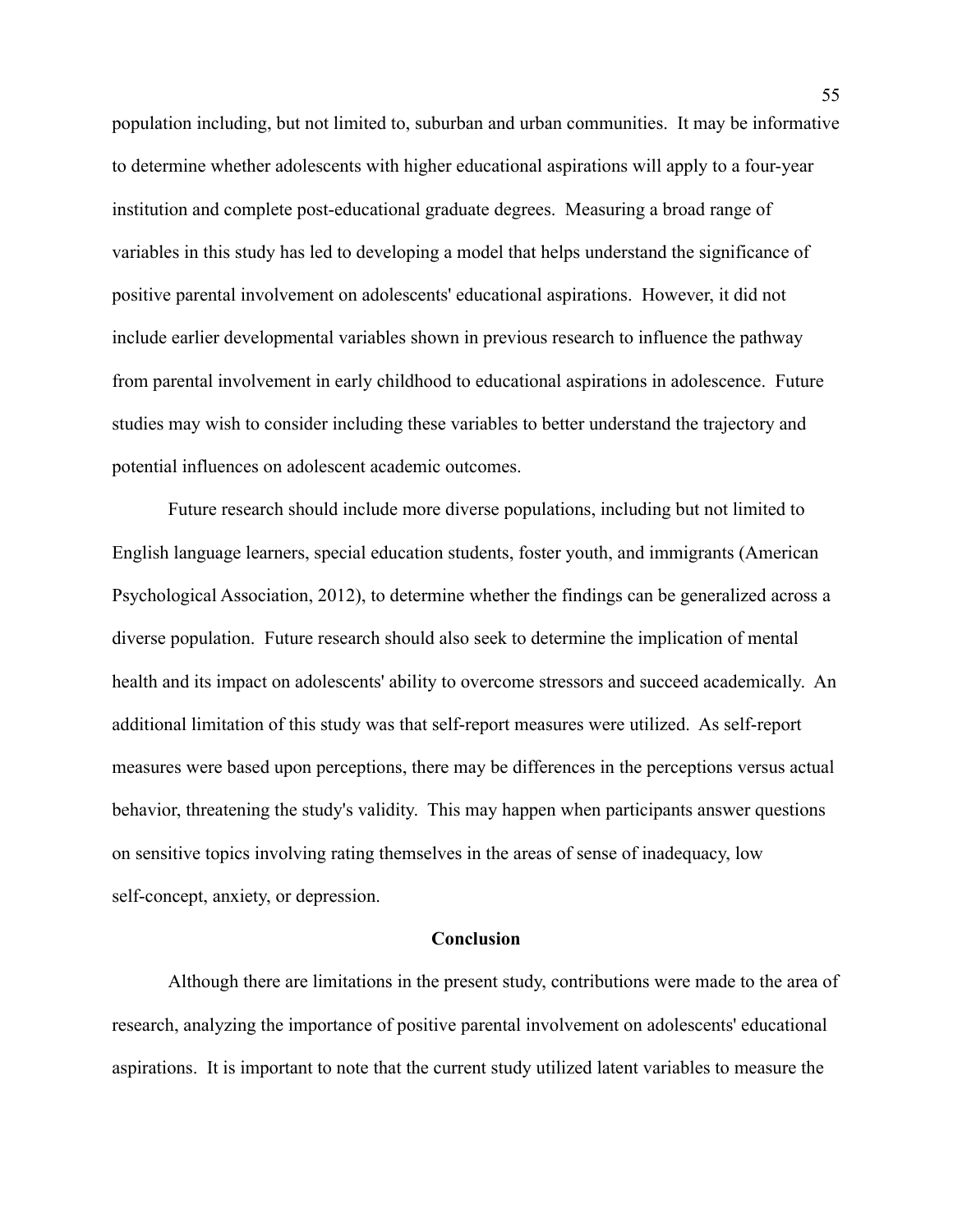variable of interest. Latent variables regarding parental involvement directly investigate how instrumental positive parental involvement contributes to adolescents' educational aspirations. Specifically, the findings from this present study emphasize the importance of parental support for academic achievement and highlight the need for interventions for youths who do not have parental support. Surprisingly, after the analysis was ran, significant relationships were not found in this investigation between sense of belongingness in the areas of math and English. However, there was a significant relationship between sense of belonginess and self-concept in sports. Furthermore, positive peer influence did not have a significant impact on educational aspirations.

The connections between belongingness, positive peer influence, and educational aspiration may be explained by a study conducted by Lohman and colleagues (2007), indicating that factors such as peer cultures may sometimes distract adolescents from meeting the academic requirements of middle school or high school. Nevertheless, their research posited that, although peer groups may create distractions for learning, they are still relevant in the development of mental health by helping youth to stay connected and validated (Lohman et al., 2007). Intervention programs such as AVID, SEAL, Boys and Girls Club of America, and MTSS may provide support in addressing academic, social/emotional behavioral support for all students (Greenberg; Weissberg; O'Brien; Fredericks; Resnik, & Elias, 2003; Catalano et al. Whalen & Wynn, 1995; 1999; Eccles & Gootman, 2002; Feldman & Matjasko, 2005; Frericks, Hackett, Bregman, 2010). Even though Steinberg (2008) acknowledged that not all educational or community-based interventions are effective and generalizable, it is still arguably vital to provide parents with resources to help their students achieve high educational outcomes. Therefore, educators, mental health professionals, and parents should work collectively to increase learning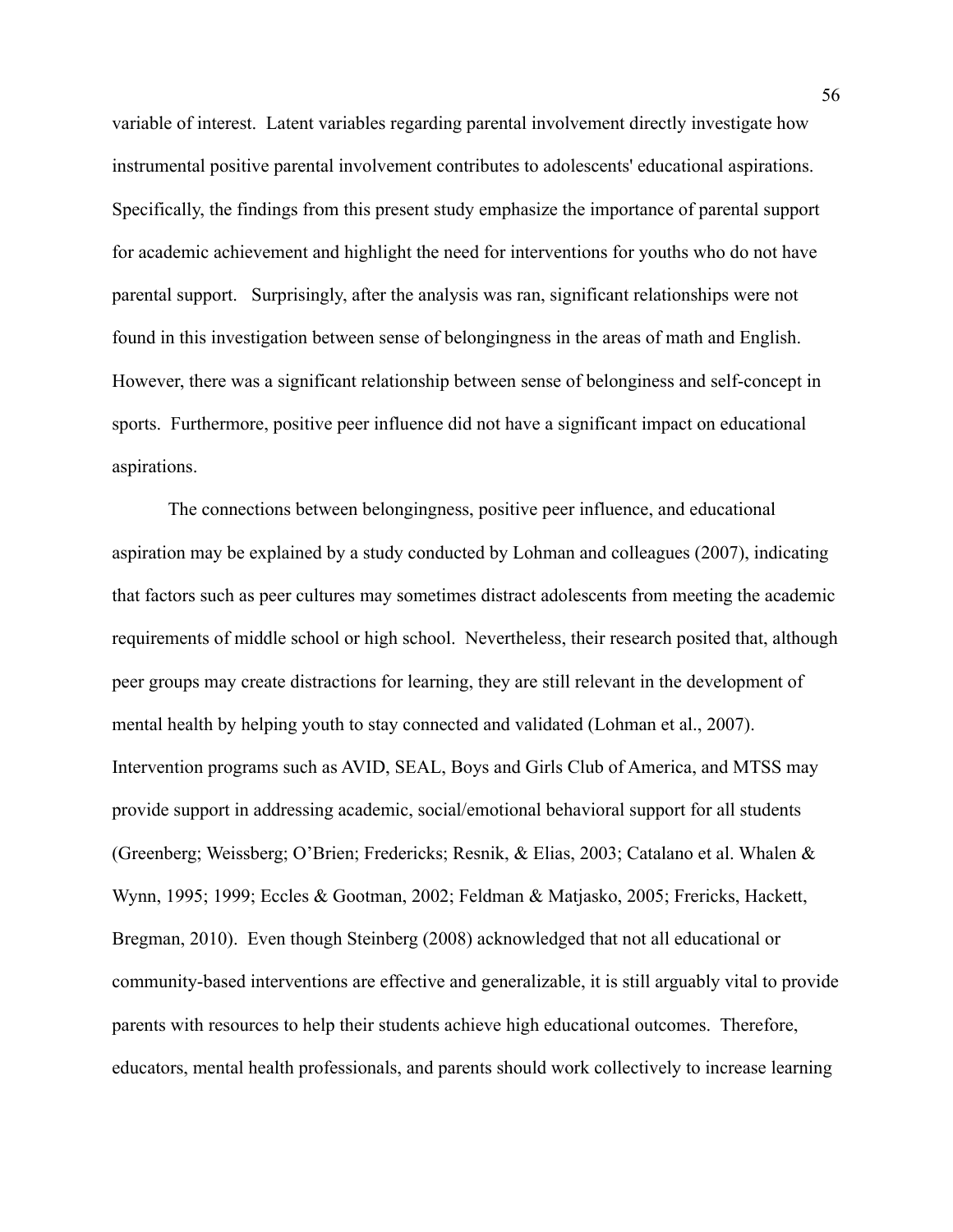attainment (Todhunter et al., 2020; Lohman et al., 2007).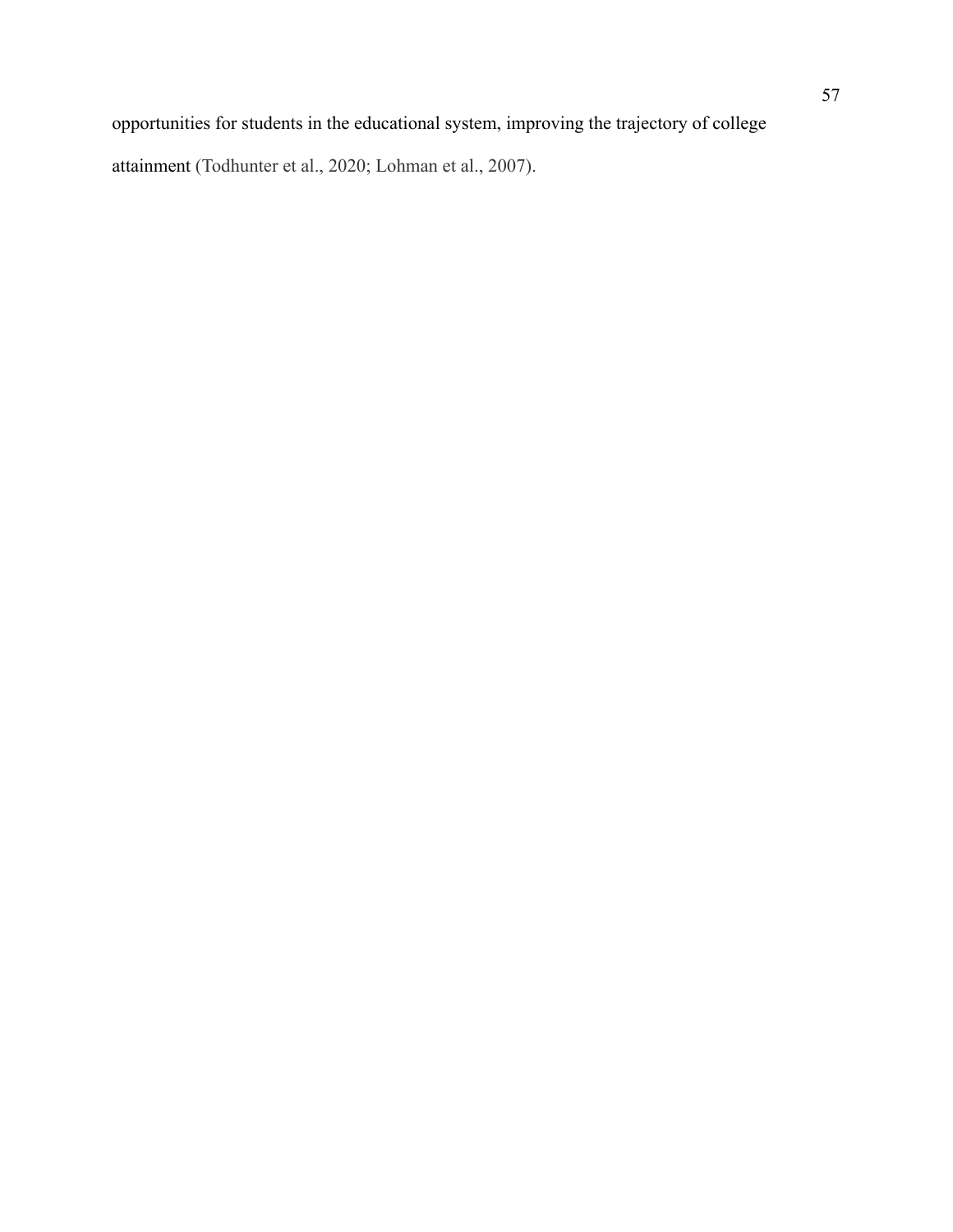#### REFERENCES

Advance Via Individual Determination (March 24, 2022): Retrieved from California Department of Education: https://www.cde.ca.gov/re/pr/avid.asp

American Civil Liberties Union (2021). School to prison pipeline.

[www.aclu.org/juvenile-justice/school-to-prison](http://www.aclu.org/juvenile-justice/school-to-prison) pipeline-infographic

American Psychological Association, Presidential Task Force on Educational Disparities. (2012*). Ethnic and racial disparities in education: Psychology's contributions to understanding and reducing disparities.* Retrieved from <http://www.apa.org/ed/resources/racial-disparities.aspx>

- Arroyo, C.G., & Zigler, E. (1995). Racial identity, academic achievement, and the psychological well-being of economically disadvantaged adolescents. *Journal of Personality and Social Psychology. 69,* 903-914.
- Bacchini, D., Dragone, M., Esposito, C., & Affuso, G. (2020). Individual, Familia, and Socio-Environmental Risk Factors of Gang Membership in a Community Sample of Adolescents in Southern Italy. *International Journal of Environmental and Public Health. 17,* 1-20.

Barnert, E. S., Dudovitz, R., Nelson, B. B., Coker, T. R., Biely, C., Li, N., & Chung, P. J. (2017). How Does Incarcerating Young People Affect Their Adult Health Outcomes? *Pediatrics*, *139*(2), e20162624. <https://doi.org/10.1542/peds.2016-2624> Barry, C.M., & Wentzel, K.R. (2006). Friend influence on prosocial behavior: The role of motivational factors and friendship characteristics. *Developmental Psychology,* 42, 153-163.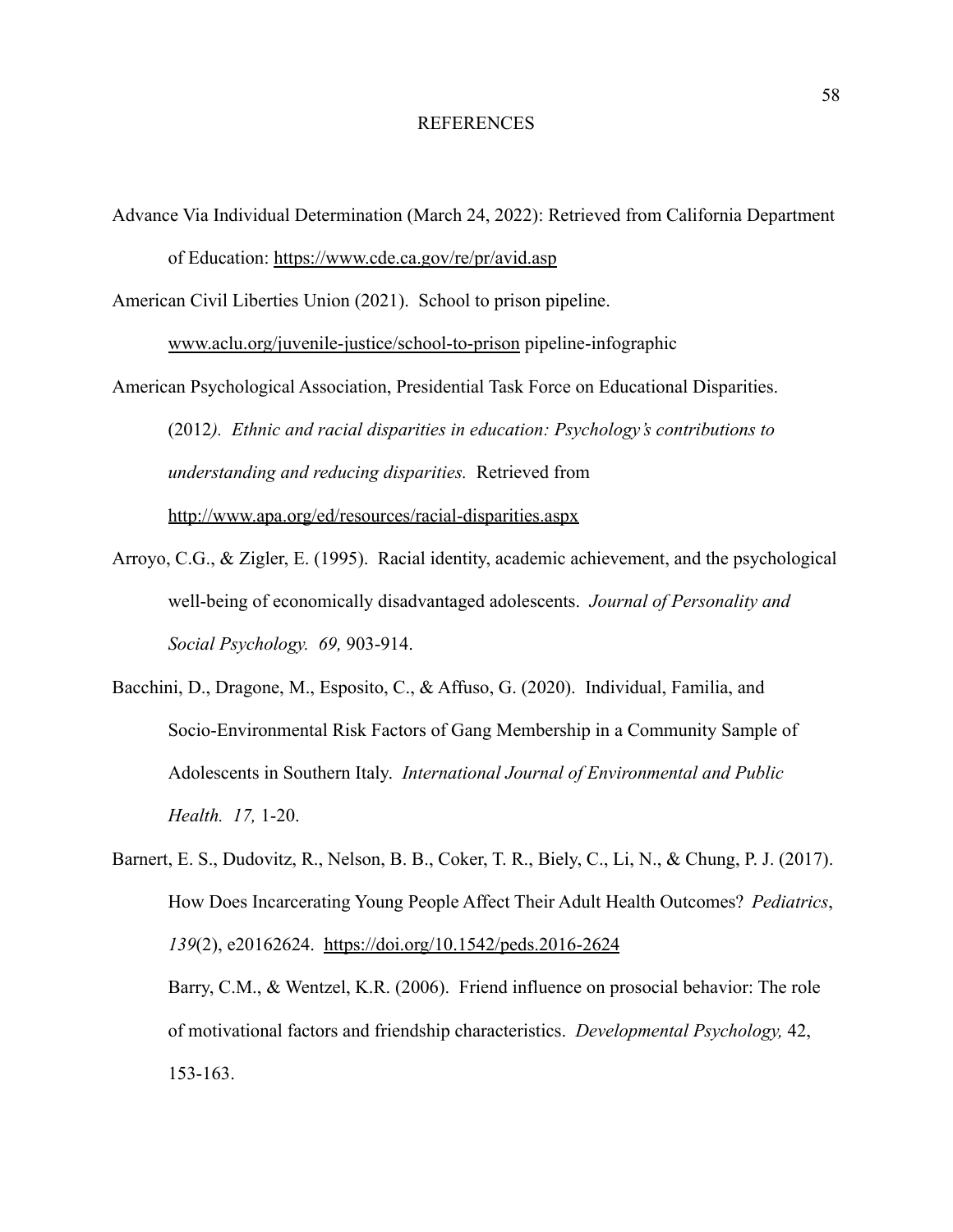Baskin, T. W., Quintana, S. M., & Slaten, C. D. (2014). Family Belongingness, Gang Friendships, and Psychological Distress in Adolescent Achievement. *Journal of Counseling & Development*, *92*(4), 398–405. https://doi.org/10.1002/j.1556-6676.2014.00166.x

- Baumeister, R.F & Finkel, E.J (2010). Advanced Social Psychology. *The State of the Science*. Oxford Press.
- Baumeister, R.F & Leary, M.R (1995). The need to belong: desire for interpersonal attachments as a fundamental human motivation. *Psychological Bulletin, 117*(3), 497-529.
- Beal, S.J & Crockett, L.S (2013). Adolescents Occupational and Educational Goals: A test of reciprocal relations. *J Appl Dev Psychol, 35*(5), 219-229. doi:10.1016/j.appdev.2013.04.005.

Boys and Girls Club of America. Retrieved on 3-26-2022 from <https://www.bgca.org>

- Branscombe, N.R. (1998). Thinking about one's gender group's privileges or disadvantages: Consequence of well-being in women and men. *British Journal of Social Psychology, 37, 167-184.*
- Breachwald, W.A., & Prinstein, M.J. (2011). Beyond homophily: A decade of advances in understanding peer influence processes. *Journal of Research on Adolescence (Wiley-Blackwell)*, *21*(1), 166-179. doi:10.1111/j.1532-7795.2010.00721.x
- Brewer, M.B., & Weber, J.G. (1994). Self-evaluation effects of interpersonal versus intergroup social comparison. *Journal of Personality and Social Psychology, 66,* 268-275.
- Brown, B.B., & Lohr, N. (1987). Peer group affiliation and adolescent self-esteem: An integration of ego-identity and symbolic-interaction theories. *Journal of Personality and Social Psychology, 52,* 47-55.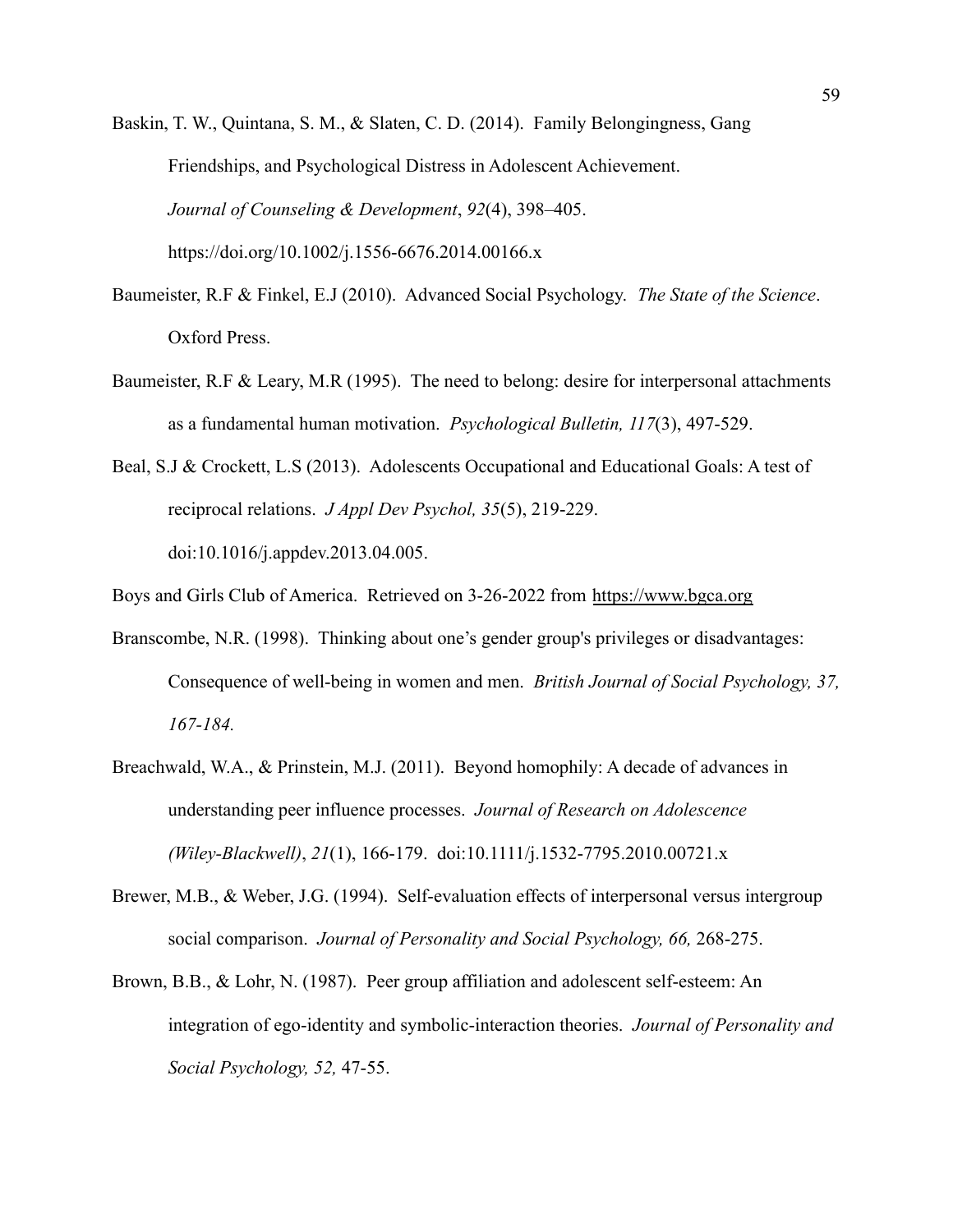- Buhrmester, D. (1990). Intimacy of friendship, interpersonal competence, and adjustment during preadolescence and adolescence. *Child Development 61,* 1101-1111.
- Carruthers, C.P., & Busser J.A (2010). A qualitative outcome study of boys and girls club program leaders, club members, and parents. *Journal of Park & Recreation Administration 18 (1), p50-67.* 18p
- Cartwright, D., & Zander, A. (Eds). (1968). *Group dynamics: Research and theory* (3rd ed.) New York: Harper & Row.
- Cauce, A.M. (1986). Social networks and social competence: Exploring the effects of early adolescent friendships. *American Journal of Community Psychology, 14,* 607-628.
- Catalano, R.F., Beglund, M.L., Ryan, J.A., Loncza, H.S., & Hawkins, J.D. (1999). Positive youth development in the United States: Research findings on evaluations of positive youth development programs.Social Development Research Group, University of Washington, School of Social Work.
- Cervone, D., & Peake, P.K. (1986). Anchoring, efficacy, and action: The influence of judgmental heuristics on self-efficacy judgments and behavior. Journal of Personality and Social Psychology, 50, 492–501.
- Crede, J., Wirthwein, L., McElvany, N., & Steinmayr, R. (2015). Adolescents' academic achievement and life satisfaction: the role of parents' education. *Frontiers in Psychology, 6*(52). doi:10.3389/fpsyg.2015.00052.
- Coplan, R., & Findlay, L. (2008). Come out and play: Shyness in childhood and the benefits of organized sports participation. *Canadian Journal Of Behavioural Science/Revue Canadienne Des Sciences Du Comportement*, *40*(3), 153-161.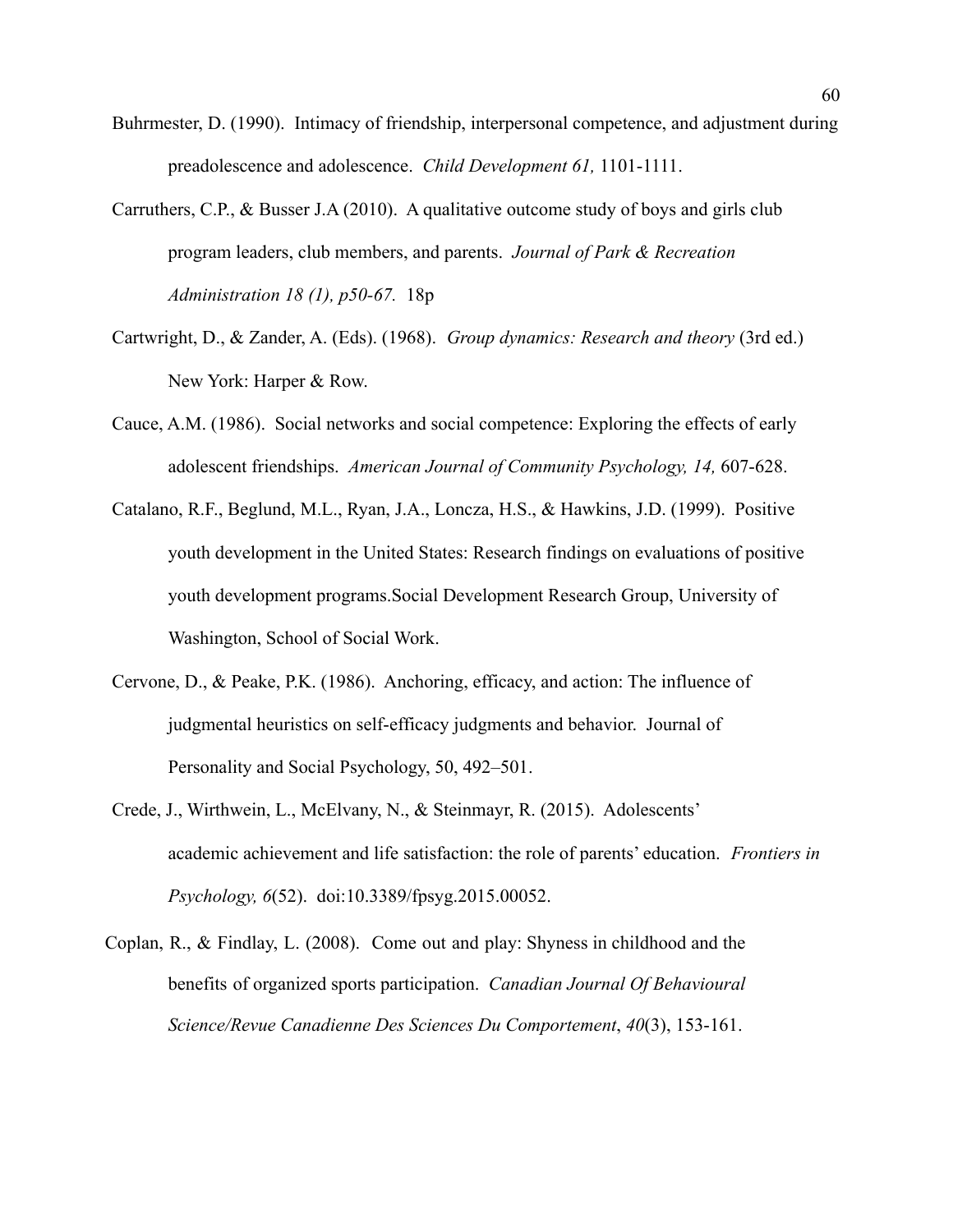- Cummins, J. (1984), Bilingual and Special Education: Issues in Assessment and Pedagogy. Austin, TX: PRO-ED.
- Egeland, B., Pianta, R., & Ogawa, J. (1996). Early behavior problems: Pathways to mental disorders in adolescence. *Development and Psychopathology, 8*(4), 735–749. [https://doi.org/10.1017/S0954579400007392](https://psycnet.apa.org/doi/10.1017/S0954579400007392)
- Eccles, J.S., & Gootman, J.A. (Eds.). (2002). Community programs to promote youth development. Washington, DC: National Academy Press.
- Epstein, J.L. (1991). Effects on student achievement of teacher's practices of parent involvement. *In S. Silvern (Ed.), Advances in reading/language research: A research annual: Vol. 5. Literacy through family, community and school interaction* (pp. 261-276). Greenwich, CT: JAI Press.
- Feldman, A.F., & Matjasko, J.L. (2005). The role of school-based extracurricular activities in adolescent development: A comprehensive review and future directions. Review of Educational Research, 75, 159–210.
- Ford, M. E., & Smith, P. R. (2007). Thriving with social purpose: An integrative approach to the development of optimal human functioning. *Educational Psychologist*, *42*, 153–171. doi:10.1080/00461520701416280
- Jennifer A. Fredricks J.A.; Hackett, K, & Bregman, A. (2010). Participation in boys and girls clubs: motivation and stage environment fit. *Journal of Community Psychology, 38*(3), 369-385.
- Geckova, A., Tavel, P., van Dijk, J.P., Abel, T. & Reijneveld, S.A. (2010) Factors associated with educational aspirations among adolescents: cues to counteract socioeconomic differences? BMC Public Health, *10*(154). <https://doi.org/10.1186/>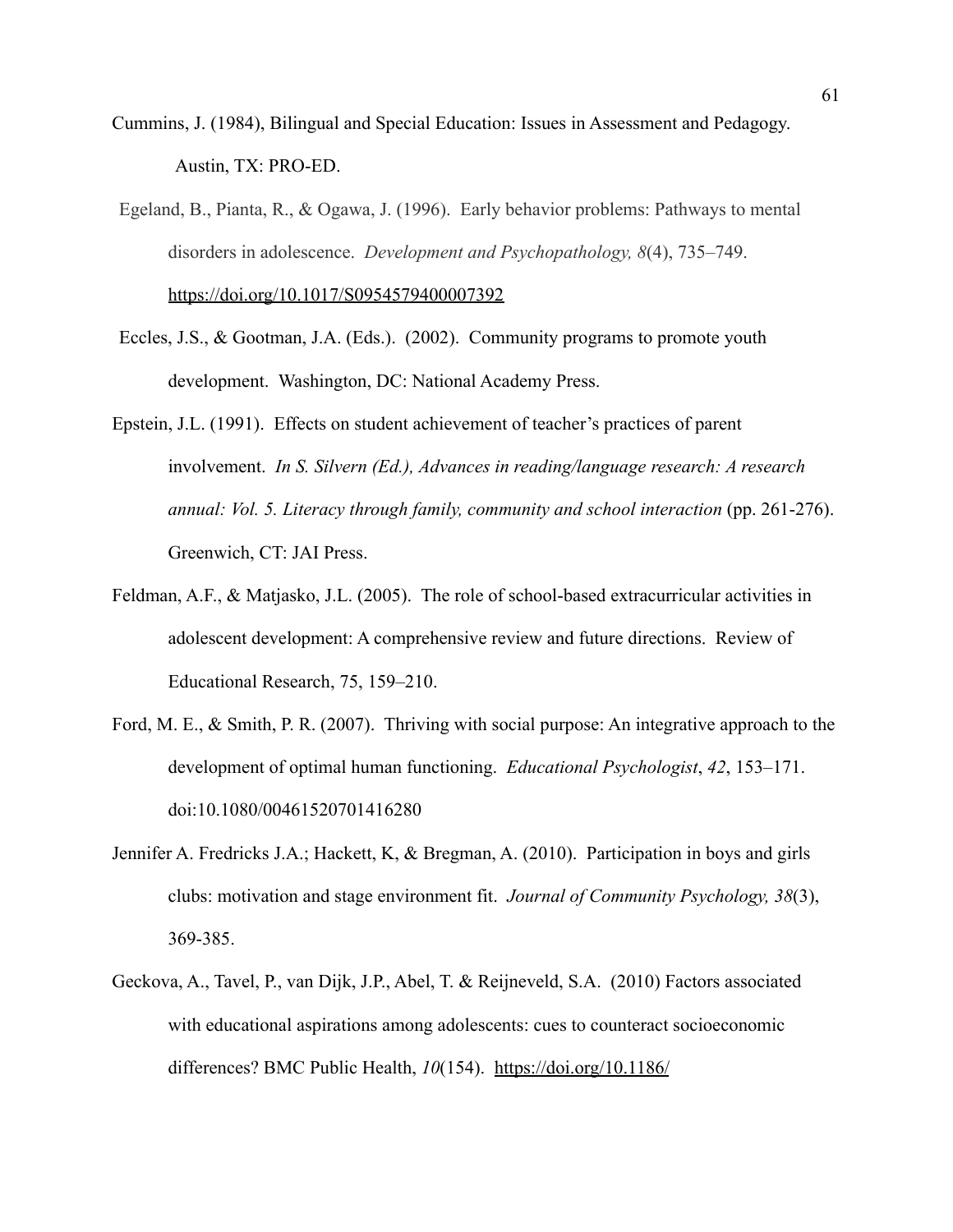- Goleman, D. (1996). *Emotional Intelligence: Why it can matter more than IQ.* London: Bloomsbury.
- González, T. (2012). Keeping Kids in Schools: Restorative Justice, Punitive Discipline, and the School to Prison Pipeline. *Journal of Law & Education*, *41*(2), 281–335.
- Gonida, E.N., & Cortina, K.S (2014). Parental involvement in homework: Relations with parent and student achievement-related motivational beliefs and achievement. *British Journal of Educational Psychology, 84*(3), 376-396.
- Greenberg, M. T., Weissberg, R. P., O'Brien, M. U., Zins, J. E., Fredericks, L. R., Resnik, H., & Elias, M. J. (2003). Enhancing school-based prevention and youth development through coordinated social, emotional, and academic learning. *American Psychologist, 58,* 466–474.
- Grimm, L.G., & Yarnold, P.R. (1995). Reading and understanding multivariate statistics. Washington, D.C.: American Psychological Association.
- Grolnick, W.S., & Richard, M. (1989). Parent styles associated with children's self-regulation and competence in school. *Journal of Educational Psychology, 81*(2), 143-154.
- Hagerty, B.M. & Williams, R.A. (2002). Childhood antecedents of adult sense of belonging. *Journal of Clinical Psychology, 58*(7): 793-801. doi:[10.1002/jclp.2007](http://dx.doi.org/10.1002/jclp.2007)
- Hansen, M. & Gonzalez, T. (2014). Investigating the relationship between STEM learning principles and student achievement in math and science. *American Journal of Education. 120*(2), 139-171.
- Hernandez, D.J., Denton, N.A., Macartney, S., & Blanchard, V.L. (2011). Children in Immigrant Families: Demography, Policy, and Evidence for Immigrant Paradox. In C.G. Coll & A.K. Marks (Eds.), *The Immigrant Paradox in Children and Adolescents: Is Becoming*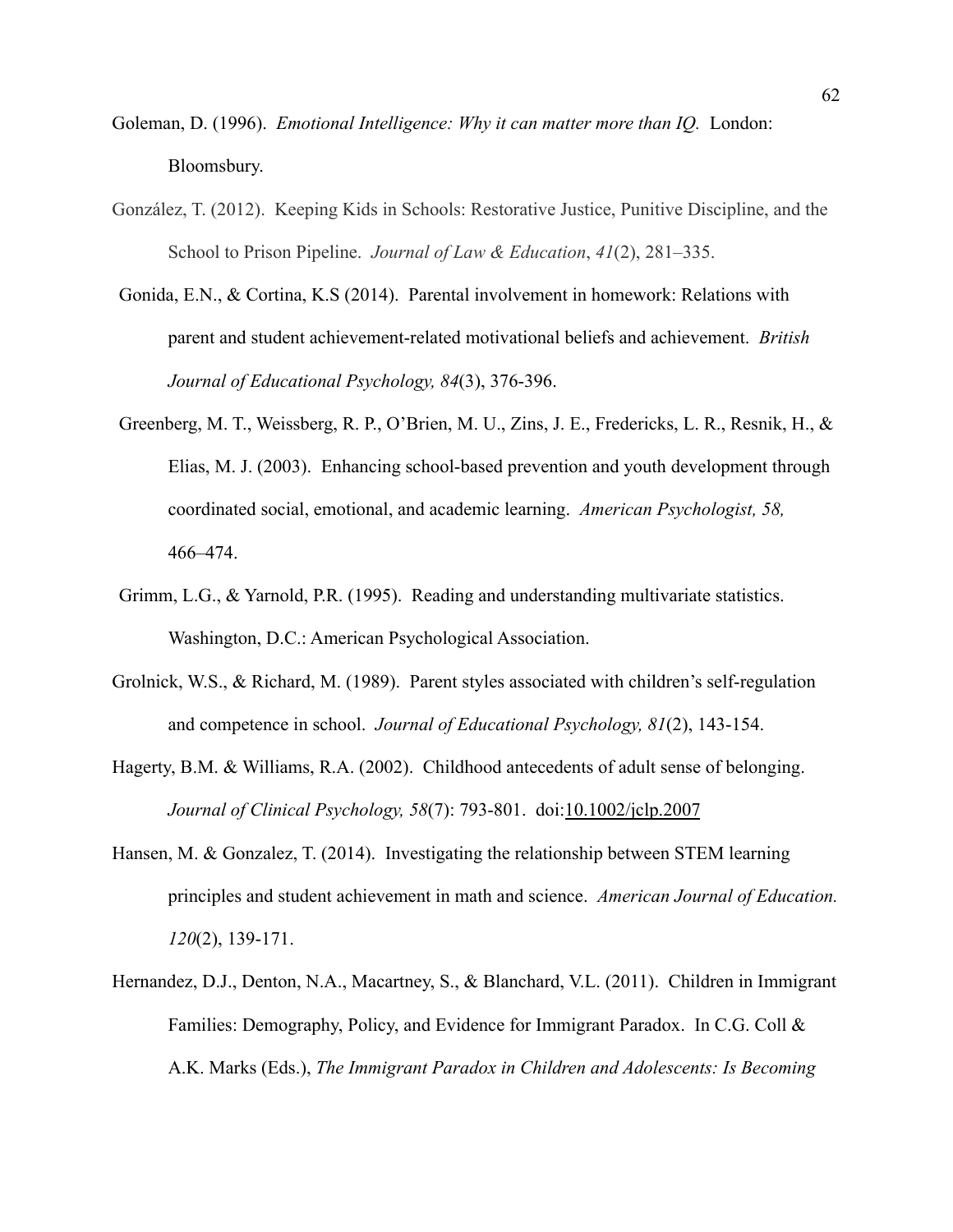*American a Developmental Risk?* Washington, D.C.: American Psychological Association.

- Horner, R. H., Kincaid, D., Sugai, G., Lewis, T., Eber, L., Barrett, S., Dickey, C. R., Richter, M., Sullivan, E., Boezio, C., Algozzine, B., Reynolds, H., & Johnson, N. (2014). Scaling up school-wide positive behavioral interventions and supports: Experiences of seven states with documented success. Journal of Positive Behavior Interventions, 16(4), 197–208.
- Jones, S.M, Zaslow, K., Darling-Churchill, E.D., & Halle, T.G, (2016): Assessing Early Childhood Social and Emotional Development: Key Conceptual and Measurement Issues. *Journal of Applied Developmental Psychology 45,* 42–8, doi: 10.1016/j.appdev.2016.02.008.
- Joussemet, M., Koestner, R., Lekes, N., & Renee, L. (2005). A Longitudinal study of the relationship of maternal autonomy support to children adjustment and achievement in school. *Journal of Personality, 73*(5), 1215-1236. doi: 10.1111/j.1476-6494.2005.00347.x
- Juvonen, J. (2006). Sense of belonging, social relationships, and school functioning. In P. A.Alexander & P. H. Winne (Eds.), *Handbook of educational psychology* (2nd ed., pp. 655–674). Mahwah, NJ: Lawrence Erlbaum Associates.
- Juvonen, J. (2007). Reforming middle schools: Focus on continuity, social connectedness, and engagement. *Educational Psychologist*, *42*, 197–208. doi: 10.1080/00461520701621046
- Kao, G. and Tienda, M. (1998). Educational aspirations of minority youth. *American Journal of Education. 106*(3), 249-384.
- Karbach, J., Gottschling, J., Spengler, M., Hegewald, K. & Spintath, F.M. (2013). Parent involvement and general cognitive ability as predictors of domain-specific academic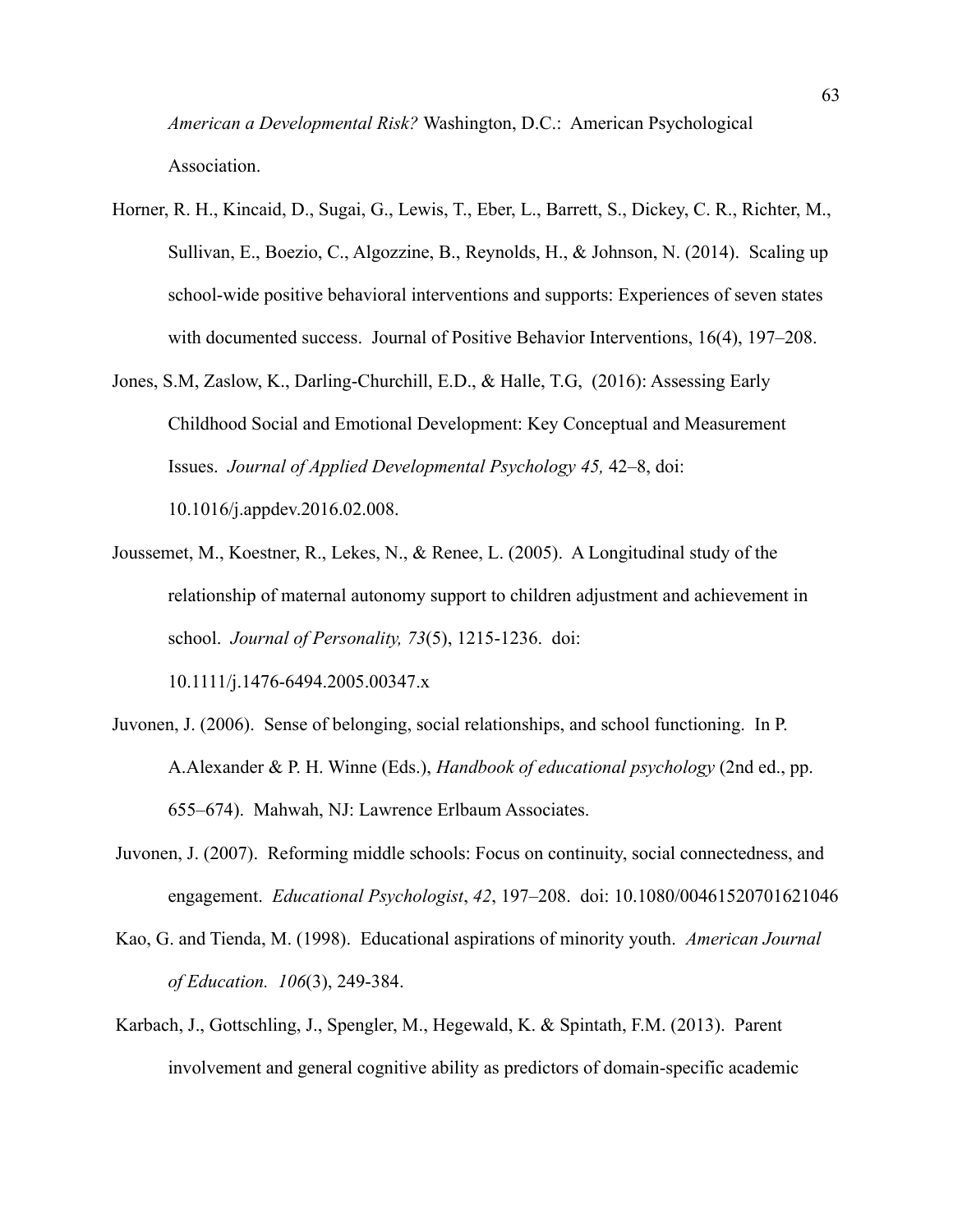achievement in early adolescence. *Learning and Instruction, 23,* 43-51.

#### doi.org/10.1016/j.learninstruc.2012.09.004

- Khattab, N. (2015). Students' aspirations, expectations and school achievement: what really matters? *British Educational Journal, 41*(5), 731-748. doi: 10.1002/berj.3171
- Kiang, L., Andrews, K., Stein, G., Supple, A., & Gonzalez, L. (2013). Socioeconomic Stress and Academic Adjustment Among Asian American Adolescents: The Protective Role of Family Obligation. *Journal of Youth & Adolescence, 42*(6), 837–847. <https://0-doi.org.pacificatclassic.pacific.edu/10.1007/s10964-013-9916-6>
- Kiesner, L., Cadinu, M., Poulin, F., & Bucci, M. (2002). Group identification in early adolescence: Its relation with peer adjustment and its moderator effect on peer influence. *Child Development, 73,* 196-208.
- Lane, K. L., Wehby, J., Menzies, H. M., Doukas, G. L., Munton, S. M., & Gregg, R. M. (2003). Social skills instruction for students at risk for antisocial behavior: The effects of smallgroup instruction. Behavioral Disorders, 28(3), 229–248.
- Leary, M.R. & Forsyth, D.R. (1986). Attributions of responsibility for collective endeavors. *Review of Personality and Social Psychology, 46,* 38-50.
- Lee, A., Gage, N. A., McLeskey, J., & Huggins-Manley, A. C. (2021). The Impacts of School-Wide Positive Behavior Interventions and Supports on School Discipline Outcomes for Diverse Students. *Elementary School Journal*, *121*(3), 410–429. https://doi.org/10.1086/712625
- Liem, G.A.D, & Martin, A.J. (2011). Peer relationships and adolescents' academic and non-academic outcomes: Same-sex and opposite-sex peer effects and the mediating role of school engagement. *British Journal of Educational Psychology*, *81*, 183-206.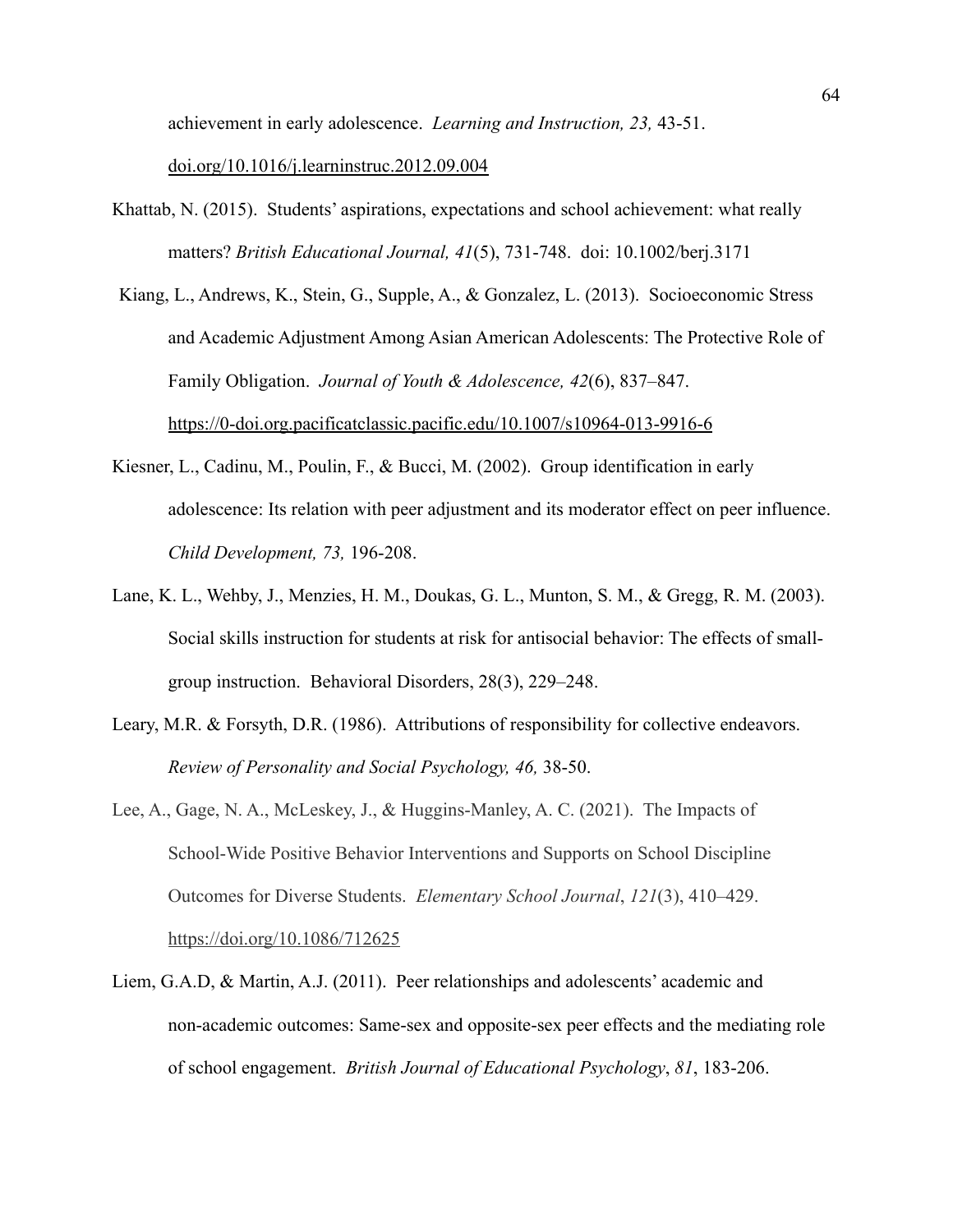- Lynch, A.D., Lerner R.M. & Leventhal, T. (2013). Adolescent Academic Achievement and School Engagement: An Examination of the Role of School-Wide Peer Culture. *Journal of Youth and Adolescence*, *42*(1) 6-19.
- Martin, A. J., & Dowson, M. (2009). Interpersonal relationships, motivation, engagement, and achievement: Yields for theory, current issues, and educational practice. *Review of Educa- tional Research*, *79*, 327–365. doi: 10.3102/0034654308325583

Maslow, A. (1970). *Motivation and Personality*. New York: Harper & Row.

- Maslow, A (2013). *A Theory of Human Motivation*. Mansfield Centre, Connecticut: Martino Publishing.
- McIntosh, K., & Goodman, S. (2016). Integrated multi-tiered systems of support: Blending RTI and PBIS. Guilford.
- McGuire, K.D., & Weisz, J.R. (1982). Social cognition and behavior correlates of preadolescent chumship. *Child Development, 53,* 1478-1484.
- National Center for Education Statistics (February, 2019). Status and Trends in the education of racial and ethnic groups. https://nces.ed.gov/programs/raceindicators/indicator\_rdd.asp
- Newman, B.M, Lohman, B.J, & Newman, P.R. (2007). Peer group membership and sense of belonging: Their relationship to adolescent behavior problems. *Adolescence*. 2007;42(166):241-263.
- Oldehinkel, A.J., Hartman, C.A., De Winter, A.F., Veenstra, R., & Ormel, J. (2004). Temperament profiles associated with internalizing and externalizing problems in preadolescence. *Developmental and Psychopathology 16*(2004), 421-440.

Patrick, H. (1997). Social self-regulation: Exploring the relations between children's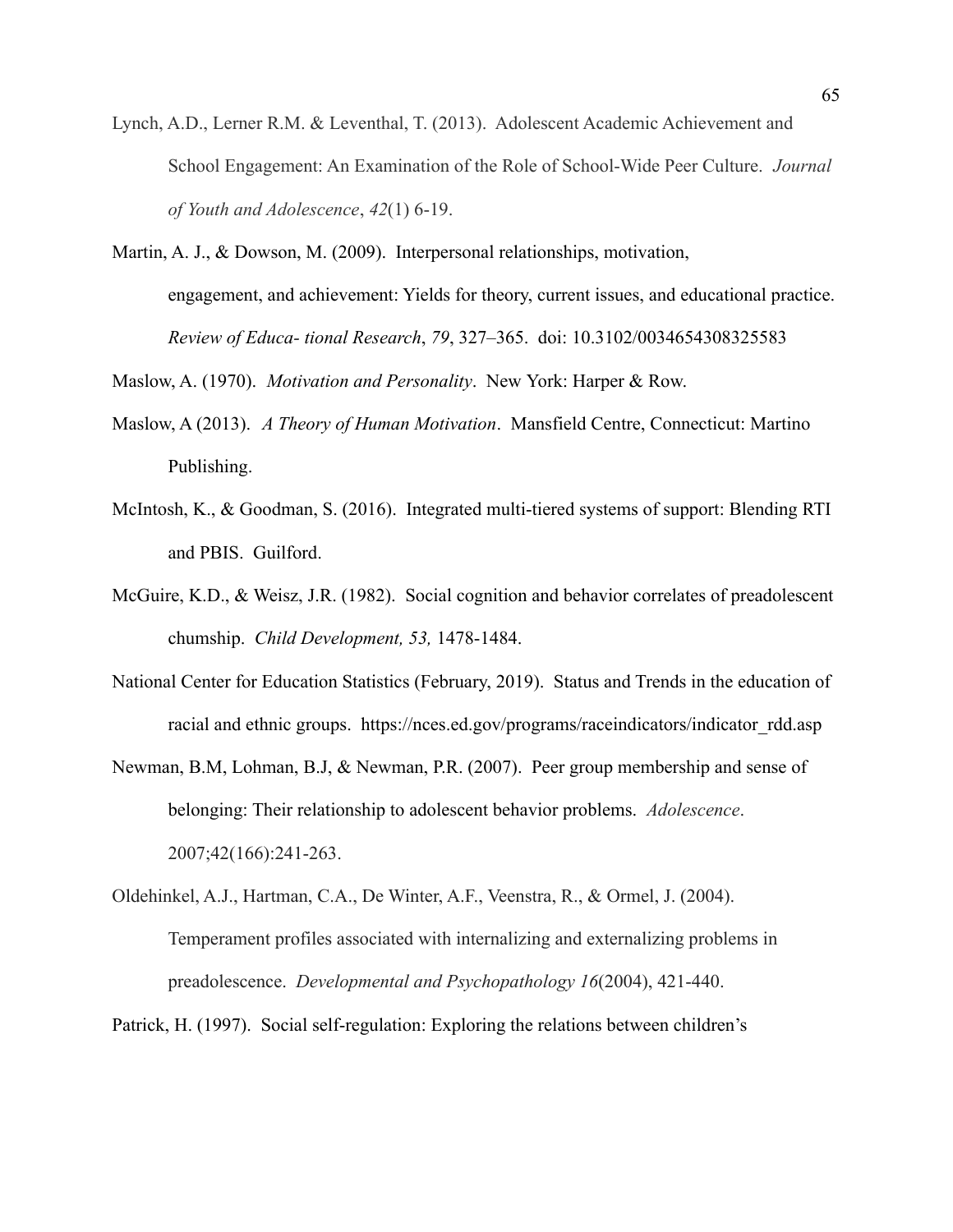social relationships, academic self-regulation, and school performance. *Educational Psychologist*,*32*, 209–220. doi: 10.1207/s15326985ep3204 2

- Pomerantz, E.M., Grolnick, W.S., & Price, C.E. (2005). *The role of parents in how children approach achievement: A dynamic process perspective*. In A.J. Elliot & C.S. Dweck (Eds.) *Handbook of competence and motivation* (p.229-278). Guilford Publications.
- Romero, C., Master, A., Paunesku, D., Dweck, C. S., & Gross, J. J. (2014). Academic and emotional functioning in middle school: The role of implicit theories. Emotion, *14(*2), 227–234. <https://0-doi.org.pacificatclassic.pacific.edu/10.1037/a0035490>
- Ryan, A. M. (2000). Peer groups as a context for the socialization of adolescents' motivation, engagement, and achievement in school. *Educational Psychologist*, *35*, 101–111. doi: 10.1207/S15326985EP35024
- Saelid, G.A., Czajkowski, N.O., Aarø, L.E, Andersen, J.R., Idsoe, T., Hellester, M.D., & Holte, A. (2022)*.* Effects of a school-based intervention on levels of anxiety and depression: a cluster-randomized controlled trial of the MindPower program in ten high schools in Norway. *BMC Psychol* 10, 14 . <https://doi.org/10.1186/s40359-022-00721-y>
- Sansgiry, S., Bhosle, M., & Sail, K. (2006). Factors that affect academic performance among pharmacy students. *American Journal of Pharmaceutical Education, 70*(5), 104-113.
- Schneider, B. & Stevenson, D. (1999) *The ambitious generation: America's Teenagers, Motivated but Directionless*. New Haven Connecticut:Yale University Press.
- Simmons, C. A., Ardoin, S. P., Ayres, K. M., & Powell, L. E. (2022). Parent-implemented self-management intervention on the on-task behavior of students with autism. *School Psychology*. https://doi.org/10.1037/spq0000501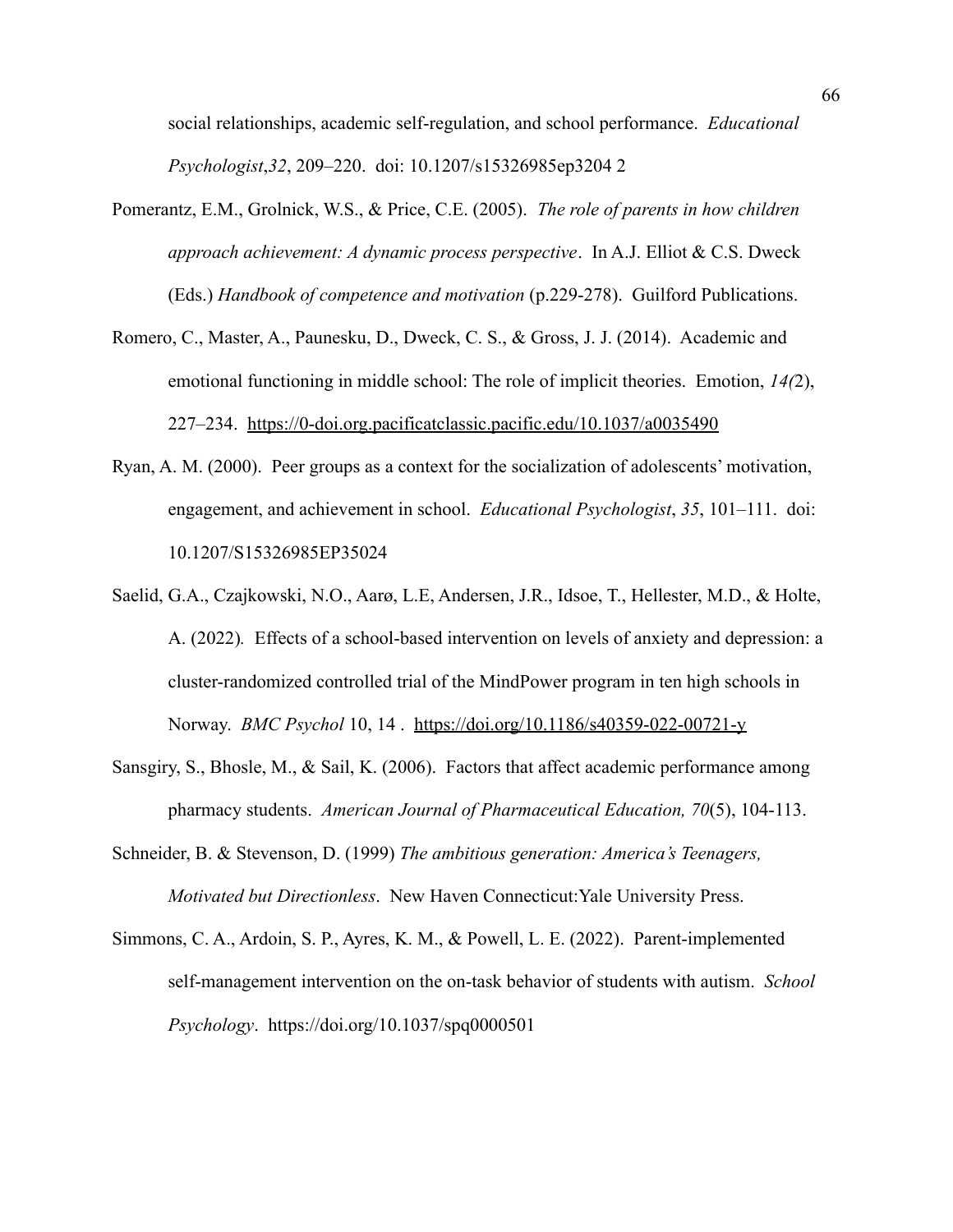- Sroufe, L. A. (2005). Attachment and Development: A Prospective, Longitudinal Study from Birth to Adulthood. Attachment & Human Development, 7, 349-367
- Steinberg, L. (2008). A social neuroscience perspective on adolescent risk-taking. *Developmental Review DR*, 28(1), 78-106. doi:10.1016/j.dr2007.08.002
- Stone, M.R., & Brown, B.B. (1999). Identity claims and projections: Description of self and crowds in secondary schools. In J.A. McLellan & M.J. V. Pugh (Eds.), *The role of peer groups in adolescent social identity: Exploring the importance of stability and change* (pp. 7-20). San Francisco: Jossey-Bass.
- Tajifel, H. (1981). *Human groups and social categories.* Cambridge, UK: Cambridge University Press.
- Todhunter-Reid, A., Burke, A., Houchens, P., & Howard, M. (2020). AVID participation in high school and post-secondary success: An evaluation and cost analysis. Journal of Research on Educational Effectiveness, *13*(4), 679-701.

<https://doi.org/10.1080/19345747.2020.1772421>

- Urberg, K.A., Luo, Q., Pilgrim, C., & Degirmencioglu, S.M. (2003). A two-stage model of peer influence in adolescent substance use: Individual and relationship-specific differences in susceptibility to influence. *Addictive Behaviors,* 28, 1243-1256.
- Wahba, M.A. & Bridwell, L.G. (1976) Maslow reconsidered: A review of research on the need hierarchy theory, *Organizational Behavior and Human Performance, 15*(2), 212-240. [https://doi.org/10.1016/0030-5073\(76\)90038-6](https://doi.org/10.1016/0030-5073(76)90038-6)
- Whalen, S., & Wynn, J. (1995). Enhancing primary services for youth through an infrastructure of social services. J*ournal of Adolescent Research*, *10* (1), 88-110.